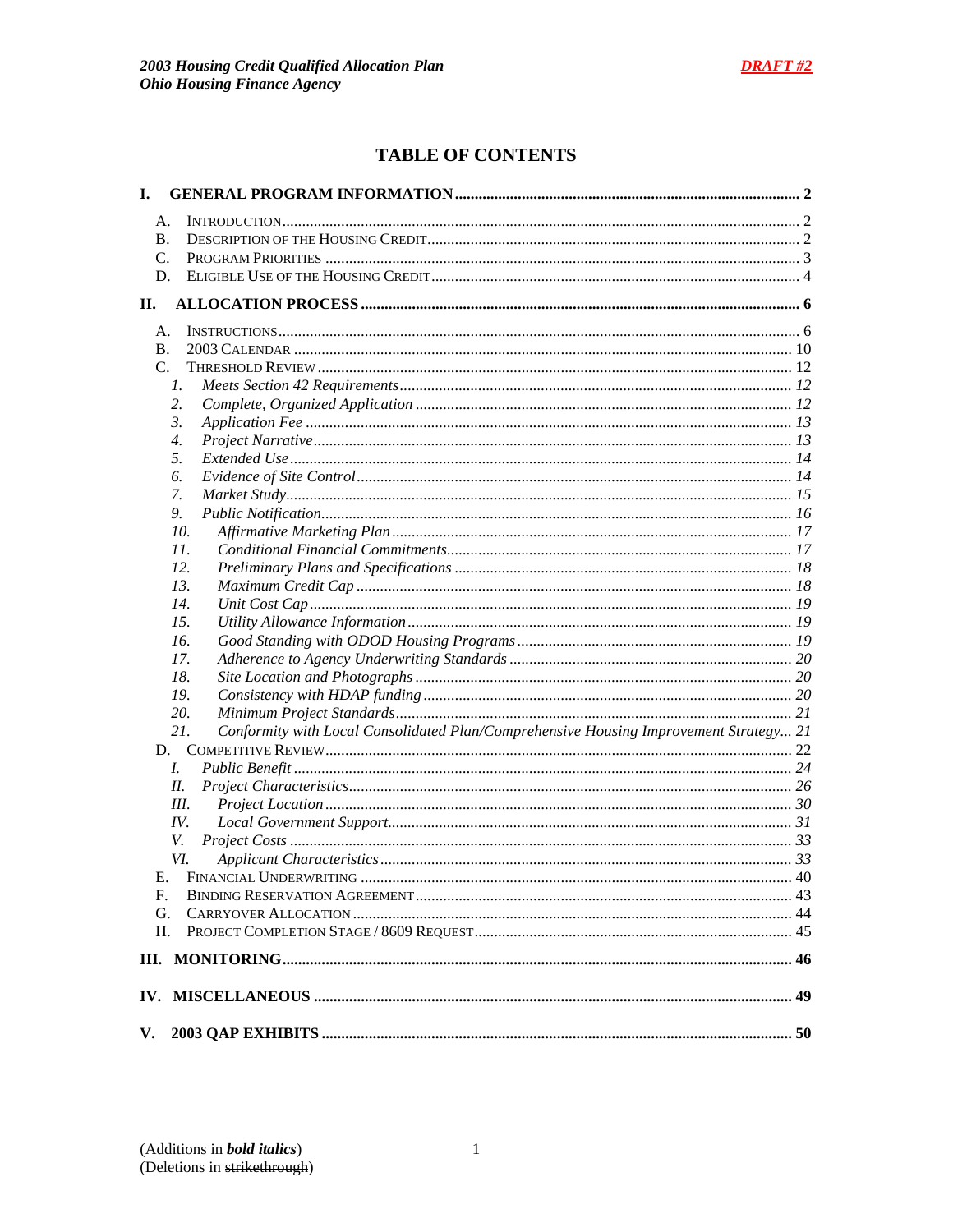## **I. GENERAL PROGRAM INFORMATION**

## **A. Introduction**

The Housing Credit Program is designed to increase the supply of quality affordable rental housing throughout the country. These federal income tax credits provide the private housing development community the incentives to develop affordable housing by offsetting building acquisition, new construction, or substantial rehabilitation costs. Since 1987, the Ohio Housing Finance Agency (OHFA or "the Agency"), within the Ohio Department of Development (ODOD), has used the Housing Credit Program to facilitate the development of almost *over* 60,000 affordable rental housing units in Ohio.

The Internal Revenue Service (IRS) regulations for the Housing Credit Program can be found under Section 42 of the Internal Revenue Code (IRC). Applicants should be familiar with Section 42 of the IRC, regulations and administrative documents (revenue rulings, revenue notices), and all relevant material published by the IRS. Applicants should also consult with their attorney and accountant in order to comply with all program requirements.

This Plan may be subject to change in the future, pending developments in federal and state legislative requirements and/or Agency policy. The Agency reserves the right to make all necessary changes to the Plan.

The Plan is designed specifically for OHFA's Housing Credit Program and is not meant to describe guidelines for other State funding, including OHFA's Multifamily Bond Program, Affordable Housing Loan Program, or the Housing Development Assistance Program (HDAP). Please see the guidelines established for these and other ODOD programs for further information on specific program requirements.

## **B. Description of the Housing Credit**

The Housing Credit was created by Congress in 1986, replacing earlier federal tax incentives for the development of affordable rental housing.

Housing Credits are used to offset an individual's or corporation's federal income tax liability. The amount of Housing Credit received can be subtracted on a dollar-for-dollar basis from the federal income tax liability.

The Housing Credit is received each year for 10 years - the period the taxpayer claims the Housing Credit on his/her federal income tax return. The owner must maintain the income and rent restrictions continuously for 15 years - this is the compliance period. Additionally, the owner must enter into an extended use period of an additional 15 years by filing a Restrictive Covenant on the project with the County Recorder.

The taxpayer may claim the Housing Credit beginning either with the taxable year in which the building is placed-in-service, or in the following year at the owner's election (or the Agency's determination, if necessary). The allocated Housing Credit amount taken by the taxpayer is based on the portion of the building occupied by low-income tenants at the end of the first year of the Housing Credit period.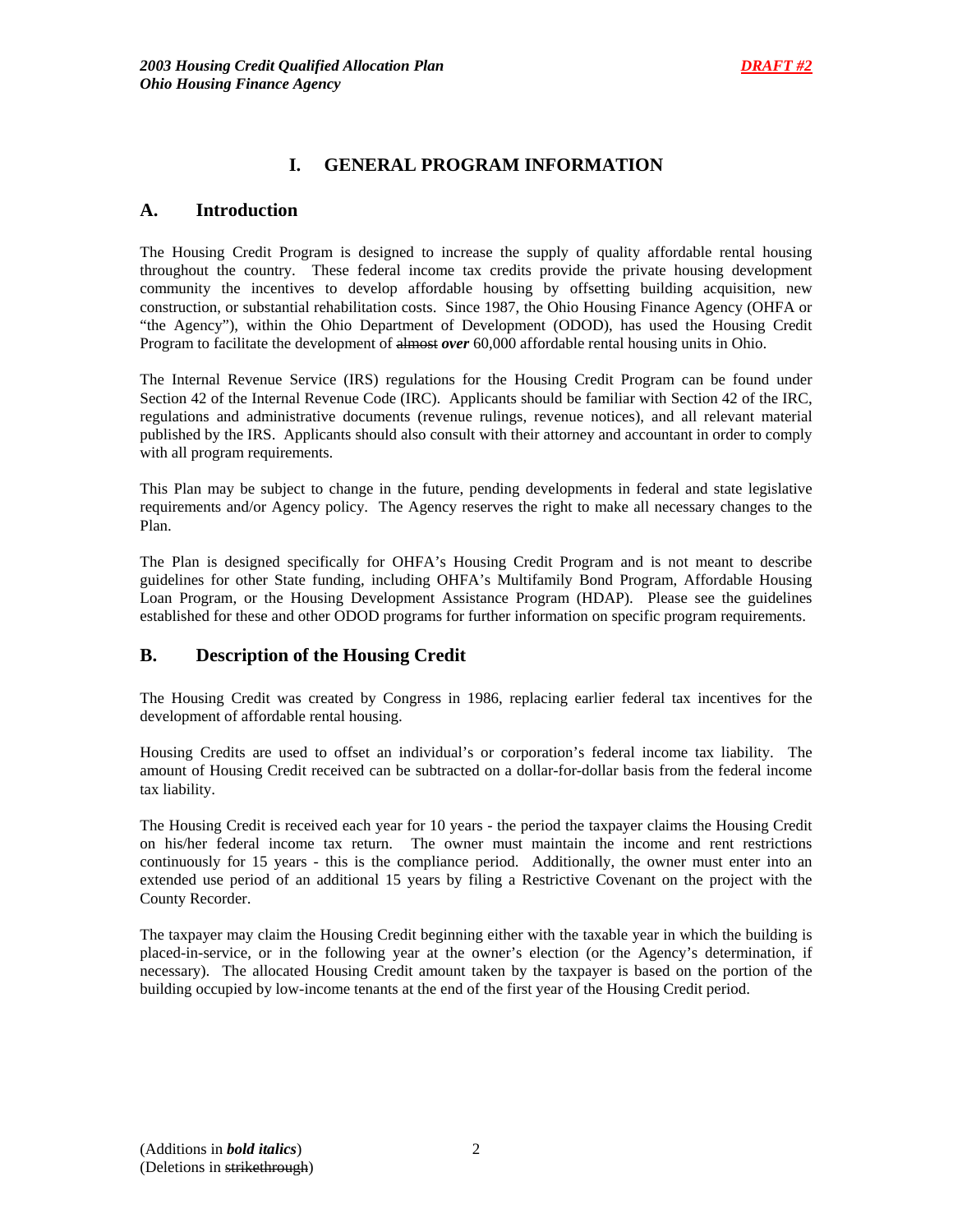## **C. Program Priorities**

The priorities of the Housing Credit program are a blend of state and federal priorities.

The ODOD evaluates housing needs of the state and identifies actions to alleviate these needs. The State's Consolidated Plan (ConPlan) contains information regarding some of the State's housing priorities. The Agency also seeks input from its various housing advisory committees to assist in determining the State's housing needs. The Agency supports all state and federal fair-housing laws and strives to expand housing opportunities for people who are unable to secure safe, decent, and sanitary affordable housing in the private marketplace.

The following is a listing of priorities of the Housing Credit program in Ohio:

**Income Targeting.** A project qualifies for Housing Credit if at least 20% of the project is occupied by households with incomes at or below 50% (20/50 projects) of the Area Median Gross Income (AMGI) or at least 40% of the project is occupied by households with incomes at or below 60% (40/60 projects) of the AMGI. The AMGI limits are published by the Department of Housing and Urban Development (HUD) annually. Incomes are adjusted by household size. OHFA has provided the income limitations by county (See Exhibit A).

Historically in Ohio, most projects have been 100% occupied by households with incomes at or below 60% of the AMGI, in order to have a large applicable fraction. The applicable fraction is defined as the lesser of A.) the number of low-income units divided by the total number of units (unit fraction) or B.) the amount of low-income unit square footage divided by the total amount of residential unit square footage (floorspace fraction). Low-income units are defined as units occupied by households with incomes at or below 50% or 60% AMGI - depending on the minimum set-aside selected by the owner. The applicable fraction is used in the calculation of the annual Housing Credit amount.

**Rent Restriction on Units.** Applicants can receive extra points during the competitive review if they set rents affordable to households with incomes less than 60% of the AMGI. The rent limits are based on the number of bedrooms in the unit. Rent subsidies paid on behalf of the tenant (such as Section 8 program payments) and overage defined by the Rural Development (RD) 515 program are not included in gross rent calculations. Gross rent includes a utility allowance for the utilities paid by the tenant. The Agency has provided the rent limitations by county (See Exhibit A).

In order to assure the units are rented at the specified level elected at application for competitive points, the Agency requires owners to file a Restrictive Covenant in the County Recorder's office where the project is located. The Restrictive Covenant details the restrictions on rent, as well as the term of affordability. Furthermore, the Restrictive Covenant also includes restrictions on the income levels the project is targeting per the election the owner makes on the application.

Utility allowance information is obtained from HUD or the Public Housing Authority in the county where the project is located. If the project is a Rural Development 515 project, the utility allowance is obtained from the Rural Development office.

**Extended Low-Income Use.** Income and rent limitations must be maintained for a minimum period of 15 years and through the extended use period, which is an additional 15 years. Project owners must enter into an extended low-income use agreement with the Agency.

**Safe, Decent, & Sanitary Housing.** All projects must meet applicable building codes promulgated by the Ohio Board of Building Standards and local governmental agencies. Projects must also comply with the Americans with Disabilities Act, if applicable.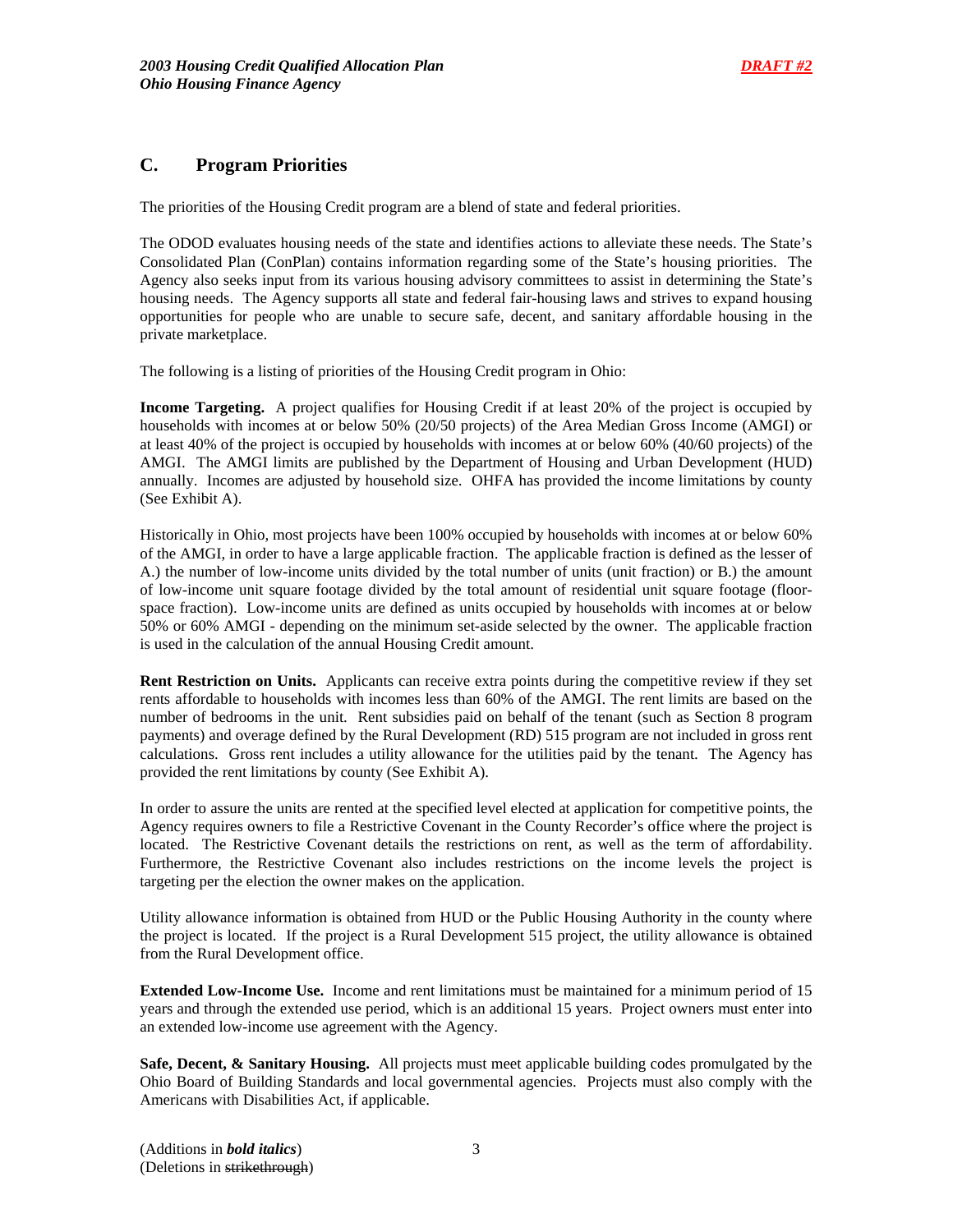**"No More Credit Than Necessary".** Section 42 of the IRC specifically mandates that state housing finance agencies must ensure that the amount of Housing Credit awarded to a project is the minimum amount necessary for the project to be placed in service as affordable rental housing. The Agency will complete this designated task by thoroughly underwriting every project receiving Housing Credit.

**Civil Rights Compliance.** It is the responsibility of the owner/developer/borrower and any of its employees, agents or sub-contractors in doing business with OHFA to adhere to and comply with all Federal Civil Rights legislation inclusive of the Fair Housing Laws, Section 504 of the Rehabilitation Act of 1973, the Americans With Disabilities Act as well as any state and local Civil Rights legislation along with any required related codes and laws. Should OHFA not specify any requirements, such as design, it is none the less the owners responsibility to be aware of and comply with all non-discrimination provisions relating to race, color, religion, sex, handicap, familial status, and national origin. This includes design requirements for construction or rehabilitation, Equal Opportunity in regard to marketing and tenant selection and reasonable accommodation and modification for those tenants covered under the Laws. OHFA has provided a brief guide to federal accessibility requirements (Exhibit O).

## **D. Eligible Use of the Housing Credit**

The Housing Credit can be used to offset the cost of acquiring, substantially rehabilitating, or constructing residential rental housing that is occupied by low-income individuals and families. These units must be available to the general public and have an initial lease of six months or longer.

The costs to develop these low-income units become the building's eligible basis. The Housing Credit can be allocated on common areas as long as these facilities are provided to all tenants without additional fees or charges. It is important to note that units created solely for manager and/or security guard occupancy are considered common space. The Housing Credit is available for the following types of projects:

**Acquisition/Substantial Rehabilitation.** The Housing Credit is available for the acquisition and substantial rehabilitation of a building. The acquisition basis is allocated Housing Credit at the 4% Housing Credit rate. The substantial rehabilitation basis is allocated Housing Credit at the 9% Housing Credit rate. The property cannot have been placed in service within 10 years prior to acquisition. In addition, capital improvements on the building are not eligible cost items if within the previous 10 years, major capital improvements have been made to the building. The new buyer or related entity cannot currently own the building; however, 10% of the ownership may remain unchanged.

The Housing Credit may be claimed on the basis of costs incurred for the substantial rehabilitation of a property without claiming credit on the acquisition basis of the project. At a minimum, non-cosmetic improvements must total \$3,000 *\$6,000* per unit, or 10% of total project costs.

**New Construction.** The Housing Credit at the 9% Housing Credit rate is available for the eligible costs to construct a new building or buildings.

**Housing Credit Rate.** The applicable fraction multiplied by the eligible basis is the project's qualified basis. The applicable Housing Credit percentage (commonly referred to as the 9% and 4% Housing Credit rate) is the percentage used to determine the annual Housing Credit amount by multiplying it by the total qualified basis. The Housing Credit rates fluctuate from month to month, and the IRS publishes the new rates monthly. The recipient of an allocation of Housing Credits may "lock-in" the Housing Credit rates at the date of the Binding Reservation Agreement with OHFA or at the date the project is placed into service.

**Single Room Occupancy (SRO).** SRO housing may qualify for Housing Credit even though cooking or sanitation facilities are provided on a shared basis rather than separately within each unit. In certain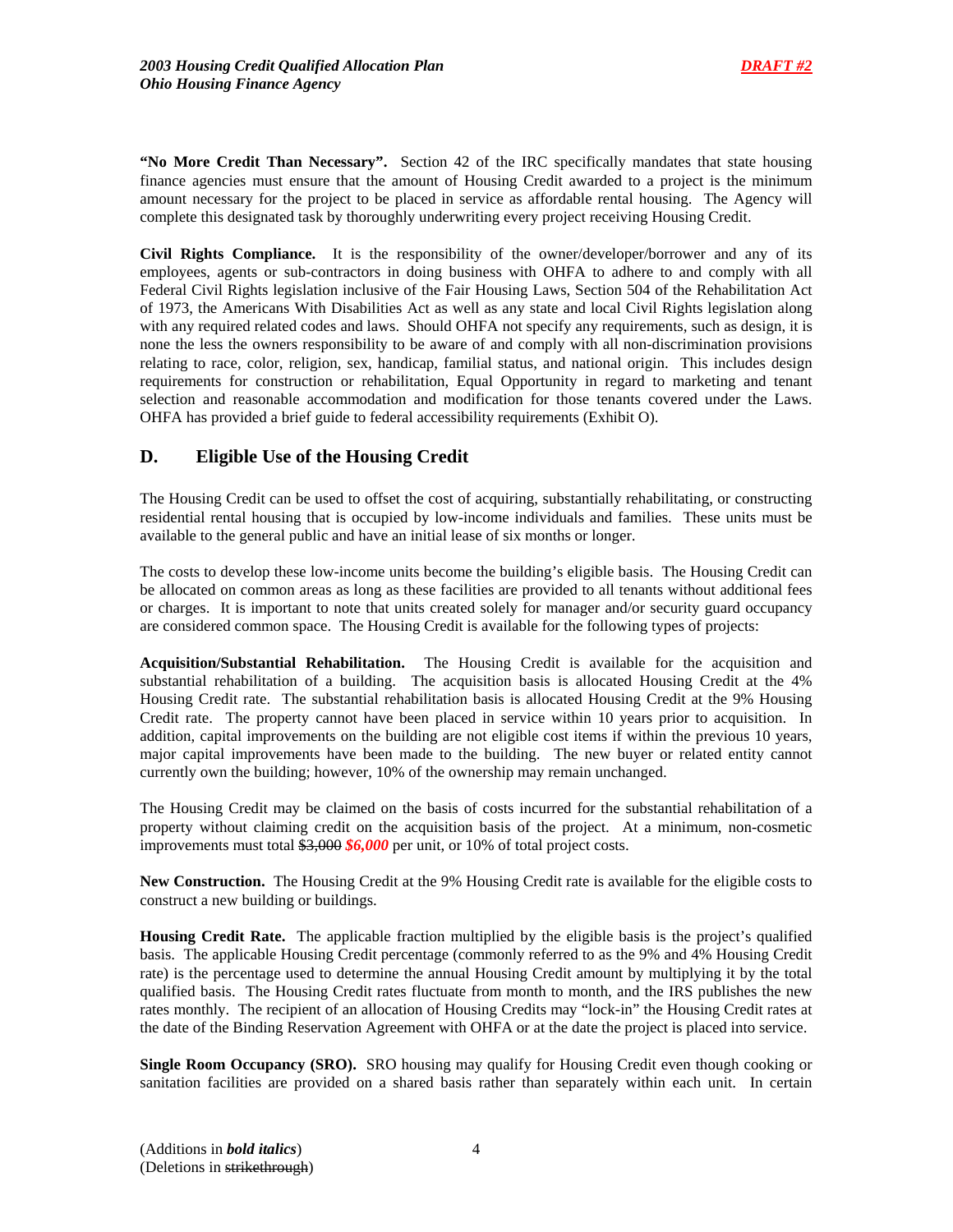circumstances it may be possible to lease SRO units for less than a six-month lease term without violating the non-transient use requirement of the IRC. Please consult with legal experts if pursuing this option.

**Community Service Facility.** The costs of constructing or rehabilitating a community service facility, such as a daycare building, located in a qualified census tract may be included with the eligible basis of a housing credit project. These additional costs cannot exceed 10% of the eligible basis for the entire project. All community service facilities that are part of the same qualified project shall be treated as one facility. A community service facility must be designed to serve primarily individuals, not necessarily residents of the project, whose incomes are 60% or less of the AMGI.

Applicants wishing to include a community service facility with a project must so indicate on the application and provide a thorough description of facility or facilities in the project narrative. The Agency will consider all reasonable documented requests, but as with all basis items, the IRS will make the final determination of what costs can or cannot be included with the eligible basis of a project. Please refer to Section  $42(d)(4)(C)$  of the Internal Revenue Code (IRC) for more information.

**Ineligible Costs.** Certain project costs are not subject to inclusion into eligible basis upon which the Housing Credits are derived. These include:

- 1. Commercial Building Costs
- 2. Land
- 3. Permanent Financing Fees
- 4. Reserves
- 5. Off-Site Improvements
- 6. Syndication Expenses (including legal, accounting, and bridge loan interest)
- 7. Any expense that cannot be depreciated with the building
- 8. OHFA Compliance Fee

This list is not inclusive of all costs that may be ineligible for Housing Credits. Please refer to Section 42 of the IRC for more information or consult a Housing Credit tax advisor.

The Housing Credit is not available for any of the following facilities: hospitals, nursing homes, sanitariums, lifecare facilities, retirement homes (if providing significant services other than housing are mandatory for residents), employer housing, mobile homes and student housing. Factory-made housing that is permanently fixed to real property may qualify for the Housing Credit. Congregate care facilities may be eligible if the "additional supportive services" are provided to the tenant as a voluntary option and the tenant is not charged mandatory fees for those services. Please refer to Section 42 of the IRC for more information.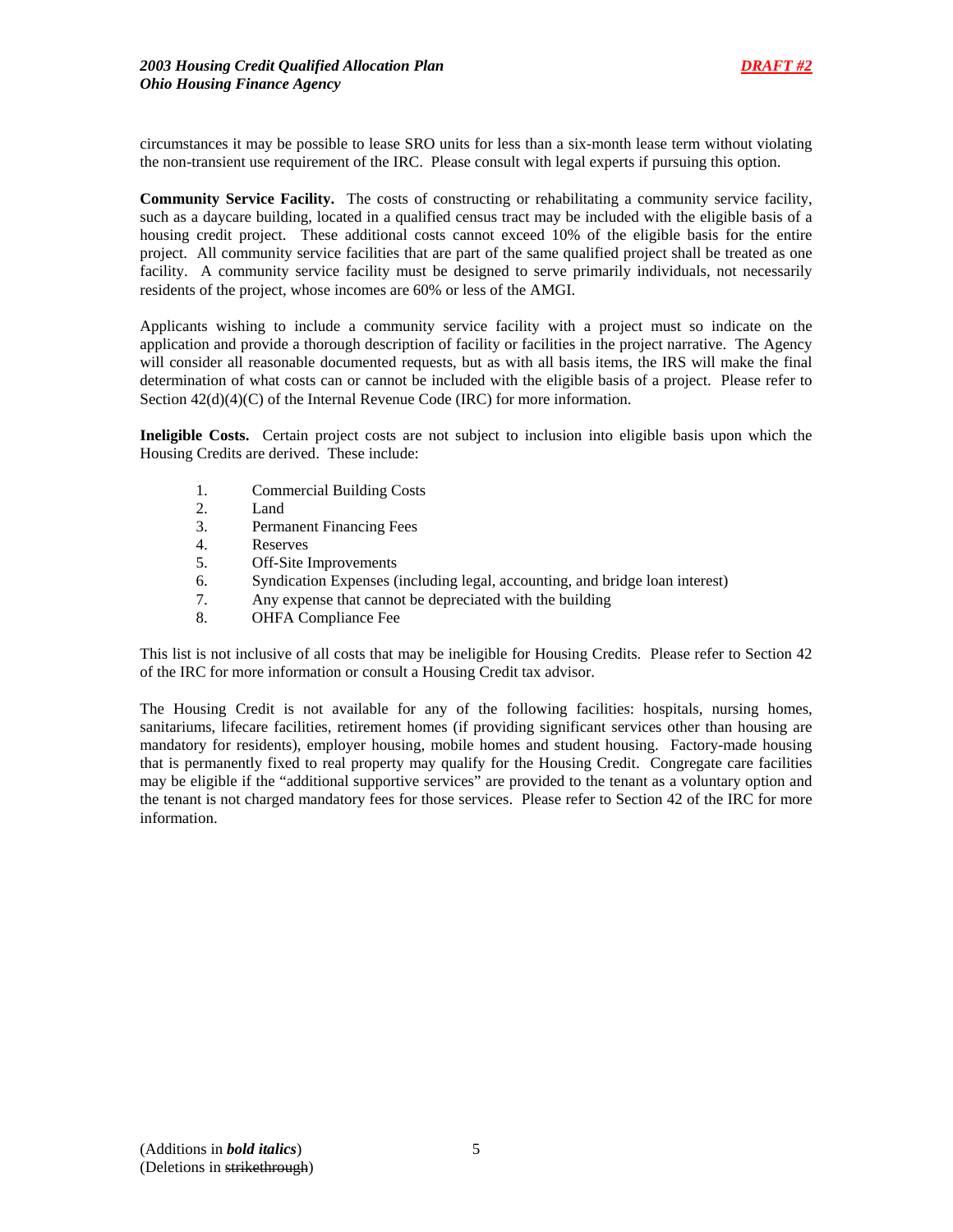# **II. ALLOCATION PROCESS**

## **A. Instructions**

In order to apply for 2003 Housing Credits, submit an application to the **Office of Planning, Preservation, and Development; OHFA; 57 East Main Street, Columbus, Ohio 43215.** The application must be received no later than 5:00 p.m. by the date listed in the program calendar. Applicants must use the 2003 ODOD Affordable Housing Funding Application (AHFA) and submit the appropriate application fee. The AHFA may be completed by typewriter or electronically via Microsoft Excel. This submission should include the actual application and all attachments required by the Agency to ensure proper processing of the application. Please include a copy of the computer disk if the AHFA is prepared in Excel.

The Agency has scheduled one application round for 2002, and the Agency will reserve the State's entire 2002 allocation of housing credits, including returns and national pool, in this round. *All initial applications must be received by the deadline listed in the program calendar (see Page 10). Housing credits will then be reserved in two funding rounds according to the competitive review scoring procedure outlined on Page 22. In the first round, funding from the Housing Development Assistance Program (HDAP) will be awarded to Housing Credit applicants if these funds were also requested in the AHFA. The first round will end when all available HDAP funds have been exhausted, and when the next eligible Housing Credit applicant has requested HDAP funds. The Agency will reserve credits in the geographic and preservation pools in the first round. Funding from the Housing Development Assistance Program (HDAP) and Affordable Housing Loan Program (AHLP) will also be available to first round projects.*

*Applicants that do not receive a reservation in the first round are eligible for the second round and may submit revisions to their application. The competitive score may not increase, and items such as the development team and location of the project may not be changed. All remaining credits will be reserved to the general pool in the second round. However, HDAP and AHLP funds will not be available in the second round. In addition, funding from the Affordable Housing Loan Program (AHLP) may not be available to all Housing Credit applicants.*

The application round will incorporate three review phases: threshold, competitive, and underwrite. Threshold review is an evaluation of an applicant's ability to meet certain minimum requirements set forth in the Allocation Plan. Competitive review is the scoring of applications through criteria reflecting Congressional mandates and state housing policy as well as input from interested parties. These project scores serve as the basis of the Agency's funding determination. The Agency will allow applicants to remedy threshold and competitive deficiencies after the initial review. Finally, the Agency will review the financial feasibility of the project and the amount of Housing Credit necessary for the development to proceed.

**HDAP Funding**: Because of limited Housing Development Assistance Program (HDAP) funds availability, it is possible that not all requests for HDAP funding will be honored. Therefore, projects in areas where alternative funding sources are available are encouraged not to seek HDAP funding. HDAP funds will be awarded according to competitive score in the following order: Pool C, Pool B, Pool A, Preservation Pool and then the General Pool. Housing Credit applicants seeking HDAP funding should include a description of plans for an alternative financial structure should HDAP funds not be awarded. Successful Housing Credit applicants who have sought but not been awarded HDAP funds will have 30 days to provide the Agency with *must submit* a revised financial structure *to be considered in the second round*. The Agency will accept forward commitments for financial resources, i.e. local government HOME funds. An update to the market study may be required if the revised structure includes changes such as new rents. As the Agency anticipates only reviewing the revised financial structure, applicants will be asked to resubmit only those portions of the application relative to the aforementioned revisions and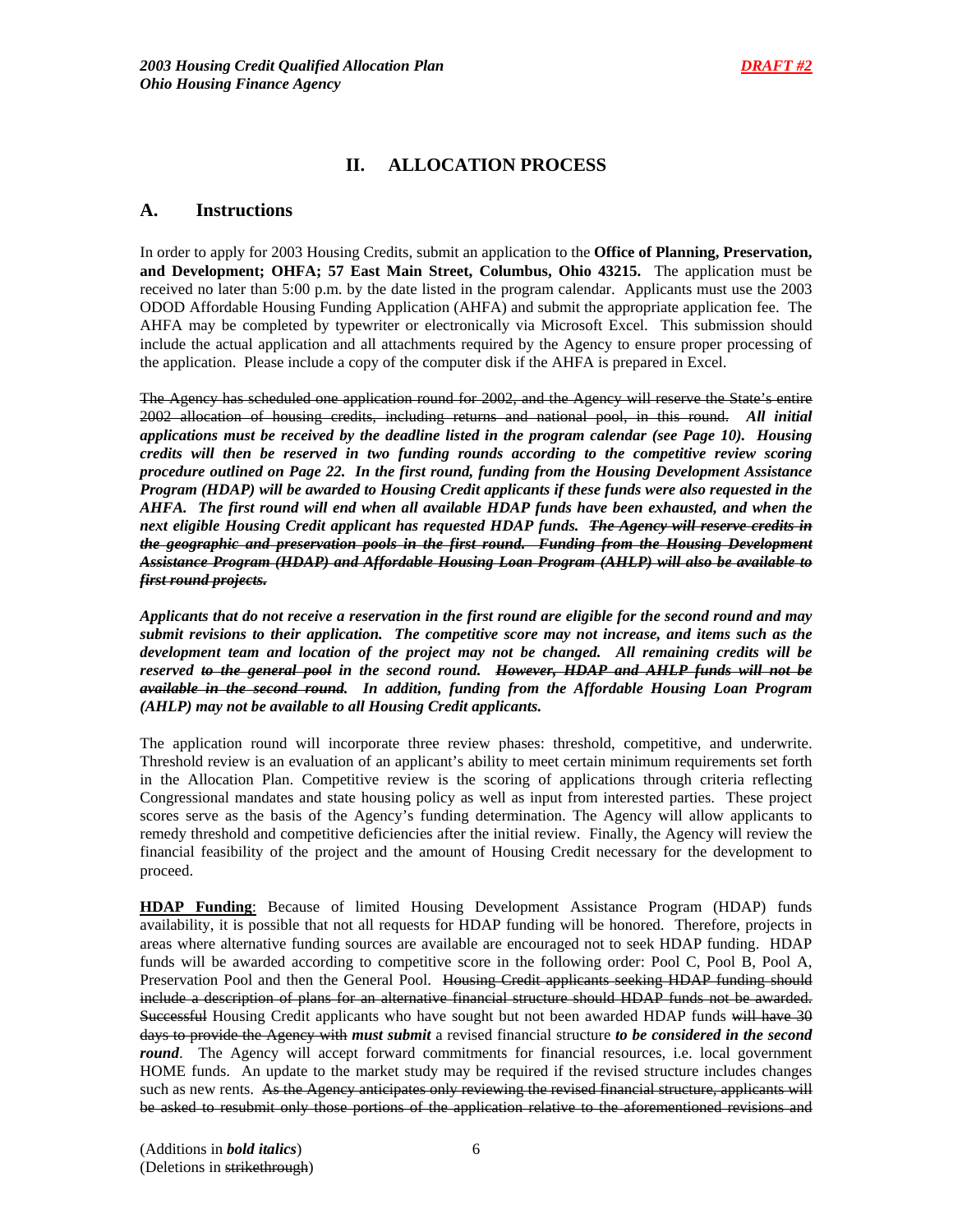only those changes will be considered by the Agency. Please note that the revised financing structure will constitute a project change and may be subject to rules listed on Page 49 of this Qualified Allocation Plan, including the fact that no changes in a project are allowed if it reduces the project's score in rent structure. Should an applicant be unable to secure alternative or additional financing the housing credit reservation will be returned. Projects that do not receive a Housing Credit reservation in the round will be eligible to continue on a waiting list. The Agency has the discretion to award any returned credits to those projects listed on a waiting list. Projects that did not receive a reservation of Housing Credits and sought HDAP funds must submit a revised financial structure along with their request to be placed on a waiting list. In all cases OHFA's underwriting guidelines still apply.

**Special Allocation**: A project that has returned an Housing Credit allocation from a previous year due to the inability to proceed resulting from local government action that has been determined through the judicial system to be inappropriate may seek an allocation of credit in the current year. In order to qualify to apply for this relief, the project must meet the following requirements:

- 1. The project must have received an allocation of competitive Housing Credits from OHFA in a previous year.
- 2. The owner of the allocation must have returned the Housing Credits to OHFA prior to the required placed-in-service date.
- 3. The underlying reason for the return of the credit allocation must relate to action or inaction of the local government approval process to allow for plan approval or building permit issuance.
- 4. The owner of the project must obtain either a final judicial determination that the local action or inaction is inappropriate or a settlement or consent of all parties to an appealable judicial action that no appeal will be taken from a judicial decree or that determines the local activity is inappropriate. As a result of this judicial decree or settlement, the owner of the project must demonstrate that the project can now proceed. OHFA legal counsel and/or the Ohio Attorney General's office will make the determination of these requirements.
- 5. The project will complete a current year application and request OHFA Board consideration to obtain a current year Housing Credit reservation.
- 6. OHFA staff will evaluate the project based on current year criteria, although waivers from current year requirements may be requested and considered. It is OHFA's expectation that comparable competitive commitments will be made. It is expected that any monetary damages received which are related to the project, less direct costs of litigation apportioned between damages that are related and unrelated to the project will be pledged to the project.

Qualifying requests will be summarized and presented to OHFA multifamily subcommittee and Board for consideration and approval. OHFA has no affirmative obligation to grant approval to any project seeking relief.

**Previous Allocation**: Owners of projects that received a prior allocation of Housing Credits may apply for additional credit if necessary for the continued financial feasibility of the project. The ownership structure, development team members, rent elections, applicable fraction, developer's fee, special needs population served (if any), and physical structure of the project may not be changed unless approved in advance by the Agency. **All requests for changes must be received no later than 30 days prior to the 2003 application round** *deadline*.

Applications for additional credit must include documentation dated within one year prior to application for Housing Credits.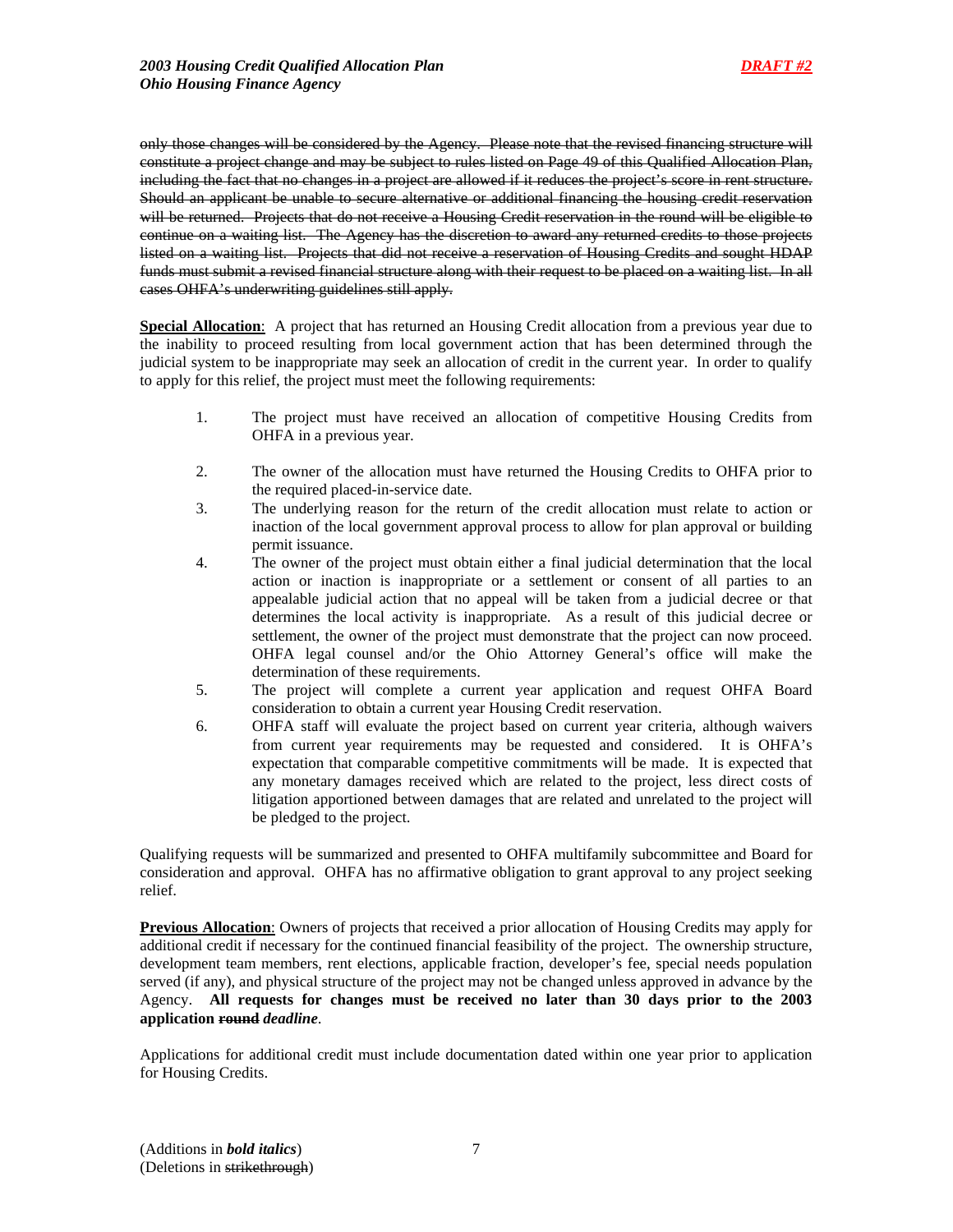Owners of projects that received an allocation of Housing Credits in previous years and are placed-inservice may only apply for additional Housing Credits if 10% or more residential square footage, and/or 5% or more units have been added to the project. OHFA may waive the previously mentioned requirements if an applicant can demonstrate the following: the project requires an extreme amount of repairs, the project is supported by the local government, and the local government and/or a federal agency is providing additional financial assistance. An extreme amount of repairs is defined as a situation in which the rehabilitation hard costs equal or exceed 50% of the total project cost. In addition, the Agency reserves the right to place restrictions on new ownership or management, limit the developer's fee, and require a capital needs assessment with the application. Applicants must include a narrative with the application that outlines the need for the waiver. OHFA has the sole discretion to approve such requests and will judge the requests on a case-by-case basis.

All placed-in-service Housing Credit projects (with no tax-exempt bond financing) must apply during a standard application round, and will be reviewed according to the current year's competitive criteria. In addition, projects that re-apply may be subject to additional underwriting requirements. Projects must provide the previous Housing Credit allocation amount, the previous project square footage, and previous number of units on the new application and in the project narrative. Placed-in-service Housing Credit projects are also subject to rules outlined in Section 42 of the Internal Revenue Code and Treasury Regulations.

**Waiting List**: Projects that did not receive a reservation in any of the pools *the second funding round* will be given the opportunity to be placed on a waiting list for Housing Credits that are returned later in the year.

At the conclusion of the 2002 *second* round a waiting list will be created for the preservation pool, each geographic pool, and the general pool. Projects will be ranked by their scores in each pool. If a project returns Housing Credits that were reserved in the preservation or geographic pools during 2002 *2003* AND the total amount awarded, less the returned credits falls below the minimum amount of credits set aside for that particular pool, then the highest scoring project from that pool will receive an offer for a reservation of credits. If credits reserved in the 2002 *2003* general pool or in any other pool from any other year are returned, the highest scoring project from the general pool waiting list will receive an offer of credits. *Please note that if a project returns credits from the preservation pool or a geographic pool, then any HDAP or AHLP awarded must also be returned. Projects that receive credits from the preservation or geographic waiting lists may then be considered for HDAP or AHLP funding.* 

The Agency will contact representatives of the waiting list projects when Housing Credits become available. The Agency will set a deadline for the applicant to respond to any offer.

**Projects with Tax-Exempt Bond Financing**: Projects receiving tax-exempt bonds that finance over 50% of the project's total aggregate basis must only pass the threshold review and meet Agency underwriting standards in order to receive a letter of eligibility for Housing Credits. These projects do not have to compete for Housing Credits and will not receive a competitive score. The Agency is the final judge of eligibility for the amount of Housing Credits awarded to all tax-exempt bond financed projects. Projectspecific conditions will be listed in the eligibility letter. The annual maximum Housing Credit per project and per developer cap does not apply to these projects. In addition, OHFA may also waive the unit cost cap criterion for tax-exempt bond financed projects. Applicants must include a narrative with the application that describes the need for the waiver. OHFA has the sole discretion to approve such requests and will judge the requests on a case-by-case basis.

In addition to meeting the threshold requirements listed in the QAP, the applicant must supply evidence of the following: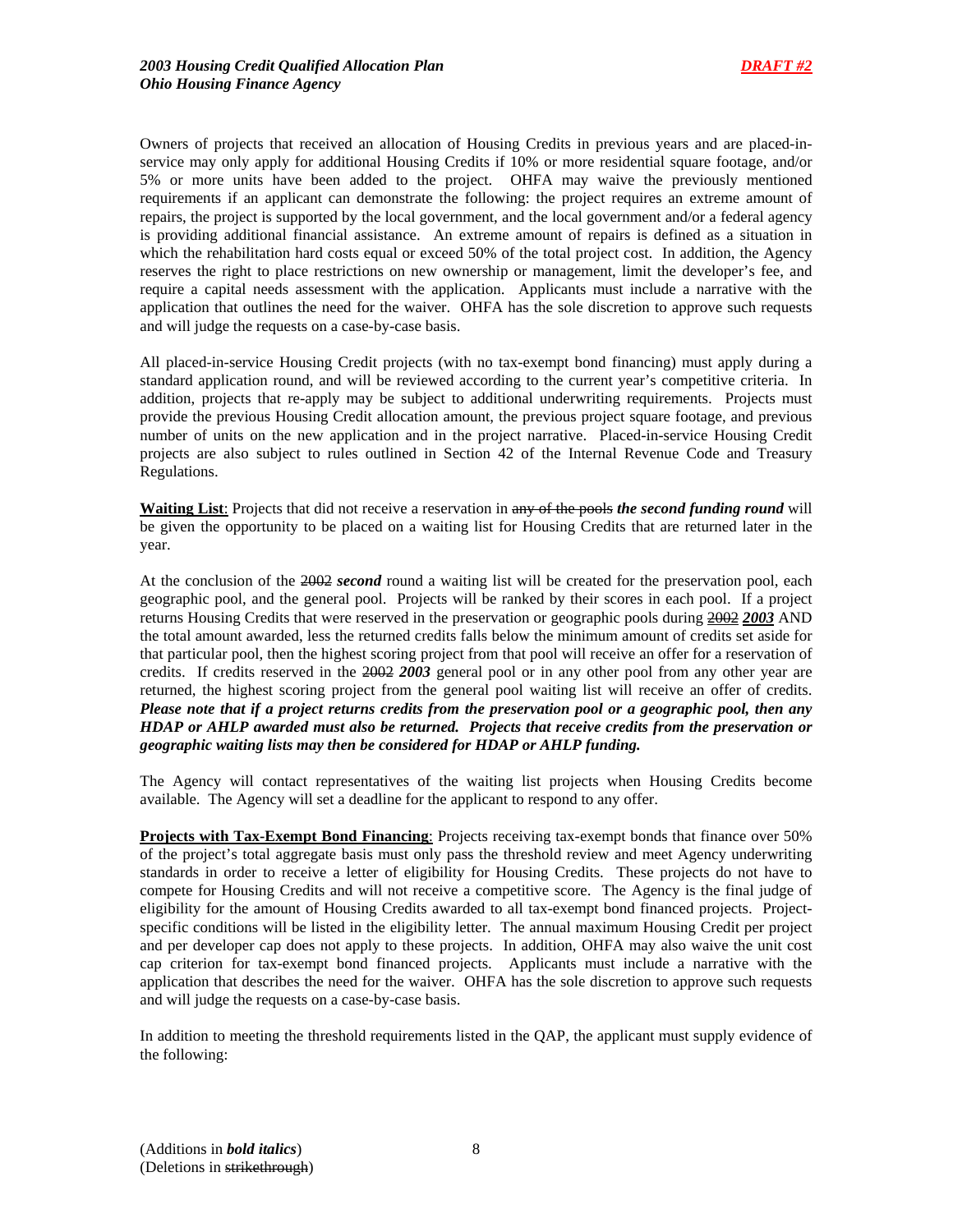- 1. For non-OHFA-issued bonds, the inducement resolution or final approval resolution of the issuer is required. In addition, a letter from the bond underwriter indicating anticipated rate, term, and amortization of the bonds must be submitted.
- 2. For OHFA-issued bonds, the Housing Credit letter of eligibility will be executed following final approval of the bond issuance by the OHFA Board.
- 3. The Agency reserves the right to require a legal opinion stating that the project is eligible to receive an allocation of Housing Credits pursuant to Section 42(h)(4) of the Internal Revenue Code.

These projects will be underwritten using the same standards outlined in these guidelines except that the owner has the option to elect the Housing Credit rate during the month in which the bonds are issued or the month the project is placed-in-service. Please note that the rate election period is tied to the month the notice of issuance indicates. If a project closes in escrow, the rate election applies to that month, not when the final closing occurs. Furthermore, if a bond closes in escrow and does not make a rate election in that month, the credit rate utilized will be the credit rate applicable at the time and for the month in which each building is placed-in-service not back to the date of the escrow closing. *Please note that the owner has up to five days following the month in which the bonds are issued to notify OHFA of the rate election, otherwise the month the project is placed-in-service will be used.*

For non-OHFA issued bonds, applicants may apply at any time during the year. If public notification requirements have been met and any threshold deficiencies have been corrected, the Agency may take up to 4 weeks *6 weeks* to review an application and issue a letter of eligibility. These projects will not need a Carryover Allocation Agreement, but the owner must follow all 8609 Form request procedures outlined in the Qualified Allocation Plan (QAP) and any conditions outlined in the letter of eligibility. Applicants must provide the Agency with a copy of the property's recorded deed, legal description, and permanent parcel numbers *by the Carryover submission deadline or 60 days after the letter of eligibility is issued, whichever is longer* within 30 days of site acquisition to facilitate preparation of the project's Restrictive Covenant. OHFA must receive all documentation such as an appraisal for new construction and physical needs assessment for rehab projects no later than the request for Form(s) 8609.

For OHFA issued bonds, please consult the most recent OHFA Multifamily Bond Program guidelines for appropriate submission deadlines.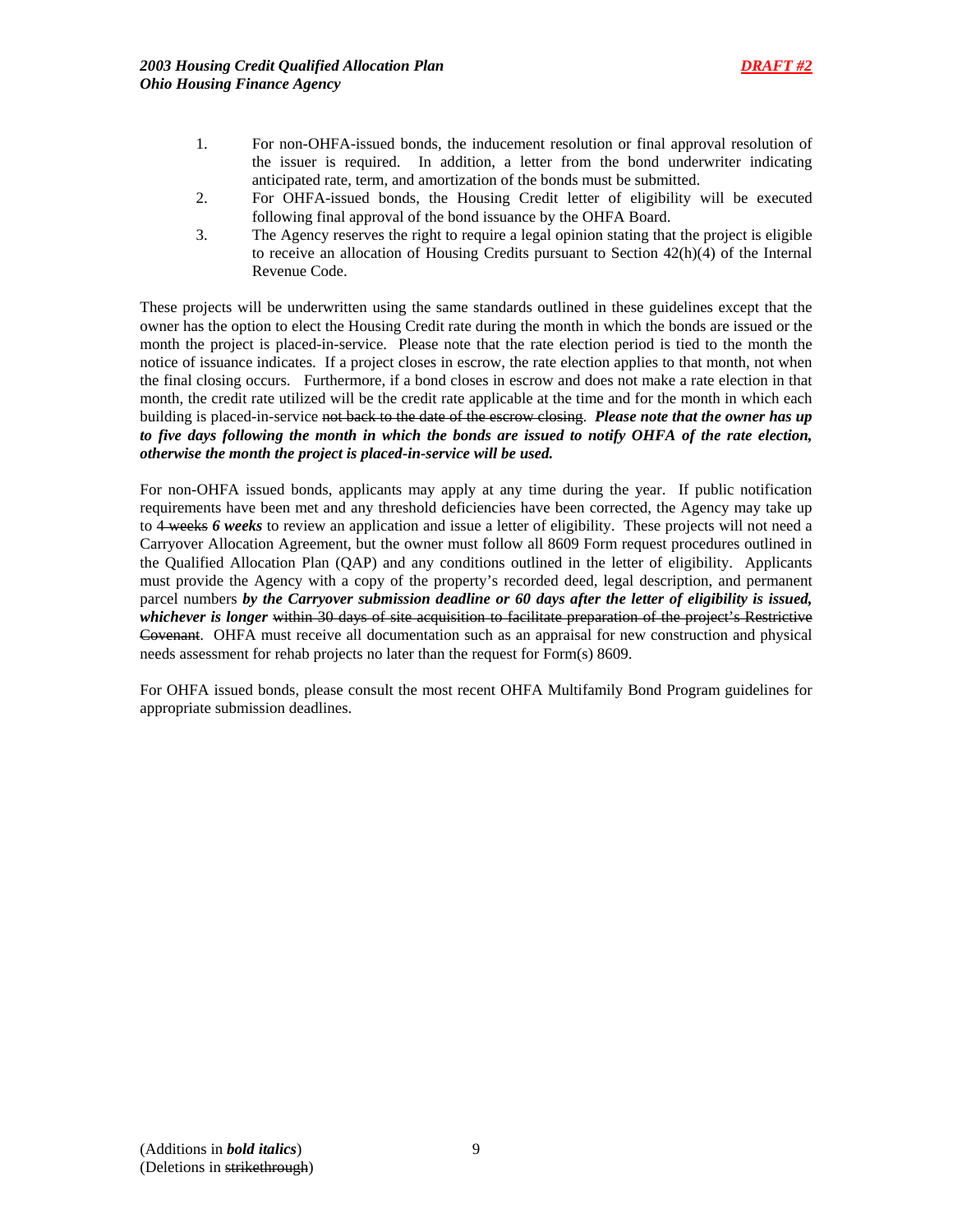# **B. 2003 Calendar**

## **January**

| 6             | 2003 QAP and AHFA Ready for Distribution                        |
|---------------|-----------------------------------------------------------------|
| 27            | 2003 Program Training                                           |
| February      |                                                                 |
| 3             | 2003 Program Training                                           |
| <b>March</b>  |                                                                 |
| 20            | <b>Application Deadline</b>                                     |
| 27            | Agency Notification of Public Notification Deficiencies         |
| <u>April</u>  |                                                                 |
| 3             | Applicant Response Deadline for Public Notification Corrections |
| <u>May</u>    |                                                                 |
| 1             | Agency Notification of Threshold Deficiencies                   |
| 8             | Applicant Response Deadline for Threshold Corrections           |
| <u>June</u>   |                                                                 |
| 5             | Agency Notification of Preliminary Competitive Scores           |
| 12            | Applicant Response Deadline for Appeals/Competitive Corrections |
| 20            | First Round Reservation Agreements Issued                       |
| <u>July</u>   |                                                                 |
| 3             | First Round Reservation Agreements Due                          |
| 17            | <b>Deadline for Revised Applications for Second Round</b>       |
| 24            | <b>Next Steps Meeting for Successful First Round Applicants</b> |
| <u>August</u> |                                                                 |
| 21            | <b>Second Round Reservation Agreements Issued</b>               |
| 25            | 2004 QAP Process Begins                                         |
|               |                                                                 |

# *September*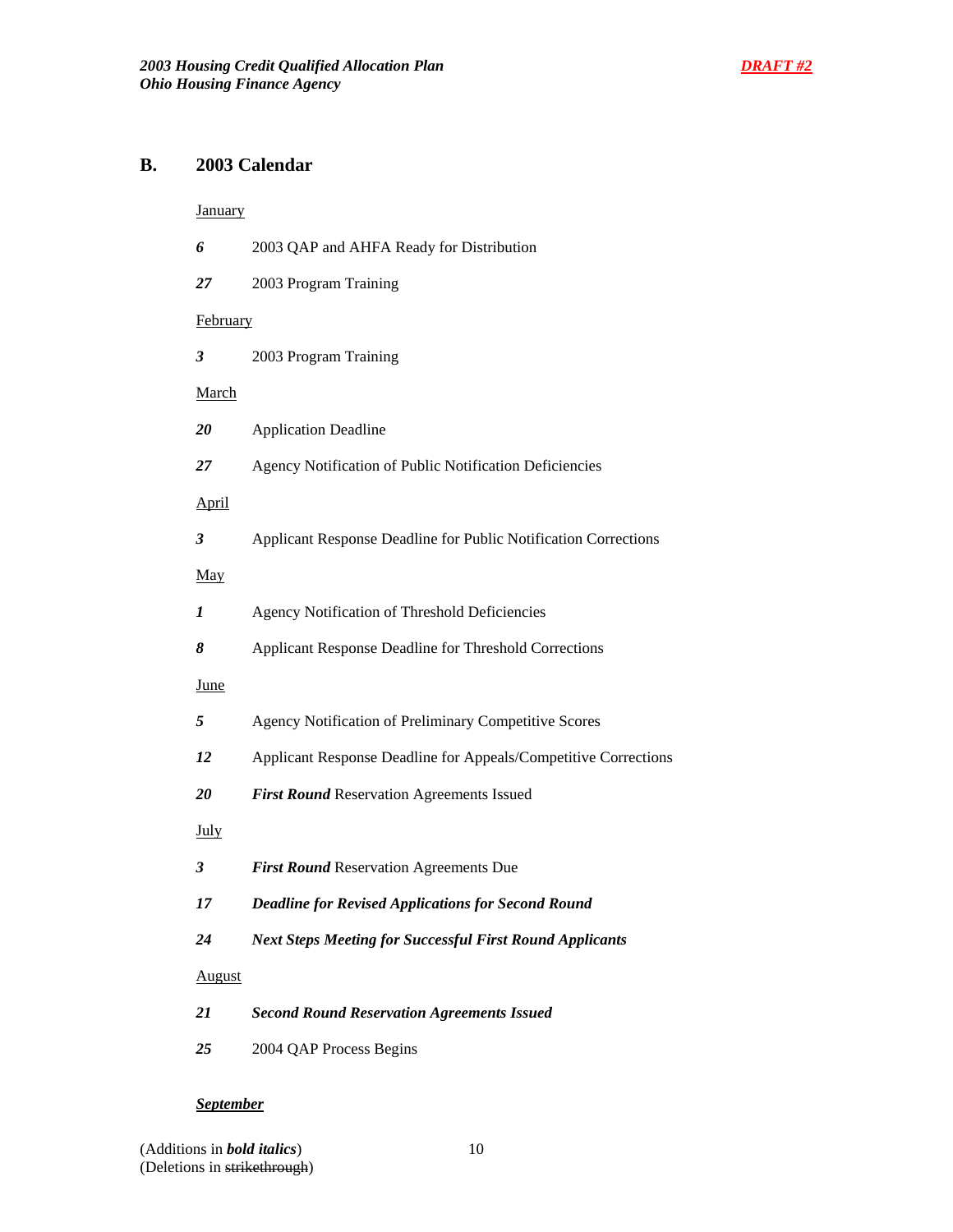

## *4 Second Round Reservation Agreements Due*

## November

*3 First Round* Carryover Deadline

## **December**

- *1 Second Round Carryover Deadline*
- *1* Carryover Extension Deadline
- *22* Carryover Allocation Agreements Issued
- *29* Carryover Allocation Agreements Due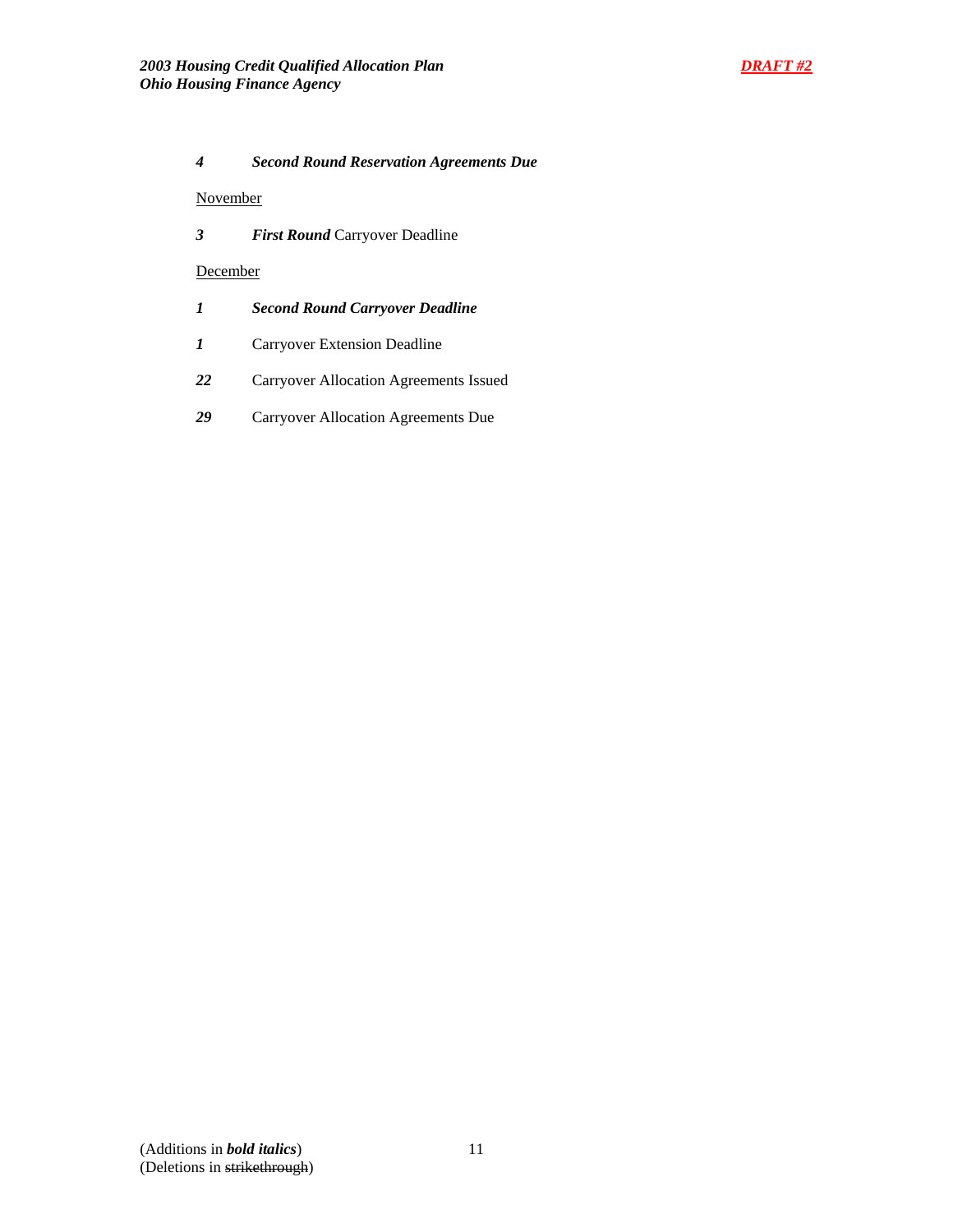

## **C. Threshold Review**

The Agency has established the following threshold criteria that must be met in order to qualify for the competitive review stage. In addition, all projects with tax-exempt bond financing must meet all threshold requirements to receive a reservation of Housing Credits (see "Projects with Tax-Exempt Bond Financing", Page 8). Threshold review is a basic review of the application to determine if it is complete, all necessary forms, supporting evidence, and fees are included, and the project meets minimum program requirements.

The Agency will complete threshold reviews of applications and offer the applicants the opportunity to correct deficiencies in their applications. Please refer to the calendar on the preceding pages for timelines for deficiency correction.

Threshold Review Criteria:

- 1. Meets Section 42 Requirements
- 2. Complete, Organized Application
- 3. Application Fee
- 4. Project Narrative
- 5. Extended Use Term
- 6. Site Control
- 7. Market Study
- 8. Zoning
- 9. Public Notification
- 10. Affirmative Marketing Plan
- 11. Conditional Financing Commitments
- 12. Preliminary Plans and Specifications
- 13. Maximum Credit Cap
- 14. Unit Cost Cap
- 15. Utility Allowance Information
- 16. Good Standing in ODOD Housing Program
- 17. Adherence to Agency Underwriting Standards
- 18. Site Location and Photographs
- 19. Consistency with HDAP Funding
- 20. Minimum Project Standards
- 21. Conformity with Local Consolidated Plan/Comprehensive Housing Improvement Strategy

#### **1. Meets Section 42 Requirements**

 The project must meet all the requirements set forth in Section 42 of the Internal Revenue Code of 1986, as amended, and all relevant U.S. Department of the Treasury regulations, notices, and rulings.

## **2. Complete, Organized Application**

Applications must be submitted in a three-ring binder, utilizing the index provided with the application and appropriate tabbing. Applications must be complete and consistent with all supporting documentation. Any applications that are incomplete, inconsistent, and/or illegible will be rejected.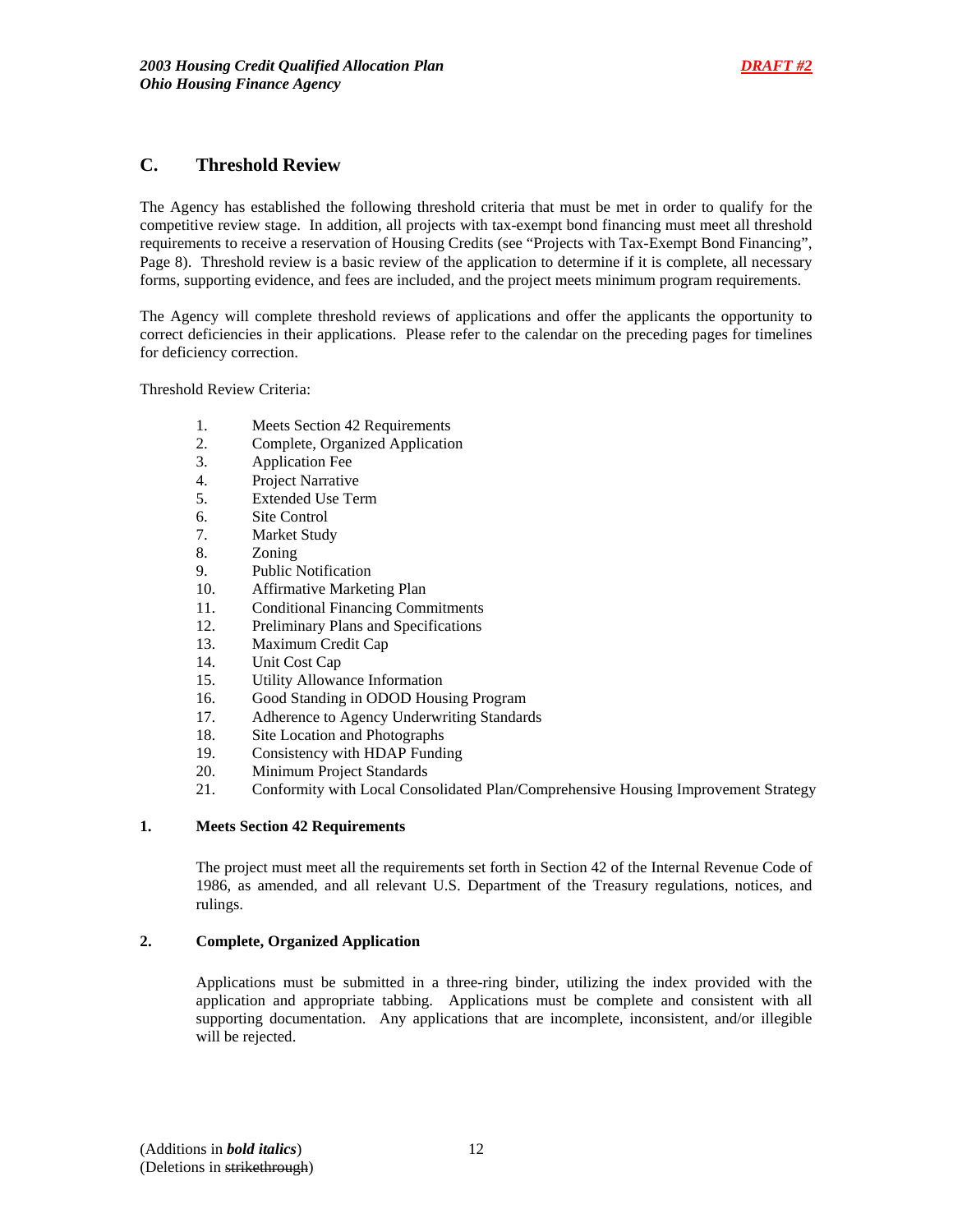## **3. Application Fee**

The appropriate processing fee must accompany each application. If a check is returned for insufficient funds, the application will be immediately rejected. The amount of the application fee is dependent upon the number of units in the project (including market rate and employee units) and is scaled as follows:

| Projects 25 units or less: | \$ 250 |
|----------------------------|--------|
| Projects 26-50 units:      | \$ 500 |
| Projects 51-75 units:      | \$ 750 |
| Projects $76+$ units:      | \$1000 |

Projects with threshold deficiencies will be charged a resubmission fee. The resubmission fee will equal \$50 per corrected threshold review criterion up to a maximum of \$250. If a resubmission fee check is returned twice for insufficient funds, the application will be rejected. The threshold resubmission fee does not apply to projects with tax-exempt bond financing, *and does not apply to the Public Notification threshold criterion*.

## **4. Project Narrative**

The applicant must submit a project narrative using the outline listed below:

- 1.1 Briefly describe the project and its location(s), project design, target population, development team members, financing, and project timeline.
- 2.1 Briefly describe the history of each organization with an ownership interest in the project, including accomplishments with respect to past projects; programs and services provided to the community or neighborhood served, particularly those activities related to housing; and the service area of the organization.
- 2.2 Describe how each organization will be involved in the project with respect to specific areas of responsibility, and how each organization will function as part of the development team, including the roles of the other members of the development team. Identify specifically what staff members will be involved in the project and their roles. Explain how this project will affect staff capacity, and, if staff capacity is lacking, explain how the organization will expand staff capacity.
- 3.1 Discuss any pre-development funding that is being provided to the project, including whether funds are in the form of a loan or a grant, and the expenses and activities covered by the pre-development funding.
- 3.2 Discuss the financial structure of the project, including how funds will flow into the project, and the terms of grants or loans, including collateral positions and security arrangements of the various funding sources.
- 3.3 Describe the provisions made for project reserves, including operating reserve, replacement reserve, lease-up reserve, and any lender reserve. Provide the assumptions used to estimate the reserve needs.
- 3.4 Describe any specific line items (i.e. miscellaneous or other items) in the operating proforma that may need further explanation.
- 3.5 If the ownership and/or financial structure is anticipated to change during the life of the project, please explain in detail when and how this will occur. For example, the exercising of a lease purchase option, withdrawal of a general partner, or acquisition of the project by a non-profit organization.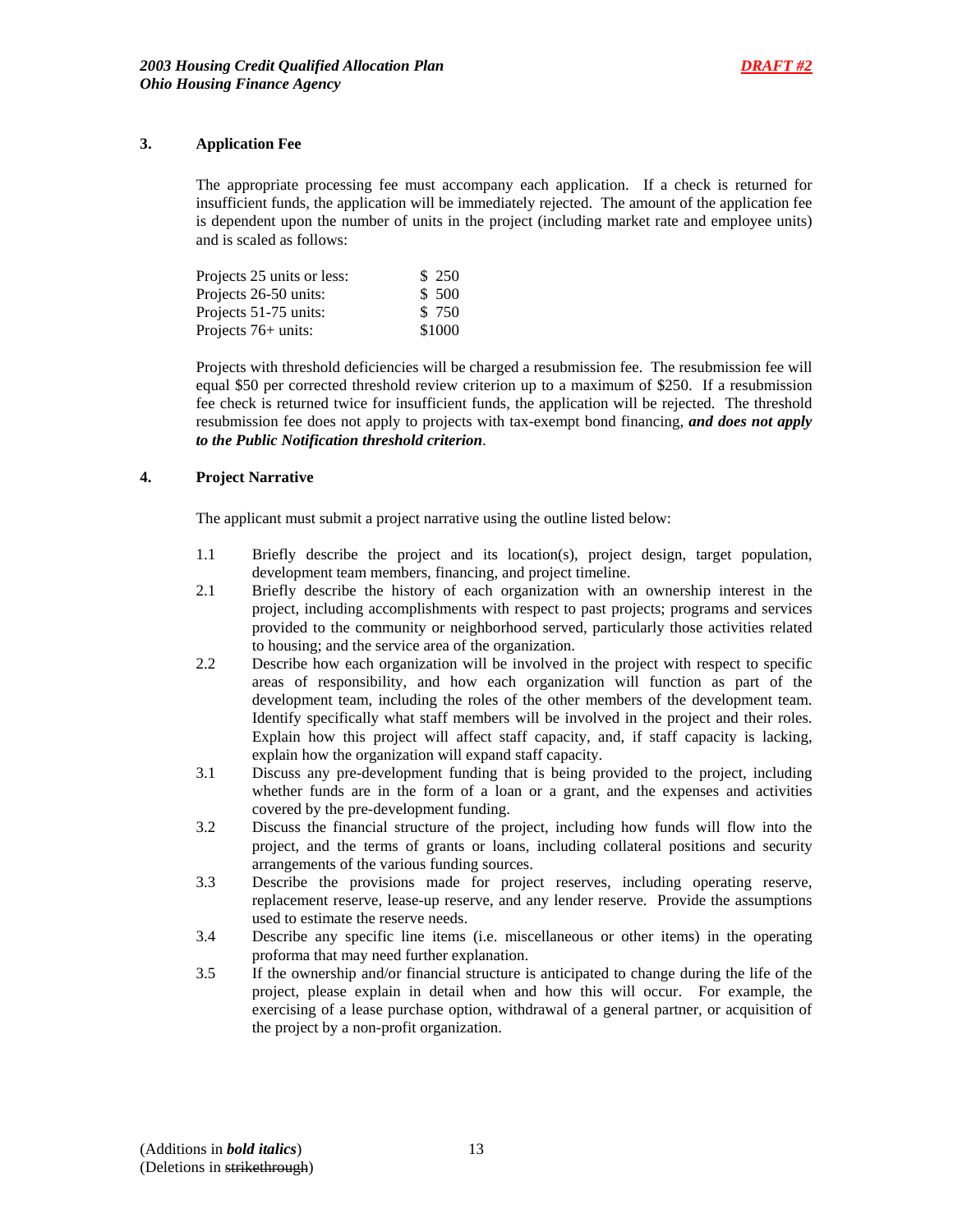## **5. Extended Use**

All projects must commit to an extended use term of a minimum of 30 years of affordability. Projects with tax-exempt bond financing must commit to an extended use term of the greater of 30 years or the outstanding term of the bonds. The owner must file a Restrictive Covenant (provided by the Agency) to waive the right to petition the Agency to terminate the extended use term as described in Section 42 of the Internal Revenue Code.

## **6. Evidence of Site Control**

Both the buyer and seller must evidence site control. The executed and recorded deed(s) of the current owner(s) must be included with the application. In addition, if the current owner(s) is not the applicant, then one of the following must be submitted to properly evidence site control:

- a. Executed purchase option with date certain performance;
- b. Executed purchase contract;
- c. Executed land contract; or
- d. Executed and recorded long-term (35 or more years) land lease.

For portfolio re-engineering projects, applicant must provide evidence that a Transfer of Physical Assets (TPA) application has been submitted to the appropriate party, either the Participating Administrative Entity (PAE) or HUD.

The items listed above are the minimum required to meet the Agency's threshold requirements. The Agency reserves the right to require, as needed, additional documentation that evidences proper site control.

Each of the site options/contracts, as applicable, must not expire before 120 days following the submission of the application. *Applicants may be required to extend their options in order to be considered in the second funding round.* The Agency reserves the right to waive this requirement for projects with tax-exempt bond financing.

There are two exceptions to the site control requirements listed above:

- a. For scattered site projects with 10 or more sites, the Agency will require that at least 35% of the sites be under control at the time of application. A site is defined as a parcel with an assigned permanent parcel number as it exists at application. For scattered site projects that contain a mix of rehabilitated and newly constructed units, the sites under control must reflect the proportion of rehab units to new construction units. The Agency reserves the right to reduce basis at Carryover if the site control percentage at application is not maintained at Carryover. A project qualifies as a scattered site if there are 10 or more sites AND no more than 50% of the sites are contiguous.
- b. For single-site properties that are currently in default to a mortgage held by a federal agency, the documentation of site control may be held in abeyance until Carryover. In lieu of site control documentation, the project sponsor must produce a deed of the current owner, a letter from the federal agency indicating that the first mortgage which it holds is currently in default, that the federal agency is willing to proceed with a foreclosure action if the project is otherwise eligible for a tax credit reservation, and that foreclosure will be completed and title transferred to the project sponsor prior to the Carryover deadline for the project. No Carryover extensions will be permitted for any project that seeks this avenue of site control.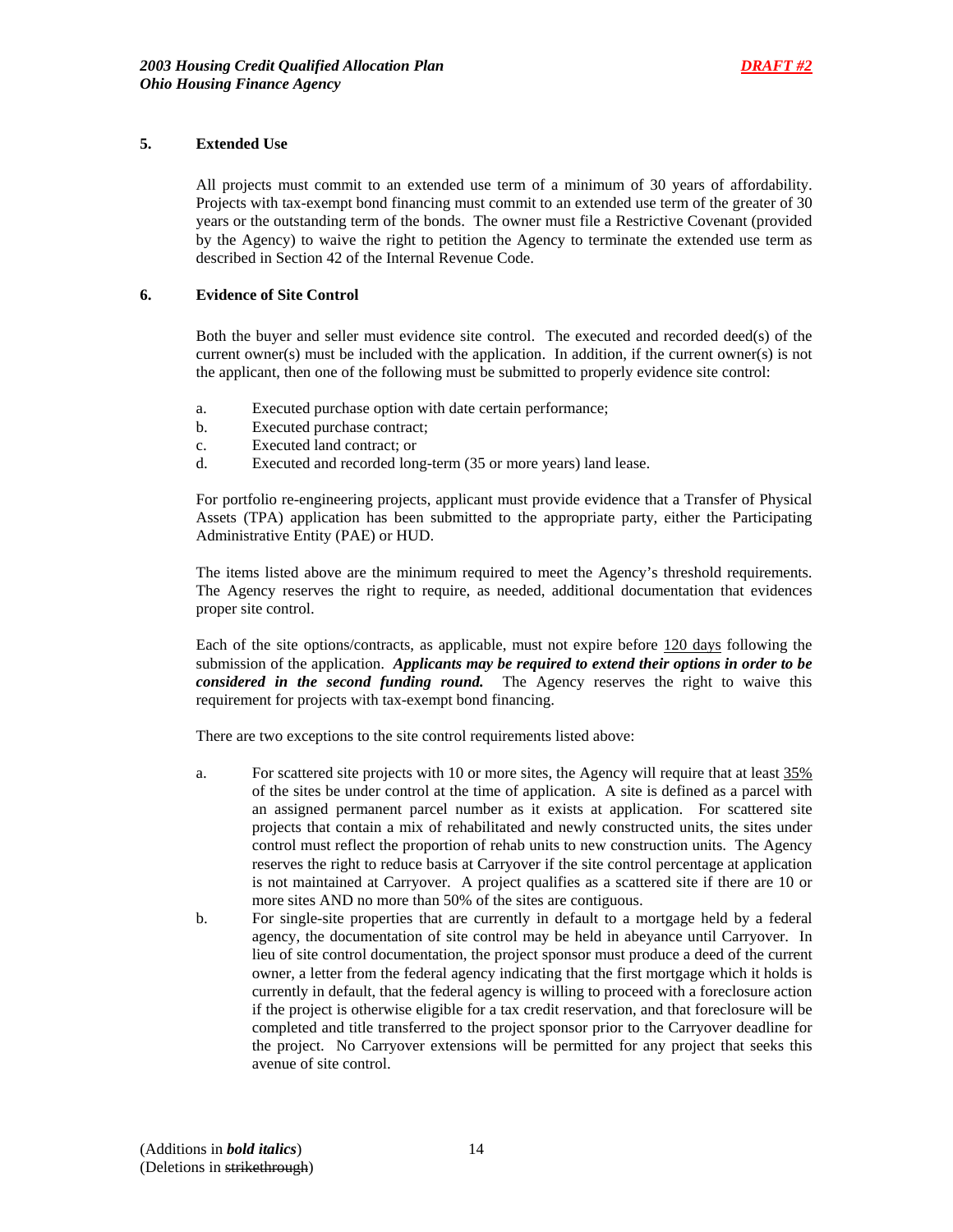## **7. Market Study**

A market study conducted by an independent, disinterested*,* third-party market study professional must be submitted with the application.

The market study provider must organize the study using the index provided by the Agency. Please refer to Exhibit K.

The study must include all of the following:

- a. Provide a brief executive summary in bullet format that briefly reviews the requirements listed below.
- b. Provide a concise conclusion by the author that indicates a market exists for the proposed project. The conclusion must include the estimated stable year vacancy rate and the estimated time needed to fully lease-up the proposed project. If the estimated stable year vacancy rate exceeds 7% and/or the estimated lease-up time exceeds one year, provide a detailed explanation for the higher rates.
- c. Describe the proposed project including location, number of units, number of bedrooms (efficiency, SRO, 1, 2, 3 or 4 and up), and project rents. This information must be consistent with the AHFA.
- d. Describe and provide a map of the effective market area for the proposed project. If the effective market area includes areas outside a five-mile radius from the proposed project, provide a detailed explanation for the larger area.
- e. Analyze the rents of the proposed project and the market rents for the project's effective market area. Include the methodology for the calculation of the market rents.
- f. Describe the number of **income-eligible renter households** in the proposed project's effective market area. Indicate the percentage of these households that are required to fully lease-up the project. If this percentage exceeds 10%, provide a detailed explanation for the higher rate.
- g. Describe and evaluate the public services (transportation, police, fire department, schools), infrastructure (roads, traffic) and community services (shopping, recreation, transportation, medical and services for special needs if applicable) in the effective market area. List the approximate distances to all the services. Also include a description and evaluation of employers serving the effective market area.
- h. If the project will be serving a special needs population, identify the number of special needs households residing in the effective market area. Indicate the percentage of these households that are required to meet the project's special needs set-aside. Information regarding the number of special needs households may be obtained from the local Continuum of Care study, local CHIS or Consolidated Plan, local Mental Health or MR/DD Board, homeless shelters, or other community social services agencies. Please document the source of your information.
- i. Describe the federally subsidized developments and Housing Credit projects both operating and not yet placed in service - located in the project's effective market area. Housing Credit projects not yet placed in service must be included in the analysis. Provide the current vacancy rate for each project. Also, include the person(s) contacted for each competing project and the method of contact. Compare the rents, amenities, unit sizes, bedroom sizes, and populations served of the competing projects to the proposed project. Projects that receive a reservation may be required to amend their market study to incorporate those other projects receiving an allocation in the same round and are located in the same effective market area. A listing of Housing Credit projects in service and in development is located on the Agency's website: **www.odod.state.oh.us/ohfa**. Calculate the ratio of subsidized and Housing Credit units to income eligible renter households.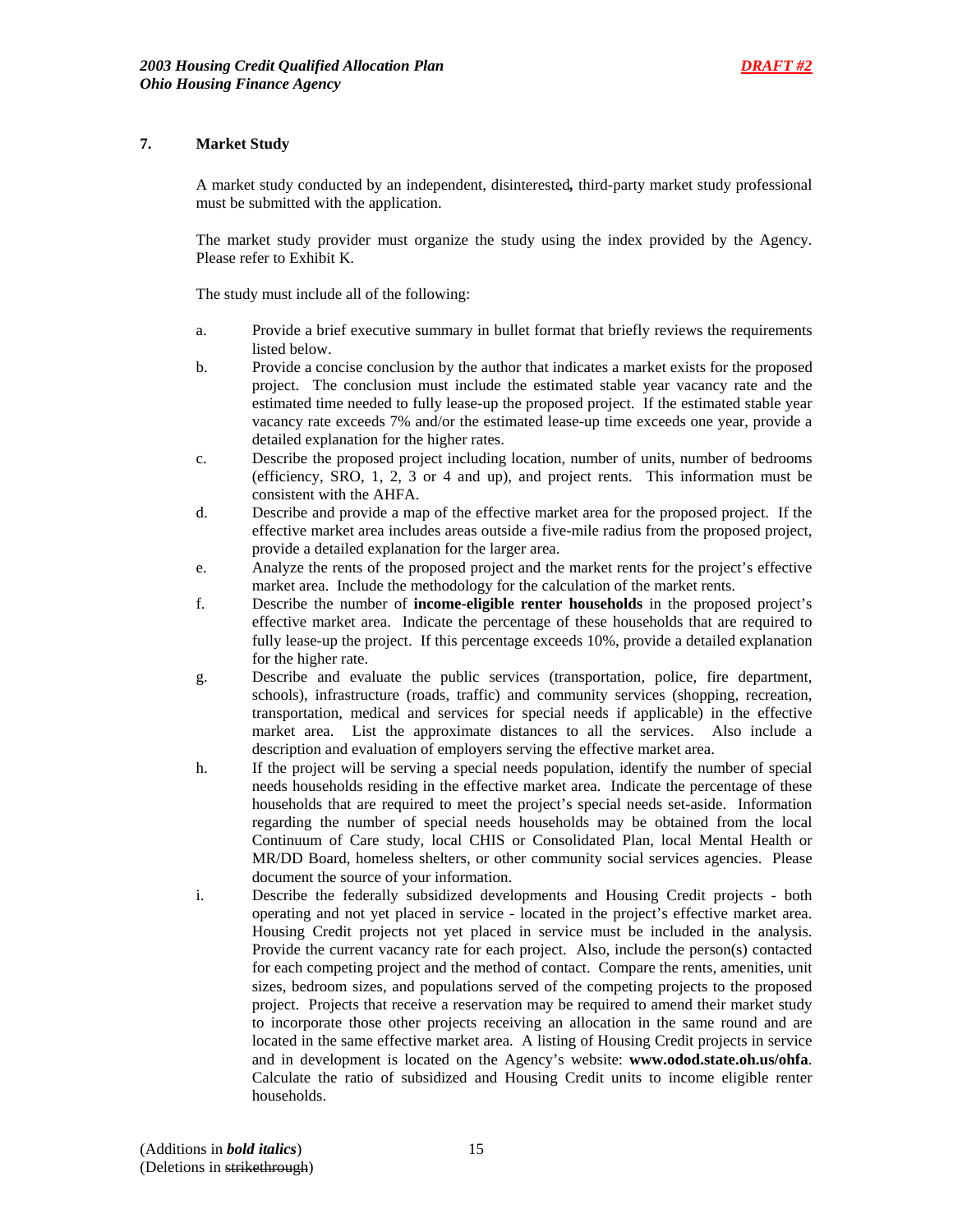- j. Estimate the vacancy rates of the Housing Credit projects only those currently operating - located in the project's effective market area during the first stabilized year of the proposed project. If the estimated vacancy rates exceed 10%, provide a detailed explanation for the higher rates.
- k. Describe other comparable market rate developments located in the effective market area. Provide the current vacancy rate for each project. Also, include the person(s) contacted for each competing project and the method of contact. Compare the rents, amenities, unit sizes, bedroom sizes, and populations served of the competing projects to the proposed project.
- l. Evaluate and address the concerns or issues raised by the most local Public Housing Authority (PHA). The applicant or market study author must send a letter via certified mail to the local PHA. The letter must contain a brief description of the project and target population, instructions for the PHA to forward all comments to the market study author, and a statement that all comments must be submitted within 30 days from receipt of the letter. If the PHA does not respond to the letter or comments are submitted after the 30-day comment period, the market study author does not need to analyze the PHA's issues or concerns. Include in the market study a copy of the letter, certified mail receipt, and a copy of any letters from the PHA.
- m. Include an executed original ODOD Form 008 Market Study Certification. The market analyst shall have no financial interest in the proposed project. Financial interest is deemed to be any remuneration other than the fee for preparing the market study. Furthermore, the fee assessed for the study shall not be contingent upon the proposed project being approved by the Ohio Housing Finance Agency.
- n. Provide a listing of all data sources used in the study.

The study must have been completed or updated by the author within one year prior to the application for Housing Credits.

The characteristics listed above are the minimum required to meet OHFA's threshold requirements. OHFA reserves the right to independently determine if a market exists for the proposed project and to require additional information and/or another market study.

## **8. Zoning**

The applicant must demonstrate that the zoning for each site on which the project will be located allows for the use(s) proposed by the applicant. Thus, at a minimum, the zoning designation for each site must allow residential use. Applicants must include the section of the local zoning map that clearly displays the project site location and the date of the map. In addition, a letter from the local jurisdiction must be submitted to confirm the zoning, and must include the following:

- a. The actual zoning designation and a description of this designation; and
- b. Any density and/or lot coverage requirements; and
- c. If a conditionally permitted use, explanation of the conditions to be met for the project to be considered a permitted use; and
- d. A description of any overlay or planned development district regulations that would further condition the development of the project.

 For jurisdictions with no zoning regulations in effect, a letter from the jurisdiction so stating is required.

## **9. Public Notification**

The applicant must notify, in writing, certain officials from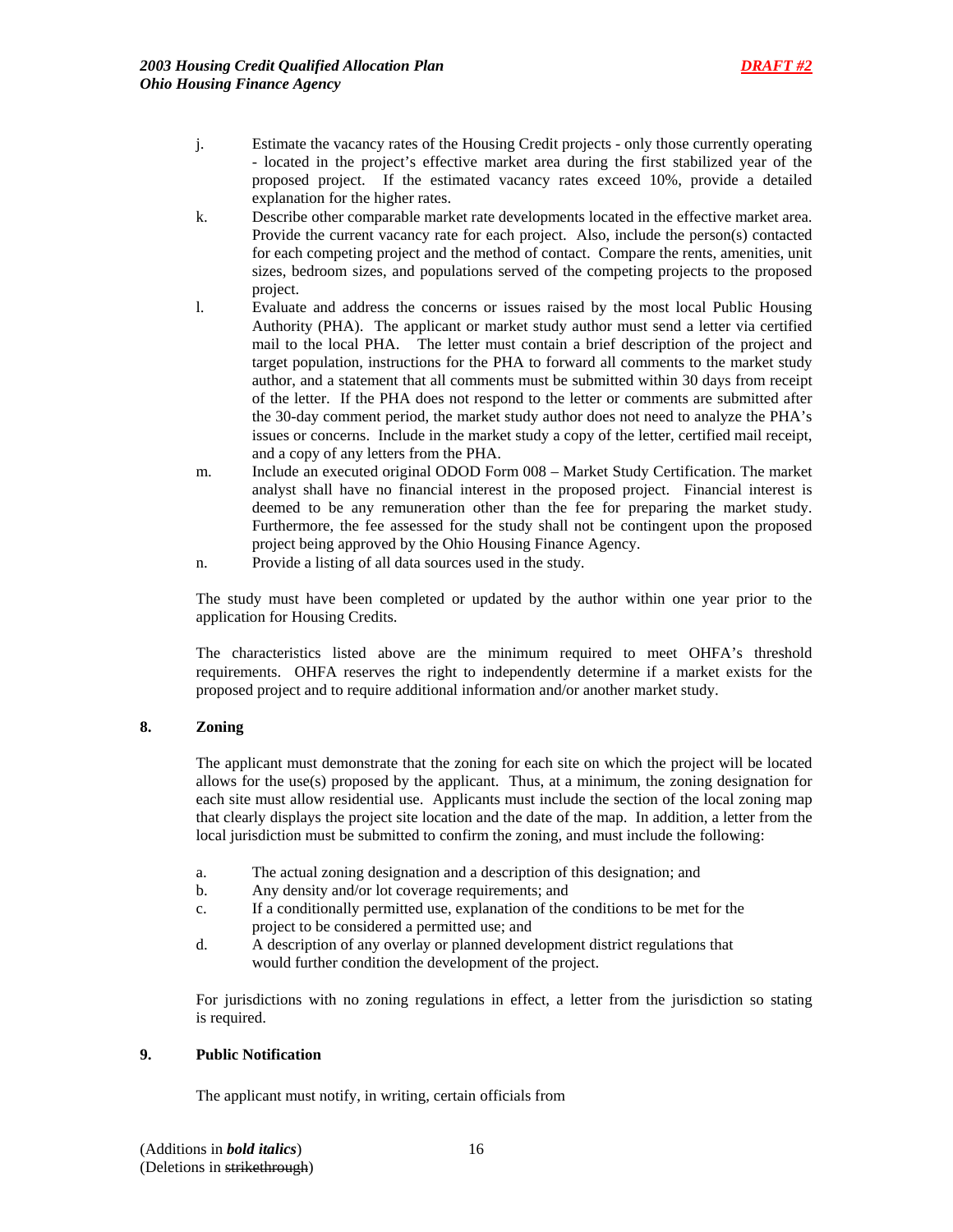

- a. The political jurisdiction(s) in which the project will be located; and
- b. Any political jurisdiction(s) whose boundaries are located within one-half mile of the project's location.

 The applicant must use the letter template provided in Exhibit I of the 2003 QAP.The notification must state the applicant's intent to develop a project using OHFA funding. The notification must be in writing and sent via certified mail, return receipt requested. Please provide a copy of the stamped post office receipt (return receipt not required) for certified mail and copies of your notification letters with your application. The letter must include:

- a. The project's address;
- b. The maximum number of units;
- c. The nature of the project (i.e. new construction or rehabilitation);
- d. **All OHFA programs utilized in the project**;
- e. A statement regarding the recipient's right to submit comments;
- f. The address of OHFA and to whom comments should be sent; and
- g. The recipient's rights and procedures to express disapproval or objection.

The officials to be notified include:

 a. Highest elected executive local political official and each member of the elected legislative body (i.e. mayor, city council);

- b. Members of the board of township trustees;
- c. Members of the board of county commissioners
- d. State Representative
- e. State Senator; and
- f. Governor's Regional Economic Development Representative (see Exhibit M)

Scattered site projects must complete the public notification process for sites under control at application and then again for remaining sites prior to the Carryover deadline. The notification must be evidenced at Carryover.

## **10. Affirmative Marketing Plan**

The applicant must complete ODOD Form AFHM-98 -- Affirmative Fair Housing Marketing Plan. **All items on the form must be completed correctly including all attachments**. The applicant must include on the form a description of the outreach, marketing, and advertising methods used in order to affirmatively market the project. The form and instructions are located in the AHFA.

## **11. Conditional Financial Commitments**

All non-ODOD construction and permanent financing, grants, and equity sources shall be conditionally committed at the time of application. The executed conditional commitment letters from these sources must be included with the application. A conditional financing commitment shall contain at a minimum a) the amount of financing, b) the interest rate of the loan, c) the term and amortization period of the loan, and d) the contact person's name and telephone number.

Those applicants seeking funding from a local government, Federal Home Loan Bank, or other public or quasi-public funding source that does not issue a funding decision prior to the Housing Credit application deadline must substitute a letter of application or letter of intent from the funding source. The letter of application or letter of intent must be signed by the funding source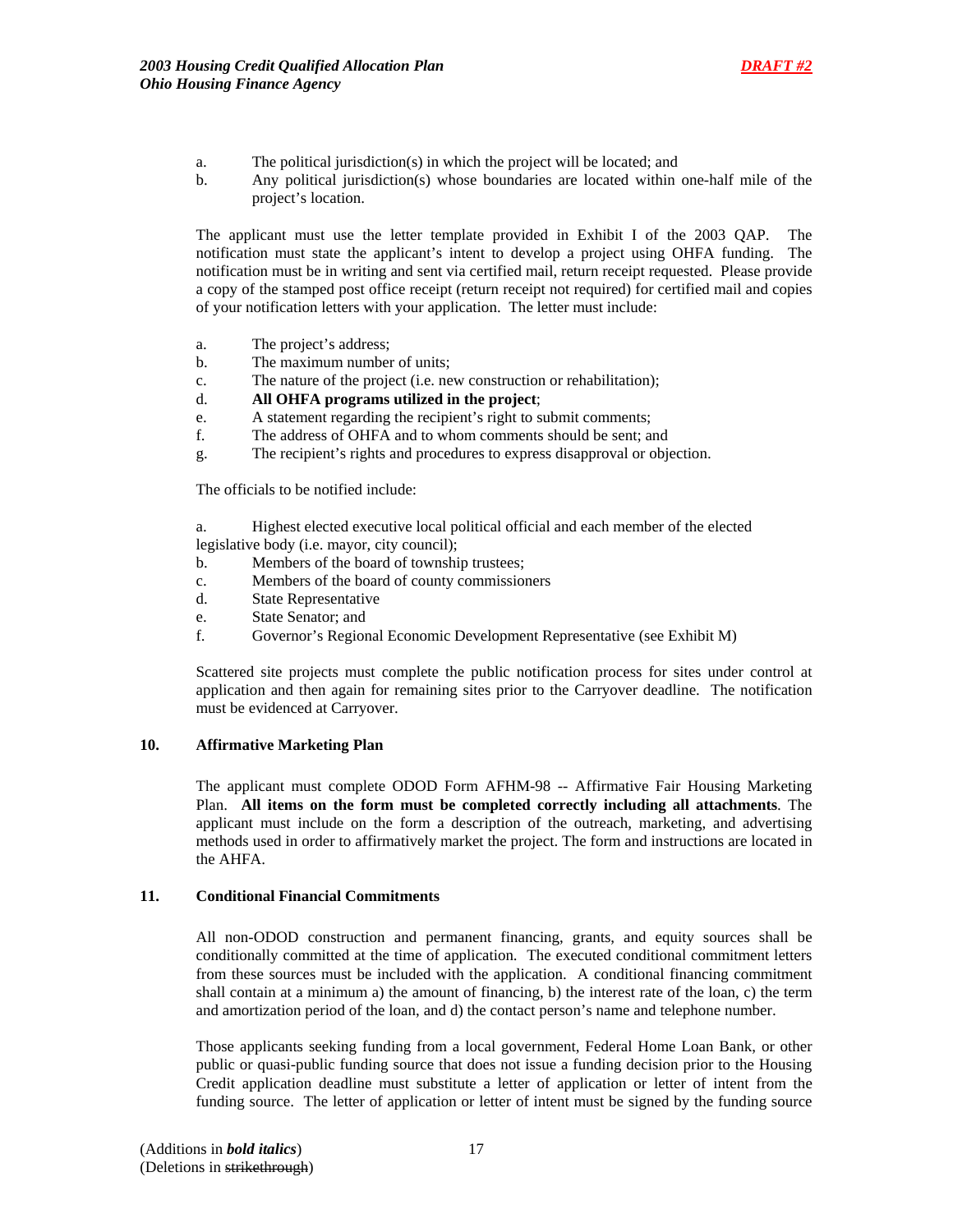and shall include the name of the project, the number of units, the amount of funding sought, the terms and rates for the funding sought, anticipated date of funding decision, and a statement that the project is or will be considered for funding.

A conditional equity commitment must contain at a minimum a) The amount of Housing Credit equity - net and gross, b) The pay-in schedule for the equity, c) The cents per Housing Credit dollar factor used, and d) amount of historic equity (if any). The conditional commitment letters must be consistent with the information provided on the Housing Credit application. OHFA reserves the right to verify these commitment(s) and to require a legal opinion that will state that the project's sources should or should not affect the project's eligible basis and/or Housing Credit rate.

Projects participating in HUD's portfolio re-engineering program (Mark-to-Market) must provide a copy of the most recent underwriting model to evidence the anticipated amount of any HUD second mortgage.

Applicants who have been denied requested ODOD loans and/or grants may be required to submit conditional-funding commitments that will match the funding sought from ODOD. Failure to provide these conditional commitments may result in the rejection of the application or revocation of the project's reservation.

## **12. Preliminary Plans and Specifications**

 The applicant must submit preliminary plans and specifications that provide a description of the proposed development. All projects should submit the following:

- 1. Typical unit plan(s) including the square footage of each unit;
- 2. Building elevation (photographs are acceptable for rehabilitation projects);
- 3. Site plan (scattered site projects exempted);
- 4. Detailed scope of work (rehabilitation projects only); and
- 5. Completed ODOD Form 002 Accessibility Certification.

*The Agency reserves the right to reject any unit plans that are not drawn accurately and to scale.*

## **13. Maximum Credit Cap**

*The Agency restricts any project to \$1,100,000 in annual Housing Credits.* The Agency *also* restricts any user to \$1,100,000 in annual Housing Credits. *However, any user is eligible for an additional \$400,000 in annual credits for projects that are eligible to participate in the Preservation Pool (see Page 22).* "Users" to which the credit cap applies are projects, actual general partners, and parent organizations of general partner entities or affiliates of the general partner or managing members of entities to which tax credits have been awarded. Affiliate is any entity who directly or indirectly controls another entity or has a Controlling Interest in the entity. Controlling Interest is defined as the possession, directly or indirectly, of the power to direct or cause the direction of the management and policies of an entity, whether through the means of ownership, position, contract, or otherwise. In addition, controlling means the possession, directly or indirectly, of the power to direct or cause the direction of the management and policies of an entity, whether through the means of ownership, position, contract, or otherwise.

The Agency reserves the right to determine to which entities the maximum credit cap may apply. Any such determinations shall apply only to the applications received in 2002 *2003*, and such determinations shall not be bound or limited by any determinations by the Agency for any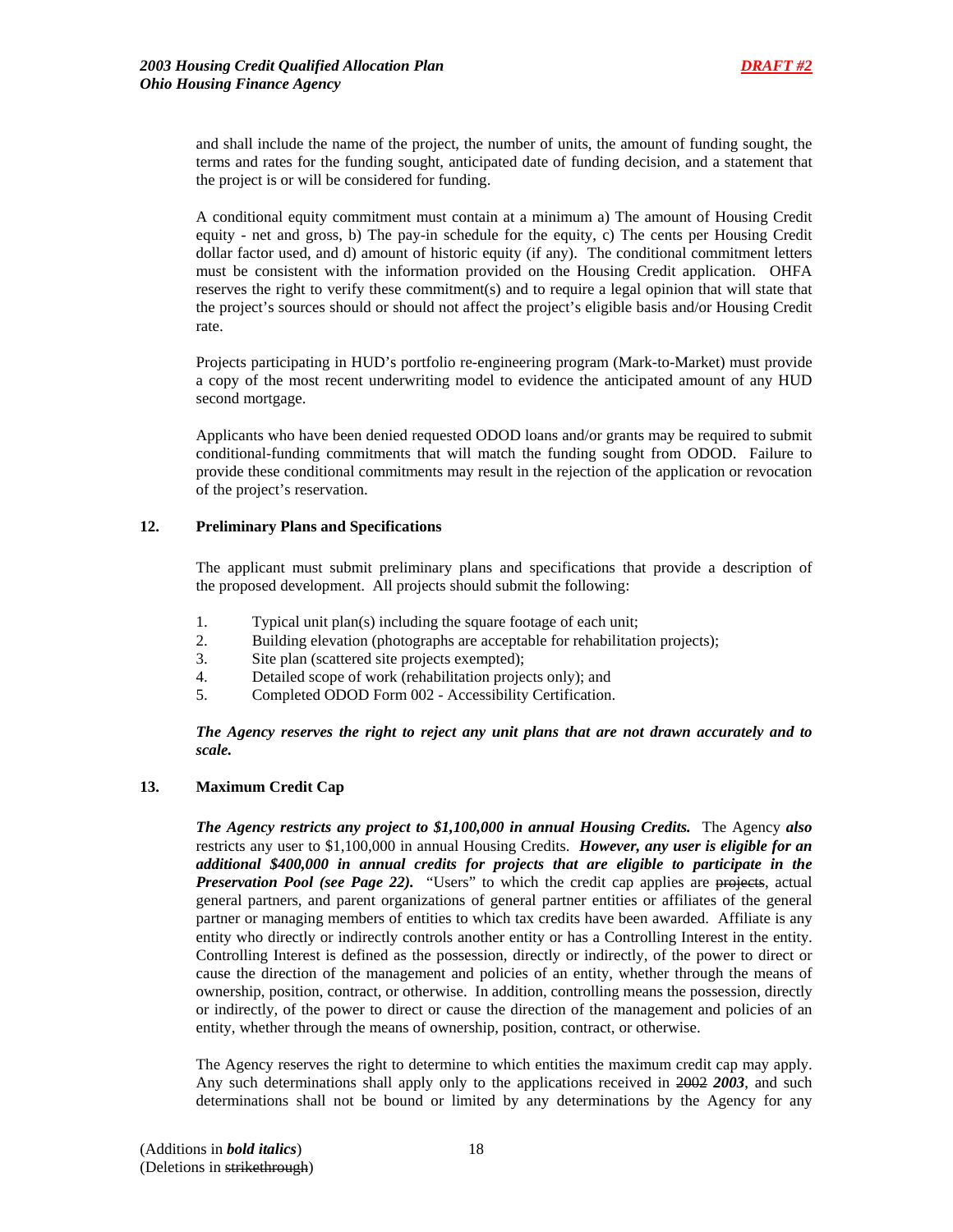previous year. *The Agency reserves the right to combine the credit amounts for projects located in close proximity to each other and sharing similar attributes. Possible examples include similar project type, construction style, or development team.* The annual credit total will be applied equally to the general partners, regardless of ownership interest; thus, a 51% general partner will have the entire project credit total applied toward its cap, rather than 51% of the credit total.

## **14. Unit Cost Cap**

 The total development cost (total project cost minus cost of land, commercial hard construction, bridge loan interest, operating reserves, OHFA compliance monitoring fee and replacement reserves) per unit must not exceed  $110\%$  of the HUD 221 (d)(3) mortgage limits by bedroom size (see Exhibit C). Projects receiving historic rehabilitation tax credits will be allowed to deduct the residential portion of the historic tax credit from the project cost to allow for stricter rehabilitation standards. The Agency may, on a case-by-case basis, allow a project receiving historic rehabilitation tax credits or participating in HUD's portfolio re-engineering program to exceed the unit cost cap. Portfolio re-engineering projects should include a copy of the projects Physical Condition Assessment to demonstrate the potential unit cost. However, total adjusted eligible basis (before qualified census tract adjustment) will be limited to *110% of* the HUD 221(d)(3) mortgage limits *in any case*. The Agency reserves the right to reduce basis for all projects at Carryover and 8609 reviews to compensate for increased costs.

## **15. Utility Allowance Information**

Utility allowance information provided must be consistent with Section 42 of the IRC *and IRS Regulation 1.42-10*.

## **16. Good Standing with ODOD Housing Programs**

If any controlling or managing owner (LLC or proprietorship), or general partner (partnership) was involved with a project that is in a state of uncured noncompliance (both IRS regulations and OHFA application requirements) due to site audits or the failure to comply with owner reporting requirements during the period of January 1, 2001 *2002* through date of application or remains in a state of noncompliance from a previous year, the project will be rejected. Owners who received an uncured Form 8823 due to a building transfer will still be considered in good standing. In addition, owners or general partners not in compliance or not in good standing with other OHFA programs will be subject to threshold rejection of their applications.

Non-profits and/or for-profit housing developers that previously received assistance from the Office of Housing and Community Partnerships (OHCP) or any other Ohio Department of Development division must be in compliance with the applicable program regulations and guidelines. Aforementioned entities that are not in compliance will have 15 working days from receipt of a deficiency letter to rectify the deficiencies or be subject to a threshold rejection of the application(s).

Owners, general partners, and other development team members involved with projects subject to a Voluntary Compliance Agreement or other similar agreements between ODOD and HUD must be currently complying with the terms of the agreement. OHFA reserves the right to reject the current application of owners, general partners, and other development team members who are either not cooperating with, or are in violation of an agreement.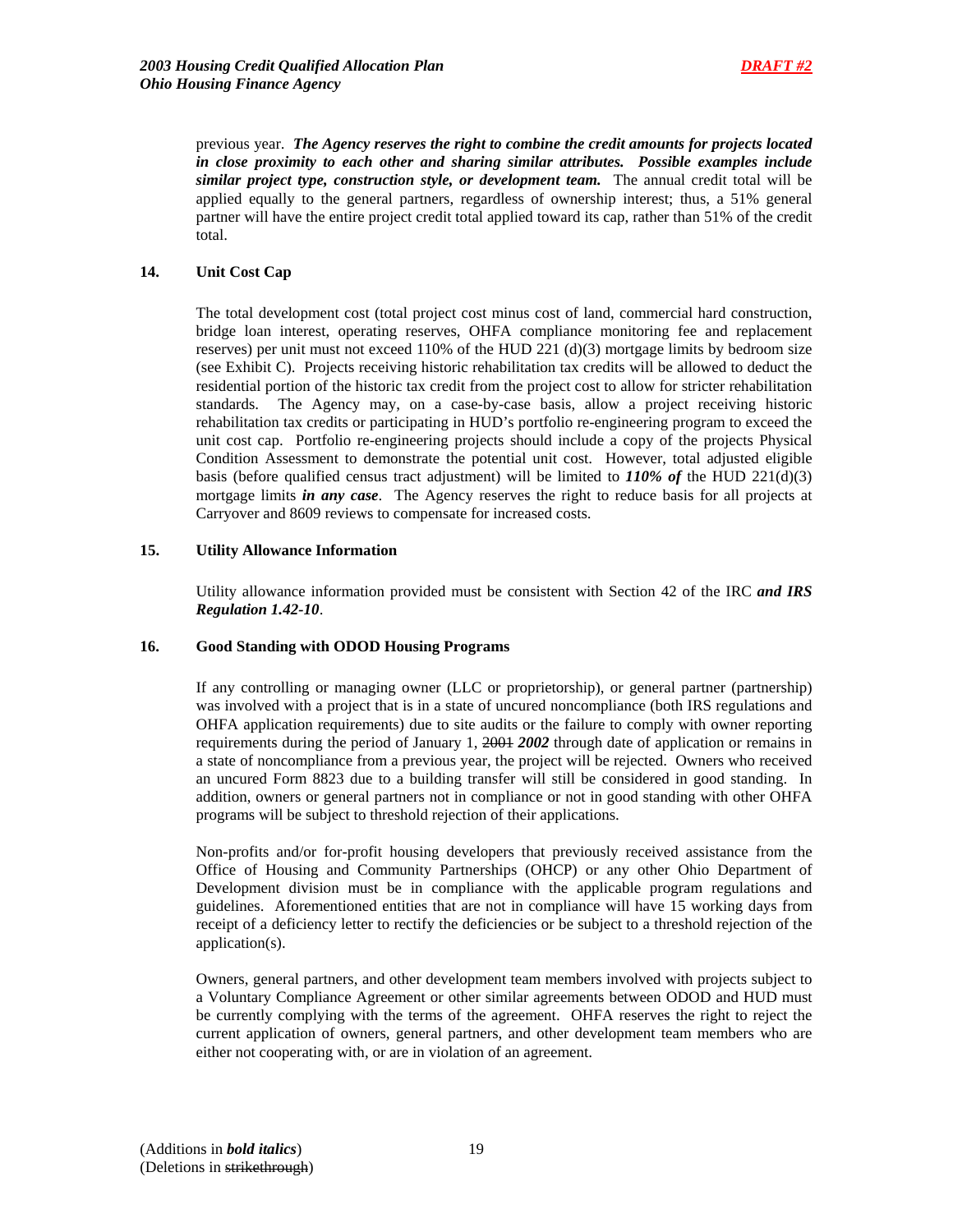## **17. Adherence to Agency Underwriting Standards**

 The Agency has certain underwriting standards that must be met or exceeded to pass threshold review. In addition, the Agency may require a legal opinion stating that any government sources utilized by the project will or will not affect the eligible basis and/or credit rate as a condition of the Housing Credit reservation. The project must comply with the following underwriting standards:

- a. Developer's fee and overhead less one-half of the deferred portion of the fee, and any consultant fees may not exceed 15% of total eligible basis. Projects with 32 units or less may go up to 20% of total eligible basis. The Agency reserves the right to combine the costs for projects located in close proximity to each other and share similar attributes such as project type, construction style, development team. The Agency will use the combined costs to evaluate the fee percentages for the projects. In addition, for acquisition and substantial rehabilitation projects, the total developer's fee cannot exceed the sum of 5% of the acquisition eligible basis and 15% of the substantial rehabilitation eligible basis. For projects with 32 units or less the total developer's fee cannot exceed the sum of 5% of the acquisition eligible basis and 20% of the substantial rehabilitation eligible basis. For HUD-TPA projects, the total developer's fee cannot exceed the sum of 10% of the acquisition eligible basis and 15% of the substantial rehabilitation eligible basis.
- b. Contractor's profit, overhead, and general requirements may not exceed 14% of total eligible basis.
- c. Total soft costs may not exceed 35% of total eligible basis. Total soft costs means the sum of general requirements, contractor overhead, architectural fees, survey costs, engineering fees, permanent loan fees, costs of tax-exempt bond issuance, taxes, appraisal, market study, environmental report, rent-up/marketing costs, title & recording, non-syndication legal fees, consultant fees, organizational fees, and syndication fees.
- d. The total of the project's permanent financing sources must equal the total project costs at the time of application. After the Agency's initial underwrite, any financial shortfalls cannot exceed 10% of total project costs.

### **18. Site Location and Photographs**

Applicants must include a clear map identifying the exact location of the project site. In addition, color photographs of each site location must be included with the application. Please include *clearly labeled* photographs of the area surrounding the project.

### **19***.* **Consistency with HDAP funding**

Projects seeking funding through the Housing Development Assistance Program (HDAP) must initially meet the following requirements:

- a. Minimum 40% of the units occupied by and affordable to households at or below 50% AMGI and cannot exceed the HUD low HOME rent for the county where the project will be located. If the project is in a non-participating jurisdiction, the project must commit a minimum of 35% of the project to occupancy and affordability at 50% AMGI with rents at the HUD low HOME rent; and
- b. Completion of the appropriate section of the AHFA;
- *c. Projects located in a participating jurisdiction (PJ) must evidence conditional financing commitment(s) from a unit of local government in an amount greater than or equal to the amount of HDAP funding sought from OHFA.*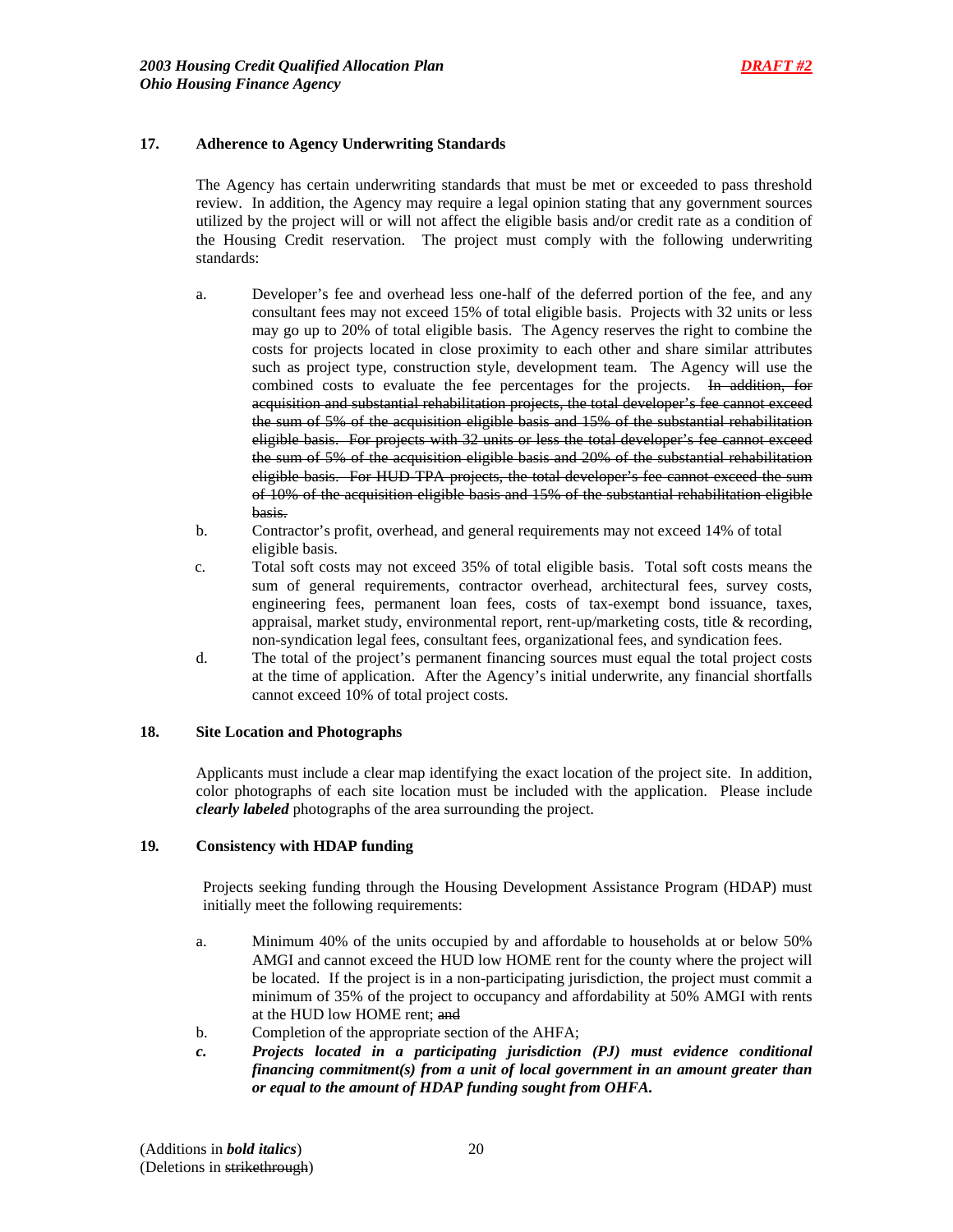## **20. Minimum Project Standards**

- *a.* In addition to meeting all new construction and rehabilitation standards required within Section 42 and local and state building codes, each unit must provide a refrigerator and stove in good working order. OHFA reserves the right to allow exceptions to these standards on a case-by-case basis.
- *b. Each bedroom in new construction or adaptive reuse units must be at least seven feet in each direction and at least 80 square feet total.*
- *c. The minimum hard construction cost for rehabilitation must be at least \$6,000 per unit.*

#### **21***.* **Conformity with Local Consolidated Plan/Comprehensive Housing Improvement Strategy**

Applicants must evidence that their project meets community housing needs through the local Consolidated Plan or Comprehensive Housing Improvement Strategy (CHIS). Applicants will be required to secure approval from the local agency that administers the Consolidated Plan or CHIS. It is the responsibility of the applicant to determine which plan applies. Please see Exhibits E and F for a listing of cities and counties with a Consolidated Plan or CHIS. If no local Consolidated Plan or CHIS exists in the community in which the project is located, the project must conform to the state Consolidated Plan. A completed ODOD Form 003 signed by the appropriate official from the city, county, or state must be included with the application.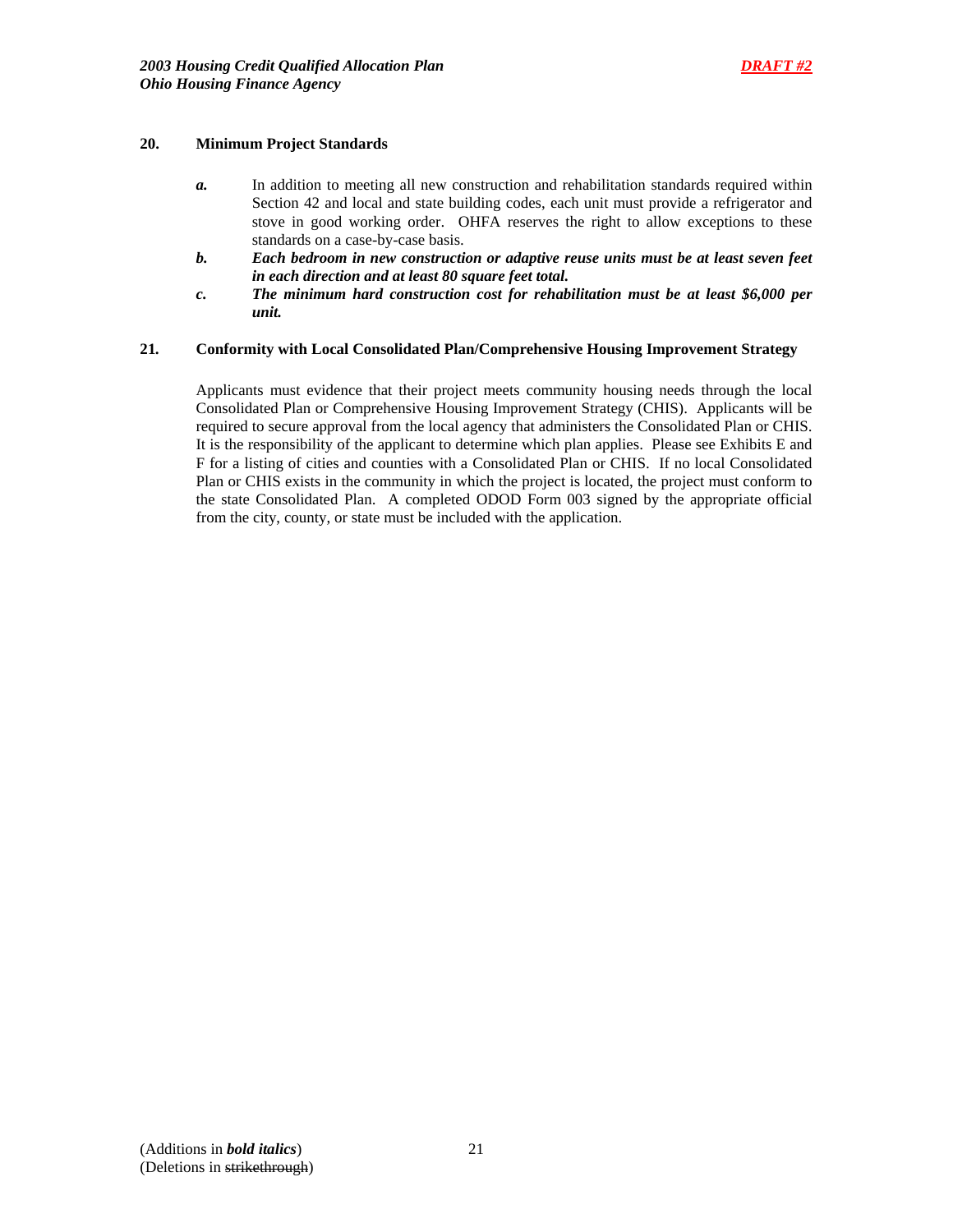## **D. Competitive Review**

The Agency has developed an allocation scoring system based on the identified housing needs for Ohio, as well as federal mandates for the Housing Credit Program. Points are awarded based on the criteria illustrated below, and reflect a scale of 775 points.

Ohio is a diverse state incorporating urban, suburban, small cities, and rural areas. Due to Ohio's diversity and the goal of equitable distribution of the credit, the population credit will be divided to accommodate minimum amounts of credit distributed throughout Ohio. Approximately 60% *65%* of the population credit will be divided between the preservation pool, described below, and three geographic pools as shown in Exhibit J of the QAP and approximately 40% *35%* of the population credit will be allocated to a general pool. Applications will be reviewed in all *applicable* pools.

OHFA reserves the right to limit the amount of credit in the geographic pool if project scores in any pool are not determined competitive by OHFA. OHFA will utilize funds from the general pool to fully fund projects that qualify for partial funding from any geographic pool.

**Scoring/Ranking Procedure:** Projects will be evaluated in two *three* stages:

**Stage One** - Geographic Pools: The projects will be separated based on their location into three geographic pools *(see Exhibit J)*. The points for the Project Location criterion will be subtracted from the projects' scores. The projects will then be ranked from highest score to lowest in each pool, and OHFA will award, from highest scoring project to lowest, up to the maximum amount of Housing Credit for that pool. *Any remaining credits will be allocated to the general pool.* 

*Stage Two -* **Preservation Pool:** The Agency will award approximately 10% *15%* of the population credit in a preservation pool. Projects that are eligible for the full 25 *at least 90% of the* points in the At-Risk criterion (criterion II.b. - Page 26) or received an allocation of credits in 1987, 1988, or 1989 may participate in this pool. The Agency will award credits to projects in the preservation pool before awarding credits in the geographic and general pools.

Projects in the preservation pool will be evaluated as follows: The points for the At-Risk criterion will be subtracted from the projects' scores. The projects will then be ranked from highest score to lowest in the pool, and OHFA will award, from highest scoring project to lowest, up to the maximum amount of Housing Credits for the preservation pool. Any remaining credits will be allocated to the general pool.

**Stage Two** *Three - General Pool***:** Projects that did not receive an allocation in Stage One *the geographic or preservation pools* will then be grouped into one general pool. The points for the Project Location criterion will be added back to the projects' scores. The projects will then be ranked from highest score to lowest, and OHFA will award, from highest scoring project to lowest, up to the maximum amount of Housing Credit for the general pool.

**Tie-Breaking Procedure:** Projects will be ranked by their scores for the Competitive Criteria categories (a subtotal of all sub-criteria) listed below. If the tie remains, the Agency will rank the projects by their scores for the next Competitive Criteria category, until the tie is broken.

Tie-Breaking Order:

1. Applicant Characteristics (VI.a. - VI.d.)

Project Characteristics (II.a. II.g.)

3. Local Government Support (IV.a. IV.c.)

Public Benefit (I.a. I.d.)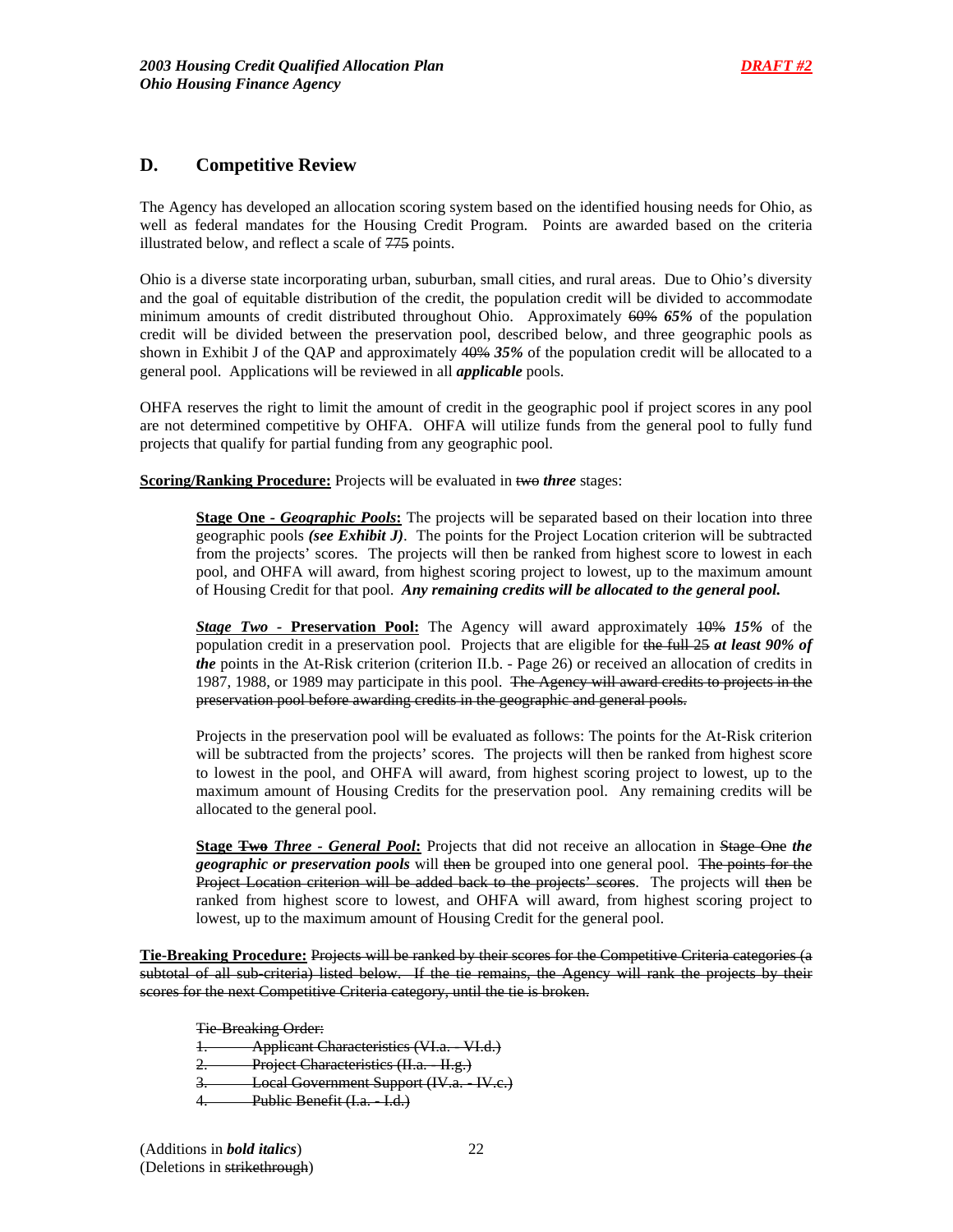Project Location (III.a.) Project Costs (Va. - Vb.)

If the tie remains, *In case of a tie in any of the pools,* the Agency will rank the projects by the following:

- *1.* Most Underserved County (based on Housing Credits reserved in 2003) in that Pool.
- *2.* Lowest Housing Credit Request in that Pool.

For example, Projects A and B both have a competitive score of 700. Project A's total score for criteria VI.a. through VI.d. was 50, and Project B's total score for criteria VI.a. through VI.d. was 40. Therefore, Project A would be ranked ahead of Project B.

OHFA will institute the tie-breaking procedure in all pools.

**Competitive Cure Period:** Applicants will have a <u>one-time</u> opportunity to correct up to two administrative errors or omissions regarding certain competitive criteria. Corrections will only be permitted for the following items:

| Special Needs Supportive Service Plan            | <b>Resident Council Formation Plan</b>    |
|--------------------------------------------------|-------------------------------------------|
| <b>Energy Efficiency Items</b>                   | <b>At-Risk Housing Documentation</b>      |
| Documentation of Leveraging of Federal Funds     | Documentation of Historic Status          |
| Letters of Local Government Support              | Lease-Purchase Strategy                   |
| Letters of Other Local Support                   | <b>Universal Design Options</b>           |
| Evidence of Ability to Proceed                   | <b>Documentation of Value-Added Items</b> |
| <b>Evidence of Management Company Experience</b> | Documentation of Ownership Value-Added    |

During the round, the Agency will notify all applicants of their preliminary project scores, and then applicants will have one week to submit additional information. Based on the original application and any additional documents, the Agency will issue revised scores for the projects. The Agency will not accept any additional information after the one-week cure period. All changes including but not limited to changes in ownership, development team, project physical structure, project costs, project financing, site(s), special needs population, value-added items and project location will not be permitted. Please be advised that certain items are date sensitive and must have been completed on or before the application deadline to be eligible for points. Please review the descriptions of the Competitive Criteria (pages 24-39) for more information.

**Appeals:** Applicants may appeal their preliminary project score, Housing Credit amount (at Binding Reservation, Carryover and 8609), or Threshold rejection if the applicant believes OHFA has erred in its determination. The applicant must submit the appeal in writing to the Director of the Office of Planning, Preservation & Development. The appeal must be sent to the Agency within one week of notification of results.

In the appeal, the applicant must state the objections to the Agency's determinations and give specific reasons why the Agency's decision should be overturned. Any documentation to support the Threshold and Competitive appeal can be provided, but will not override the documentation or materials which were included in the original application or provided during the threshold or competitive cure period.

Upon receipt of the appeal letter, an appeals committee comprised of Agency personnel, excluding Housing Credit staff, will review and respond in writing to the sponsor. The Committee may review the project in its entirety. The appeal will be granted only if the applicant can document that the Agency has erred in its review of the project application or in determining the credit amount.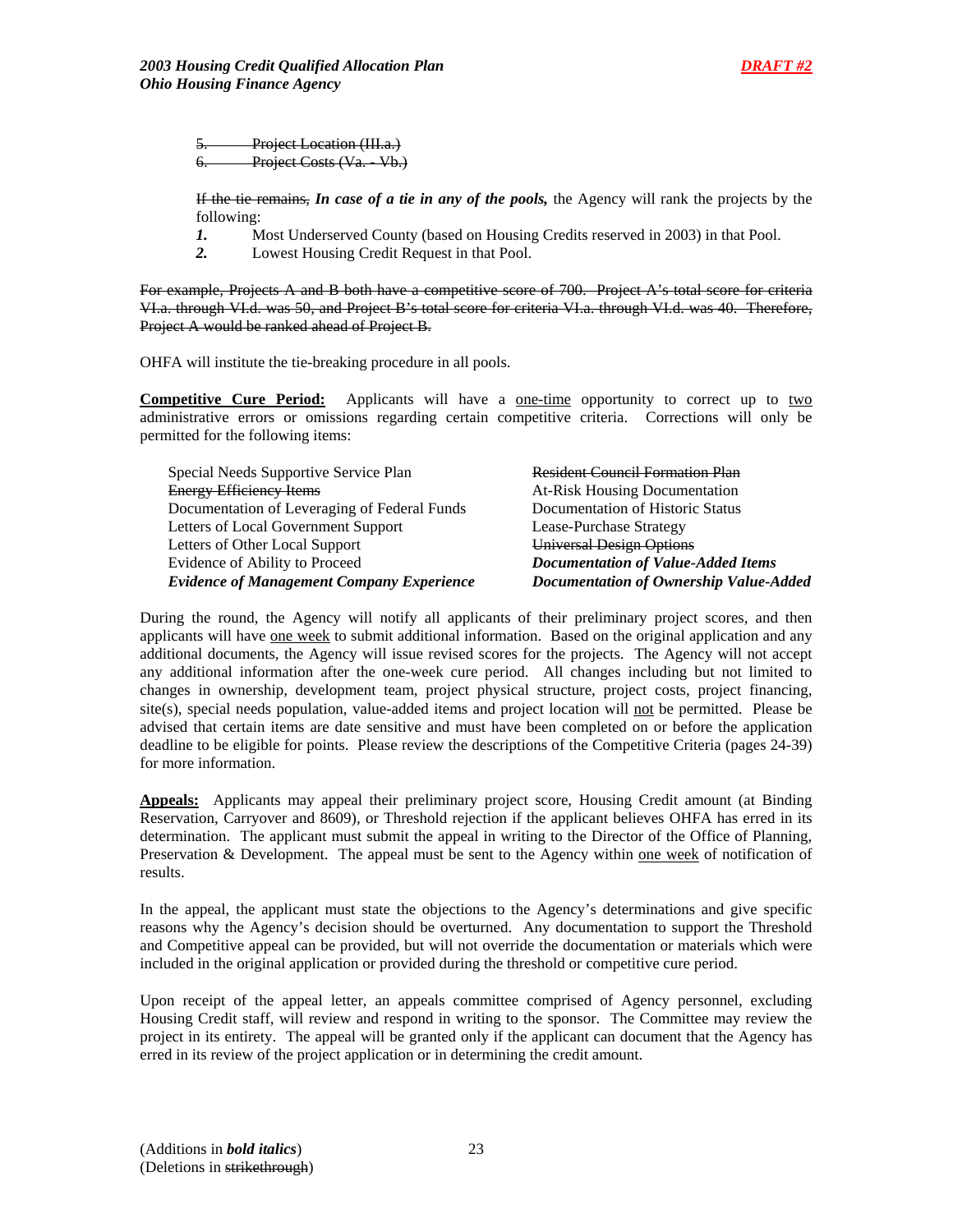#### **AN APPEAL IS JUDGED SOLELY UPON THE MATERIALS THAT WERE PROPERLY AND TIMELY SUBMITTED WITH THE ORIGINAL APPLICATION OR DURING THE THRESHOLD AND COMPETITIVE REVIEW DEFICIENCY CORRECTION PERIOD.**

## **COMPETITIVE CRITERIA**

## **I. Public Benefit**

## **a. Project Rents -- 200 Point Maximum**

Preference will be given to projects whose rent structure will be affordable to households below 60% of AMGI (defined by HUD), adjusted for family size (see Exhibit A). Ten (10) points will be given for each 1% below 60% AMGI, down to 40% AMGI. The applicant may choose up to three rent elections, upon which the rent average will be derived. Projects located in counties with AMGI levels below the county(s) with the highest state AMGI will receive points toward the maximum rent score (see Exhibit B for income adjustment points*, which are subject to change based on the 2003 HUD Rent & Income Limits*). The sum of the points for the rent structure and the income adjustment points applicable to the project location will determine the total points in this category, but in no case will points total more than 200.

## **b. Mixed-Income Projects -- 20** *10* **Point Maximum**

The Agency uses the Internal Revenue Service definition of mixed-income as any unit that is not a tax credit unit*.* Preference will be given to projects that consist of market rate and affordable rental housing units. The market rate units must be dispersed throughout the project and cannot all be located in one building or selected floors within a building. Points will be awarded based on the ratio of market rate units to total project units, according to the following scale:

| 15% 39% Market Rate              | <del>15 Points</del>                  |
|----------------------------------|---------------------------------------|
| 40% or greater Market Rate       | $20$ Points<br><del>20 I 011113</del> |
| 50% or greater market rate units | 10 Points                             |

Projects that contain scattered site single-family homes where no more than 50% of the sites are contiguous *Scattered site projects* are ineligible for Mixed-Income Project points. The Agency reserves the right to combine projects located in close proximity to each other and share similar attributes such as project type, construction style, development team. The Agency will use the unit mix for the combined projects to determine the "mixed-income" points for each project. Market rate units cannot have any rent or income restrictions imposed by any OHFA program. Projects that are 100% project-based Section 8 are not eligible for mixed-income points. However, rent and income restrictions imposed by other entities (e.g. FHLB, etc.) will be acceptable.

## **c. Special Needs Populations -- 40** *15* **Point Maximum**

Preference will be given to projects that serve special needs populations. Experienced service coordinators, evidence of service coordinator salary or an in-kind service agreement, additional market study requirements - see Page 13, and supportive service plans containing specified services (see Exhibit L.) are required for all special needs populations. With regards to the supportive service plans, applicants will be permitted to provide minimal updates to their plans during the Competitive Cure period. However, in order to receive the special needs points, a reasonable quality plan must be included with the original application by the submission deadline. **Unit set-asides are required for all special needs populations and are based on a percentage of all units in the project.** Exceptions to set-aside requirements may be considered on a case-by-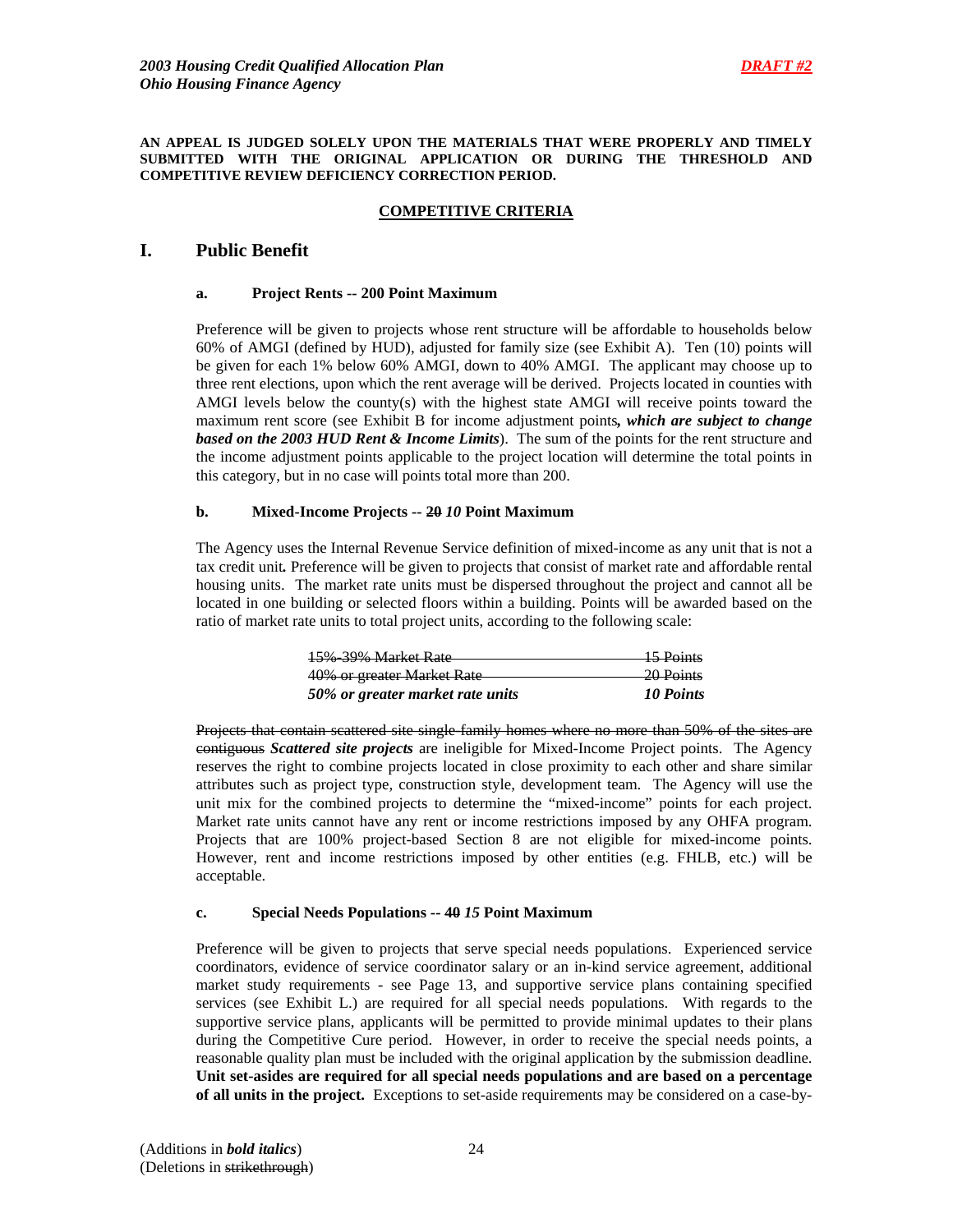case basis if the set-aside requirement is inconsistent with other federal programs or any fair housing regulations.

**Thirty-five (35)** *Five* (5) points will be awarded to projects serving one of the following special needs populations:

- 1. Persons with a mobility or sensory impairment
	- 20% minimum unit set aside
	- All units and buildings must contain at least 20 universal design features as described on ODOD Form 005
- 2. Persons with a developmental disability

- 20% maximum unit set aside and exact percentage must be established in collaboration with the local MR/DD agency (owners must initially offer 20% of the units to be set-aside), the final set-aside must be equal to or greater than 10% *5%* of the total units

3. Persons with severe and persistent mental illness

- 20% maximum unit set aside and exact percentage must be established in collaboration with the local ADAMHS or Mental Health Board (owners must initially offer 20% of the units to be set-aside), the final set-aside must be equal to or greater than 10% *5%* of the total units.

4. Persons/households that are extremely low-income (35% AMGI or below)

- 20% minimum unit set aside, units must be occupied by and affordable to households with incomes at or below 35% AMGI.

Thirty (30) points will be awarded to projects serving the following special needs population:

5a. Persons who are elderly (55 years and older)

- 100% minimum unit set aside, all buildings must contain only one story unless an elevator is provided, and an application cannot receive points for lease purchase of units

Thirty-five (35) points will be awarded to projects serving the following special needs population:

5. Persons who are elderly (55 years and older)

- 100% minimum unit set aside*,* all buildings must contain only one story unless an elevator is provided, and an application cannot receive points for lease purchase of units.

- *Units may contain no more than two bedrooms.* 

- All units and buildings must contain at least 20 universal design features as described on ODOD Form 005 in addition to grab bars in the bathrooms (in shower and around the toilet).

- The project must contain common space equal to the lesser of 5% of the total residential square footage for the entire project or 20 square feet per number of units in entire project. Project must annually setaside at least \$100 per unit for service coordination.

*Ten (10) points will be awarded to projects serving the following special needs population:* 

*6. Permanent supportive housing for the homeless - [Supportive service requirements will be formulated in conjunction with industry participants and included in the final version of this Plan.]*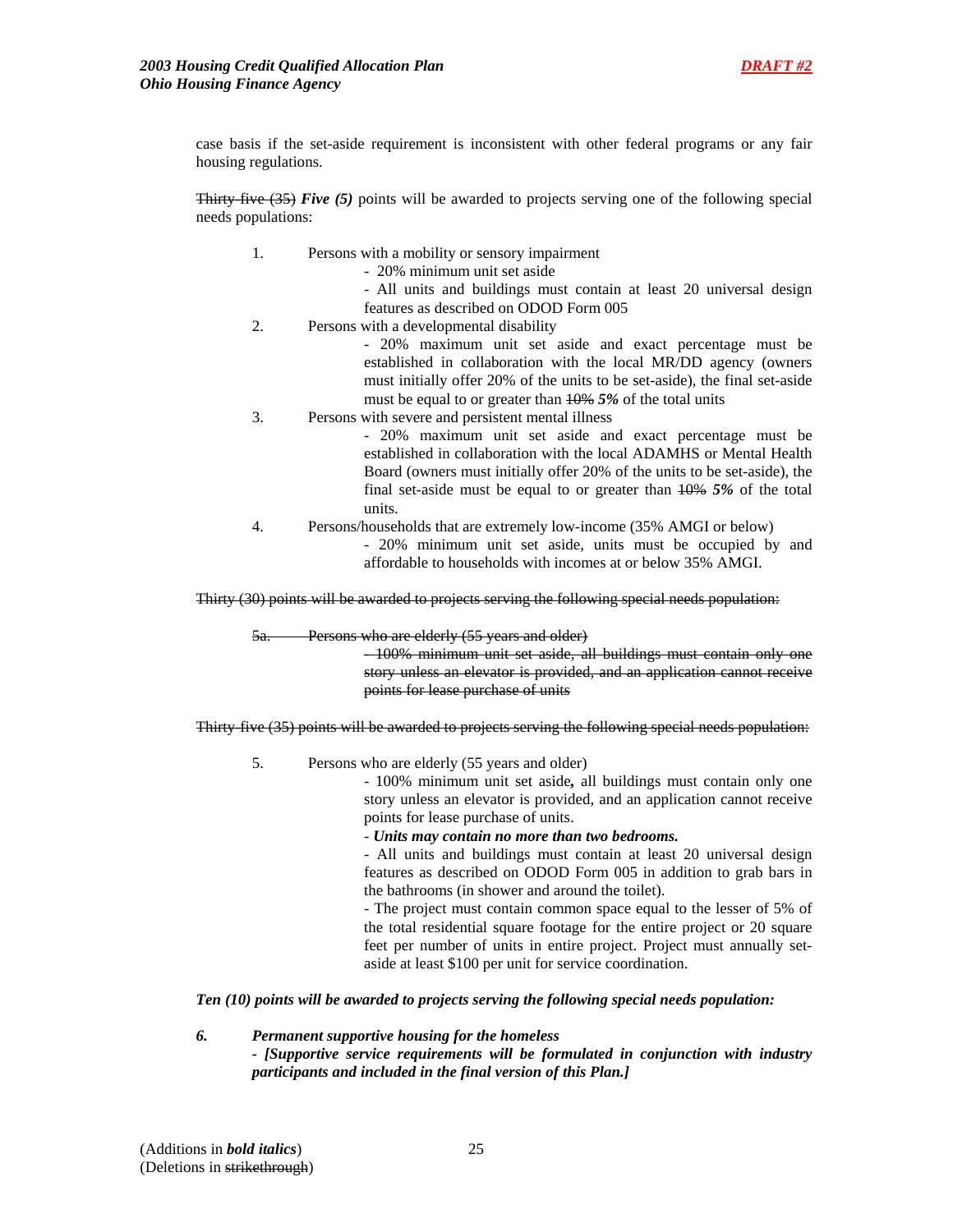*An additional five (5) points will be awarded if the project serves two special needs populations. One of the populations served must be selected from numbers 1., 2., and 3. listed above, and the other must be selected from numbers 4. and 5. listed above. All requirements of both populations must be met to receive these additional points.* 

An additional 5 points will be awarded to the two highest scoring projects *in each funding round* for each *the first three* special needs populations *listed above* except for elderly persons. The points will be awarded after OHFA reviews the scores of all projects, and OHFA will use its tiebreaking procedures (see Page 22) if necessary to determine the two highest scores.

Projects that receive points for Special Needs (I.c1.) may not receive points for Family Housing  $(1.e2.)$ .

## **c2. Family Housing -- 30 Point Maximum**

Thirty (30) points will be awarded to projects that are not specifically designed for special needs populations and target low-income families and individuals. All projects still must comply with federal and state fair housing and accessibility requirements.

Projects that receive points for Family Housing (I.c2.) may not receive points for Special Needs  $(H.e. 1.)$ .

## **II. Project Characteristics**

## **a. Creation of Affordable Housing -- 30 Point Maximum**

Preference will be given to projects that create decent, safe, and sanitary affordable housing units, through new construction, adaptive reuse, and/or for substantial rehabilitation (rehabilitation hard costs that exceed 50% of total project costs minus costs of land, and in the Preservation Pool only, any soft subordinate debt restructured by HUD under the Mark-to-Market Program or other HUD Programs). Rehabilitation hard costs include hard construction, on-site improvements, construction contingency, furnishings, and appliances. For buildings with multiple uses (commercial and residential), adaptive reuse points will be awarded if at least 50% of the total floor space of the building was non-residential in its most previous use. OHFA will separately analyze the costs of projects that are a combination of new construction and substantial rehabilitation, and will prorate points if necessary.

#### **b. At-risk Housing -- 30 Point Maximum**

Preference will be given to the following projects:

1. Projects receiving project-based rental subsidy through a Section 8 Housing Assistance Payment Program (HAP) contract that has expired or is due to expire by December 31, 2004 *2005*. *At least 75% of the units in the project must qualify in order to receive points in this category.* Documentation from HUD that evidences the assistance and length of the contract must be submitted with the application. A new owner must accept the project-based rental subsidy if it is offered from HUD. If a compelling reason exists for the new owner to not accept the subsidy, the applicant must include a narrative that explains this decision and should submit letters supporting this decision from the tenant council (if one exists), local government official(s), and a local or statewide low-income housing advocacy group that receives OTAG funding from HUD.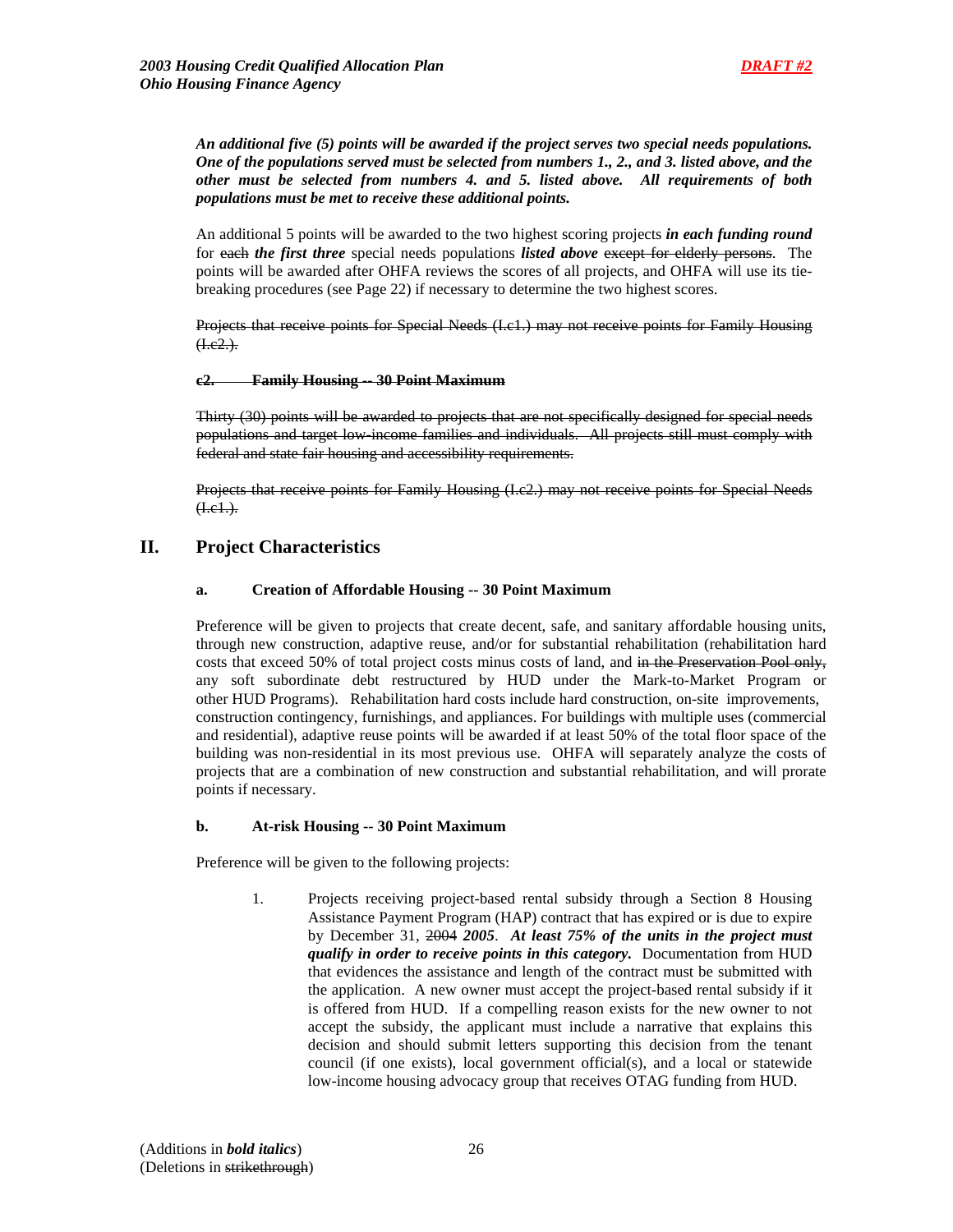- 2. Troubled projects that have received assistance through the USDA Rural Development (RD) office. Applicants must provide a letter from the RD office that details the current situation for the project, explains the need for housing credits, and approves of the current or proposed owner(s) and management company.
- 3. Projects participating in the HUD Portfolio Reengineering Program. Applicants must provide a letter of eligibility from HUD and be assigned to a Participating Administrative Entity (PAE). *Projects that have closed their financing under this program since March 1, 2000 are also eligible for points.*
- 4. HUD Section 202 or 811 projects placed-in-service prior to 1979.
- 5. *HUD Section 236 projects that include decoupling of the Interest Reduction Payment (IRP).*

For each project type listed above, points will be prorated based on the percentage of units subsidized or financed through the federal programs listed above. At-risk Housing points will also be prorated further based on the project's applicable fraction (percentage of housing credit units or floor space).

#### **c. Unit Size -- 15 Point Maximum**

 Preference will be given to projects whose residential living space for low-income units exceed certain standards for square footage. Points will be awarded based on the following scale:

| <b>SRO Units:</b> | Exceed $400\,350$ S.F. |
|-------------------|------------------------|
| Efficiency:       | Exceed 450 S.F.        |
| 1-Bedroom Units:  | Exceed 650 S.F.        |
| 2-Bedroom Units:  | Exceed 850 S.F.        |
| 3-Bedroom Units:  | Exceed 1000 S.F.       |
| 4-Bedroom Units:  | Exceed 1150 S.F.       |

Points will be calculated as the total number of low-income units, that exceed the above standards, divided by the total number of low-income units. This percentage will then be multiplied by 15 to award the points in this category.

#### **d. Preservation of Historic Buildings -- 25** *15* **Point Maximum**

Preference will be given to projects that evidence use of historic rehabilitation tax credits. Projects are eligible to receive points if the building(s) is/are individually listed in the National Register of Historic Places. Applicants must include documentation indicating that the project is indeed individually listed in the National Register of Historic Places. If the building(s) is/are not individually listed in the National Register then the project applicant must have submitted a Part 1 application ("Evaluation of Significance") and received a recommendation for approval by the Ohio Historic Preservation Office. Applicants must submit their complete Part 1 application to the Ohio Historic Preservation Office no later than 30 days prior to the round application submission deadline. At least 75% of the total units must be located in eligible historic buildings in order for a project to receive points in this category. Points will be prorated based on the percentage of total units located in eligible historic buildings.In addition, to be eligible for these points, one of the project's General Partners or the Contractor must provide evidence of having successfully completed and placed-in-service at least one other historic project by including with the housing credit application a certificate of occupancy or 8609 Form(s).

#### **e. Lease Purchase of Units -- 20** *15* **Point Maximum**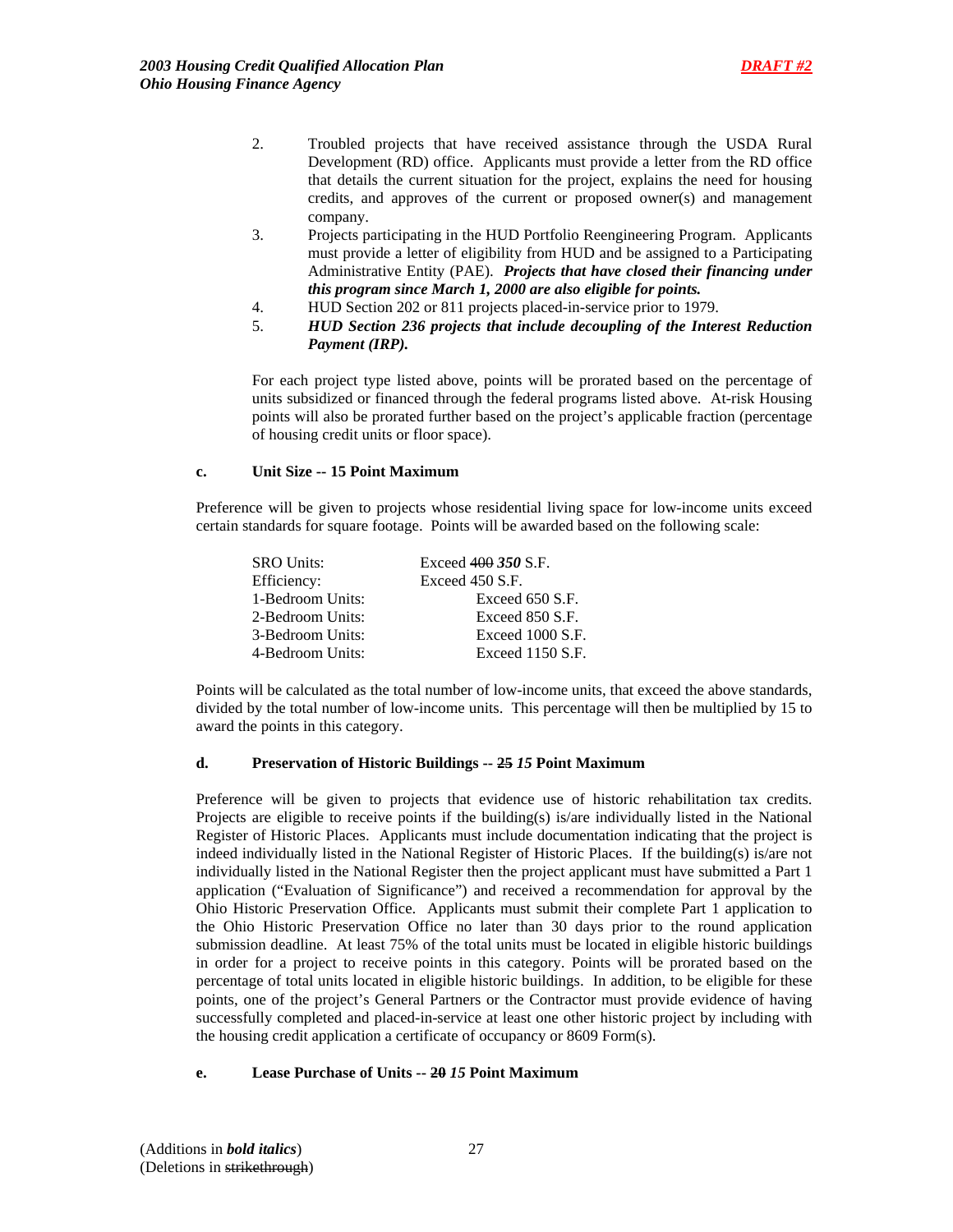Preference will be given to projects that offer homeownership opportunities to qualified tenants after the initial 15-year compliance period. Applicants must have a viable homeownership strategy for tenants who inhabit the units during the compliance period. The strategy must incorporate an exit strategy, homeownership counseling, and a minimum amount of funds setaside by the owner for the tenant to assist in the purchase. Applicants will be permitted to provide minimal updates to their lease purchase strategies during the Competitive Cure period. However, in order to receive the lease purchase points, a reasonable quality strategy must be included with the original application by the submission deadline.

Points are available according to the following scale:

| 85% to 100% lease purchase:<br>$-20$ points |           |
|---------------------------------------------|-----------|
| 75\% to 84\% 85\% to 100\% lease purchase:  | 15 points |
| 65% to 74% 70% to 84% lease purchase:       | 10 points |
| 50% to 64% 50% to 69% lease purchase:       | 5 points  |

Scattered site projects will be evaluated based on sites under control at application. The percentage of lease purchase units at application must be maintained at Carryover and 8609. All sites must be owned (long-term leases are unacceptable) and properly sub-divided by the Carryover submission deadline. As with site control requirements, projects may be required to reduce overall sites subsequent to application to maintain consistency with their initial lease purchase commitment.

The only types of units eligible for these points are single-family detached structures. The detached structures in new construction projects must be at least four (4) feet apart and neither joined nor touching in any manner.

## **f. Value-Added to a Project -- 45** *55* **Point Maximum**

Preference will be given to owners that provide additional benefits to the housing, residents, and community. Five (5) points will be awarded for each item listed below, except for item 12 which is worth 10 points, that is properly evidenced in the application, total not to exceed 45 points. *A maximum of 55 points are available in this category. Projects that receive points for Historic Preservation (criterion II.d.) or Lease Purchase of Units (criterion II.e.) may receive a maximum of 45 points in this category.* Please refer to the AHFA for additional submission requirements.

- 1. Provide on-site security (at least 20 hours per week), on-site police substation, individual security systems with a basic monitoring service (fee paid by owner), or a block watch implementation plan coordinated with the local police or sheriff departments.
- 2. Provide an on-site manager (at least 20 hours per week) scattered site projects are ineligible.
- 3. The project is consistent with a local community revitalization plan, not including the CHIS or Consolidated Plan, that incorporates affordable rental housing. *The revitalization plan must have been approved by a local jurisdiction, such as a county, township, or municipal government, or a neighborhood commission.*
- 4. Allow for a non-profit with five years housing experience at the time of application and service in the community, evidenced by a resume, to obtain first position to purchase the limited partner interest at the end of the 15-year compliance period - lease purchase projects are ineligible.
- 5. Incorporate twelve universal design options see ODOD Form 005.
- 6. The buildings are townhomes or single family detached structures.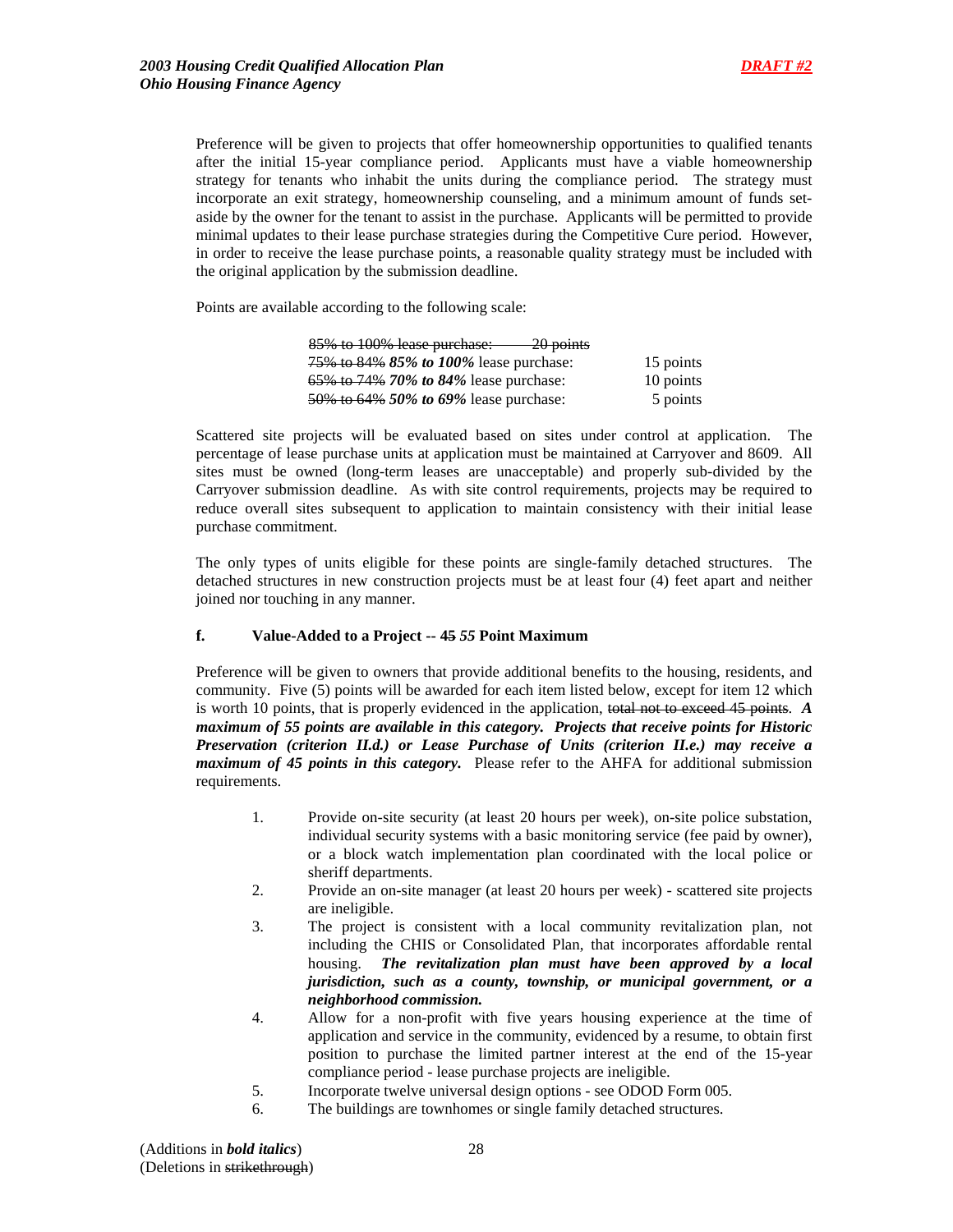7. a) An on-site community room (minimum floor space must be equal to the lesser of 3% of the total residential square footage of the project or 20 square feet per unit, but in no case smaller than 1000 square feet) that will be available to all residents. The minimum floor space is defined as areas available for all residents and does not include areas utilized by employees of the project, such as maintenance facilities, leasing office, and manager's office.

b) Only single-family detached homes receive points for full basements (must contain at least 200 square feet with seven-foot high ceilings) that are not bedrooms.

- 8. Provide units that have at least 1½ or more bathrooms *these units must contain at least two bedrooms*.
- 9. Provide on-site individual garages (must contain at least 160 square feet each) without extra charge.

Provide a reasonable resident council formation plan including timelines for implementation and initial marketing efforts - plan must be included with the application. If a resident council already exists the project will be eligible for these value added points. However, the owner must describe how they will assist and actively work with the existing council.

- 10. *Provide an on-site day care center or an on-site computer learning center to all residents. The location must be separate and apart from the office and everyday business transactions. The facility must be accessible and adequate in size and meet all requirements per federal, state and local law.*
- 11. Provide a parking lot with concrete curbs for a single site project or a parking garage on-site for a single site mid-rise or high-rise building. *The number of parking spaces must at a minimum meet local zoning codes.*
- 12. Incorporate energy efficiency items above minimum code requirements as certified on ODOD Form 009.
- 13. *Provide central air conditioning in each of the units.*

An item must apply to at least 50% of all units and will be prorated using the following scale:

| 100% of total units   | 5 points (10 points - Item 12. only) |
|-----------------------|--------------------------------------|
| 90-99% of total units | 4 points (8 points - Item 12. only)  |
| 80-89% of total units | 3 points (6 points - Item 12. only)  |
| 65-79% of total units | 2 points (4 points - Item 12. only)  |
| 50-64% of total units | 1 point (2 points - Item 12. only)   |

All value-added items must be provided without any additional fees charged to the residents.

Projects will be monitored based on the above commitments, and may be issued an 8823 form for non-compliance if the items are not being provided.

## **g. Leveraging Federal Funds – 20 Point Maximum**

Preference will be given to projects that receive specific assistance (see list below) from the U.S. Department of Agriculture or Department of Housing and Urban Development (HUD). The assistance must be conditionally committed by the application deadline. The assistance must finance at least 20% of the total costs for the project or provide operating subsidy for at least 75% (except for the Project Based Voucher program) of the units in the project. Applicants must provide evidence of the assistance in the application. Projects that receive "at-risk" points (criterion II.b.) are ineligible for these points.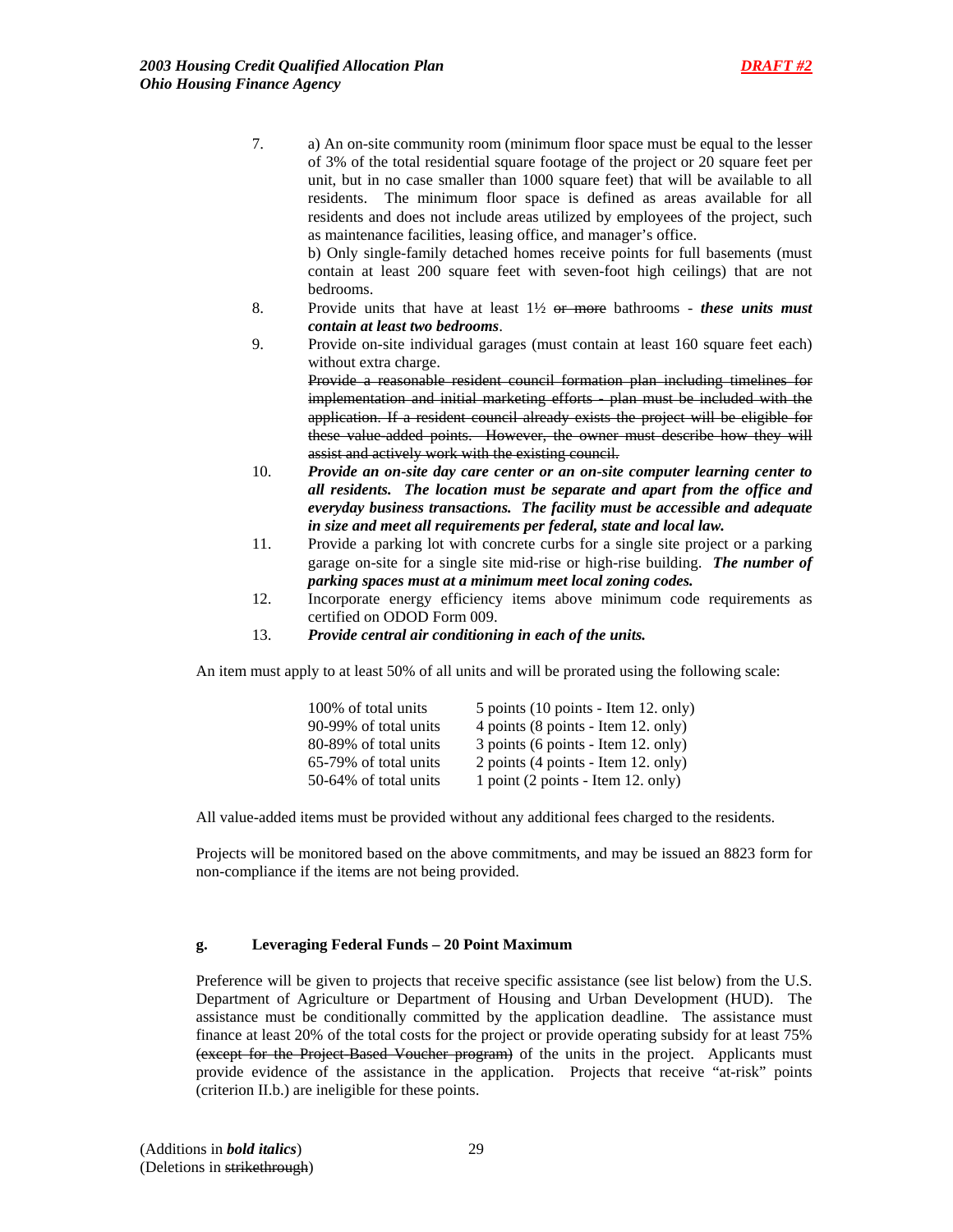### **Applicants may receive points for only ONE of the following***:*

- 1. Projects receiving a Rural Development 515-New Construction Loan *will receive 20 points. Projects receiving a* Rural Development 538-Loan Guarantee will receive 20 *10* points.
- 2. Projects receiving capital assistance or operating subsidy from the HUD McKinney-Vento Homeless Assistance Program (Shelter Plus Care, SRO Assistance, or Permanent Housing for the Handicapped Homeless) will receive 15 points. If the entity receiving the McKinney-Vento funding is not part of the project ownership, applications must include evidence that funds are committed to the project and subsidize at least 75% of the units, copies of the grant award, and copies of the contract between the award recipient and the project.

Project-Based Vouchers (must provide subsidy for the greater of 20% of the total units or 8 units for at least 10 years) from the local Metropolitan Housing Authority will receive 15 points. The Agency will accept a conditional commitment for vouchers, however the only acceptable condition is the receipt of housing credits. A firm commitment of vouchers must be submitted within 30 days of notification of a reservation of housing credits. If a waiver from HUD is required for Project Based Vouchers, evidence of such a waiver must be included with the Housing Credit application. The Agency reserves the right to seek guidance from HUD to determine whether a waiver is required for a particular project. Furthermore, the applicant should note that projects with 9 or more Project Based Voucher units may require Davis Bacon prevailing wage rates for the project. HOPE VI projects are not eligible for Project Based voucher points.

 3. Projects funded through a HOPE VI *revitalization* grant from HUD. Applicants must provide documentation that evidences the HOPE VI grant award. For purposes of OHFA's maximum credit cap, the annual credit amount will be applied to all general partners and the PHA that received the HOPE VI grant award. The project must set aside a minimum of 20% of the units in the project for Public Housing residents. HOPE VI projects will receive 10 *5* points.

## **III. Project Location**

## **a. Location in a Qualified Census Tract, a RD Designated Place, or a Low-Income County --20 Point Maximum**

Twenty (20) points will be awarded to projects located in the following:

- 1. Qualified census tracts (as defined by HUD) that qualify for the 130% basis adjustment (see Exhibit D).
- 2. Within the corporation limits or proposed annexation area of a designated place defined by the USDA Rural Development (RD) office. Please refer to Exhibit G for the specific locations.
- 3. Low-income county, defined as counties whose median incomes are below 80% (HUD definition of low-income) of the state's *2002* non-metropolitan area median income. Those counties that qualify under this category are as follows:

| <b>Adams</b>    | Iackson<br>JUURJUH  | Monroa<br>www                            | $D_{\alpha r r r}$<br>r <del>un</del> | Scioto             |
|-----------------|---------------------|------------------------------------------|---------------------------------------|--------------------|
| <b>Harrison</b> | Maige<br>$T = T$    | M <sub>orcon</sub><br><del>MUI gan</del> | Dir <sub>0</sub><br><b>TINU</b>       | V <del>inton</del> |
| <b>Lawrence</b> | <del>Guernsey</del> |                                          |                                       |                    |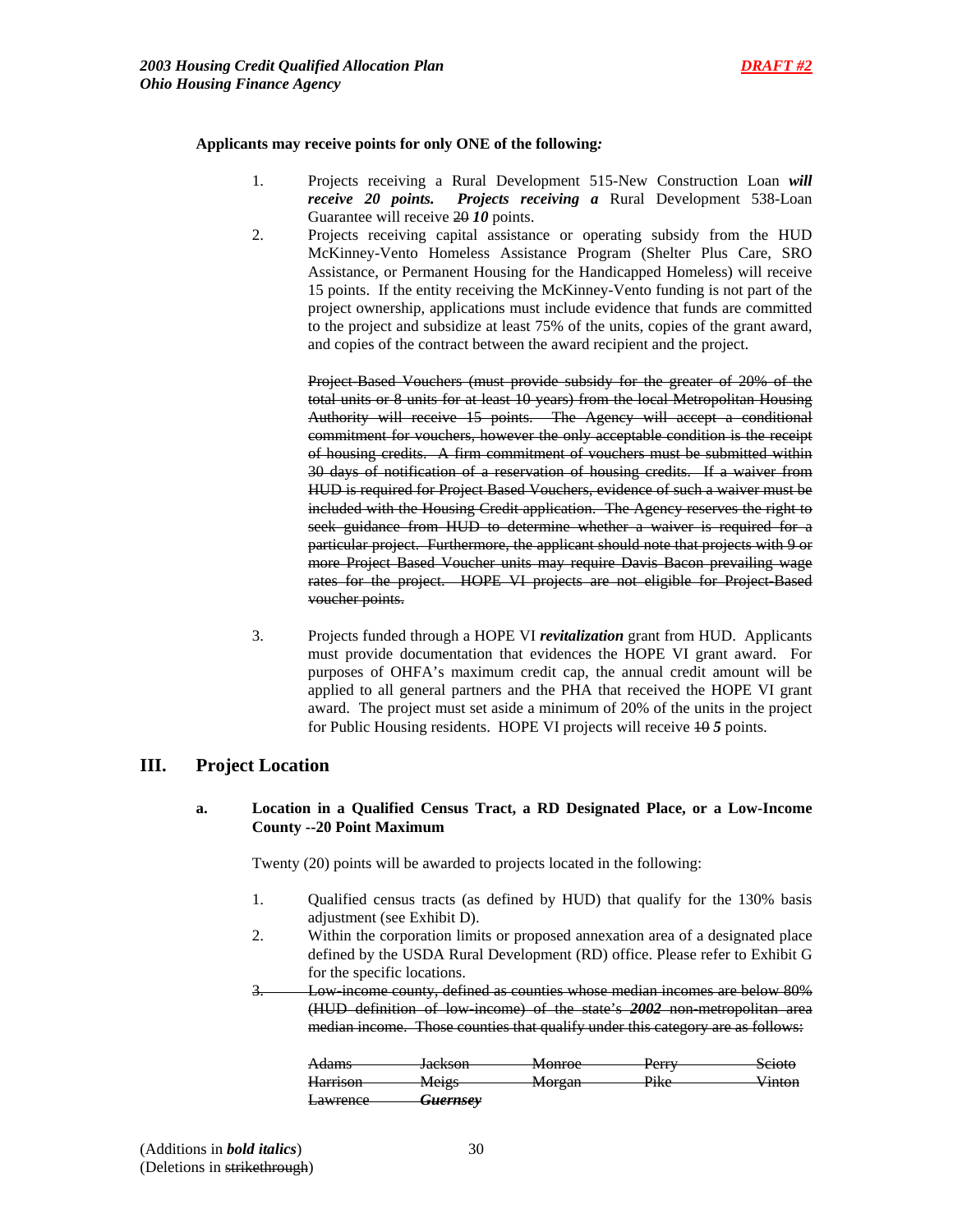3. *Distressed Counties, defined by ORC Section 5733.33 and identified by the Ohio Department of Development in 2002. The following counties qualify in this category:*

| <b>Adams</b>     | Ashtabula     | <b>Belmont</b>  | <b>Coshocton</b>  |
|------------------|---------------|-----------------|-------------------|
| Crawford         | Gallia        | <b>Guernsey</b> | <b>Harrison</b>   |
| <b>Hocking</b>   | <b>Huron</b>  | <b>Jackson</b>  | <b>Jefferson</b>  |
| Lawrence         | Meigs         | <b>Monroe</b>   | <b>Morgan</b>     |
| <b>Muskingum</b> | <b>Noble</b>  | Perry           | Pike              |
| <b>Richland</b>  | <b>Scioto</b> | <b>Vinton</b>   | <b>Washington</b> |

4. A high-income census tract (see Exhibit H). The total number of low-income units from existing projects and the proposed project may not exceed 100. The number of existing low-income units in the census tract must be identified in the market study.

Scattered site projects will be evaluated based on the sites controlled at application.

These points will not be used for the scores of projects competing in the geographic pools.

## **IV. Local Government Support**

## **a. Letters of Local Government Support -- 35 Point Maximum**

Applicants may receive points for only *ONE* of the following:

- 1. Thirty-five (35) points will be given to applicants who have obtained a resolution of support from the local government in which the project is located. For incorporated jurisdictions, the resolution would come from the council. For unincorporated jurisdictions, the resolution would come from the township trustees. A copy of the official resolution must be included with the application. The resolution must indicate the number of units in the project including a breakdown between low-income and market rate units and specifically mention any special needs populations to be served or indicate that the project is not targeted for a special needs population. If the local government withdraws its support during the 45-day local notification response period due to any inaccuracy in the original resolution, the project will lose local government support points. The resolution must be signed and dated on or before the application deadline.
- 2. Thirty (30) points will be given to applicants who provide a letter signed by the President of the city council for incorporated areas or a majority of the township trustees for unincorporated areas, when council or trustees will not pass a resolution. The letter must state that the local government has voted in support of the proposed project. The letter must provide the location of the project with reasonable specificity and state specific support for the project. The letter of support must be on official letterhead or indicate in the letter that letterhead is not available, indicate the number of units in the project including a breakdown between low-income and market rate units, and specifically mention any special needs populations to be served or indicate that the project is not targeted for a special needs population. The signature(s) must be notarized. If the local government withdraws its support during the 45-day local notification response period due to any inaccuracy in the original support letter, the project will lose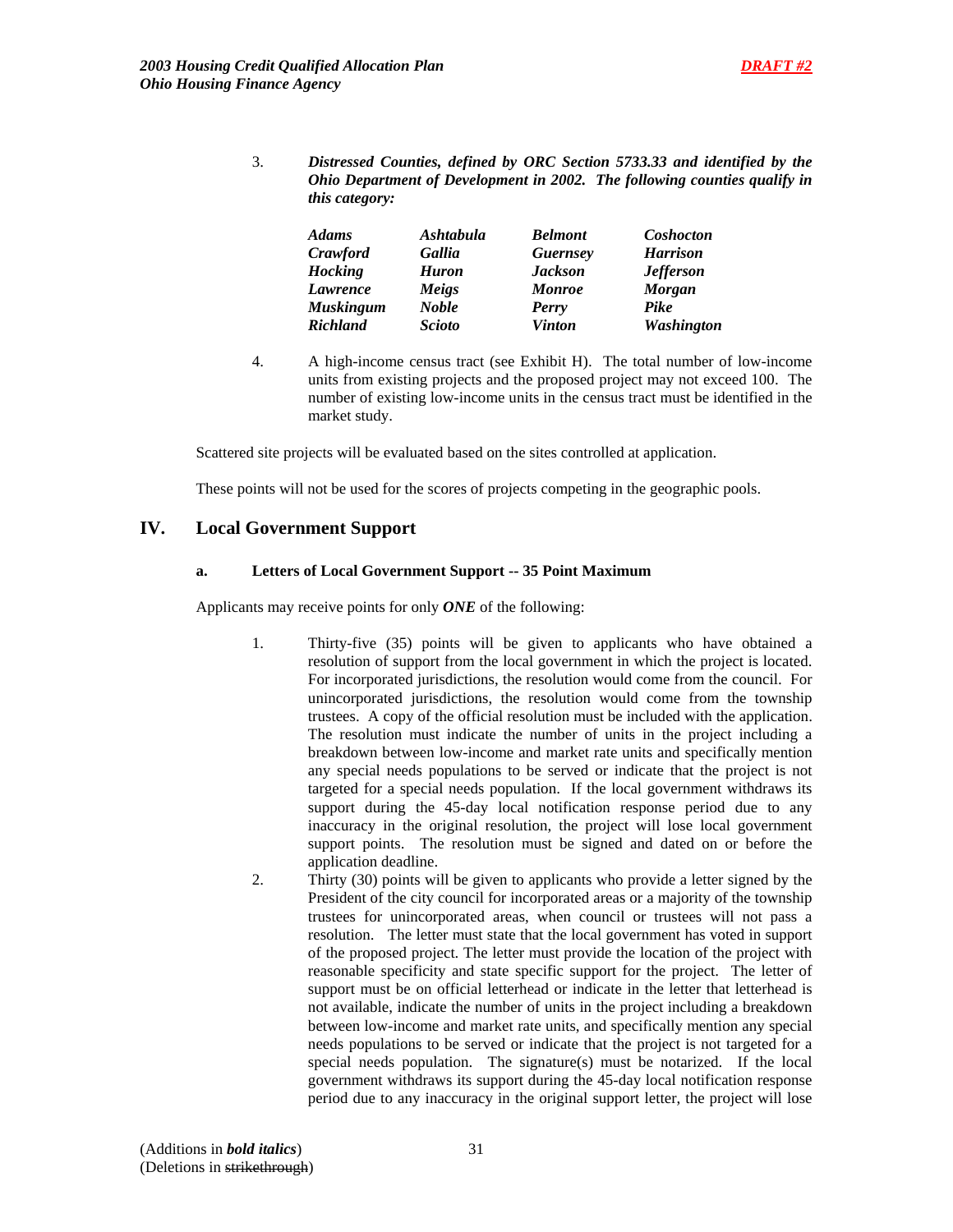

local government support points. The letter must be signed and dated on or before the application deadline.

3. Twenty-five (25) points will be given to applicants who have obtained local government support for the proposed project through an affirmative letter by the highest-elected official of the most local jurisdiction in which the project is located. For incorporated jurisdictions, the letter must come from the mayor. For unincorporated jurisdictions, the president of the board of township trustees must sign the letter. The letter must provide the location of the project with reasonable specificity and state specific support for the project. The letter of support must be on official letterhead or indicate in the letter that letterhead is not available, indicate the number of units in the project including a breakdown between low-income and market rate units, and specifically mention any special needs populations to be served or indicate that the project is not targeted for a special needs population. The signature(s) of the local official(s) must be notarized. If the local government withdraws its support during the 45-day local notification response period due to any inaccuracy in the original support letter, the project will lose local government support points. The letter must be signed and dated on or before the application deadline.

Tax credit applications for a project that will have units in more than one local government jurisdiction must provide resolutions or letters of support from all jurisdictions in which there are project units. Points for local government support letters will not be pro-rated. If different types of support are received for a single project, the lower(est) points will be awarded.

## **b. Letters of Other Local Support -- 35 Point Maximum**

Preference will be given to applicants who have obtained the support of other local officials, groups, or agencies that represent or serve the jurisdiction in which the project will be located. Five (5) points will be awarded, total not to exceed 35 points, for an affirmative signed support letter from each of the following entities:

- 1. Neighborhood Association/Commission/Economic Development Organization (unless it is the applicant) - only one organization will be considered
- 2. United States Representative
- 3. State Representative
- 4. State Senator
- 5. A local social services agency that provides services or service referrals to the project's target population (unless it is the applicant or is related to the applicant) - only one agency will be considered
- 6. Majority of the County Commissioners will be given 10 points
- 7. Public Housing Authority (unless it is the applicant)
- 8. School Superintendent
- 9. Chamber of Commerce
- 10. City/County Engineer or City/County Planner
- 11. Community Action Agency (unless it is the applicant)

For projects with buildings in multiple jurisdictions/service areas, the letters must be from the jurisdictions/service areas in which the majority of the buildings will be located (e.g. a project will be located in three different state representative districts and therefore, OHFA will only award five points for a letter from the state representative of the jurisdiction in which the majority of buildings will be located). Letters must be specific to the project, contain a specific affirmative statement of support, and contain information (address, number of units, etc.) consistent with information in the application. The letters must be signed and dated on or before the application deadline.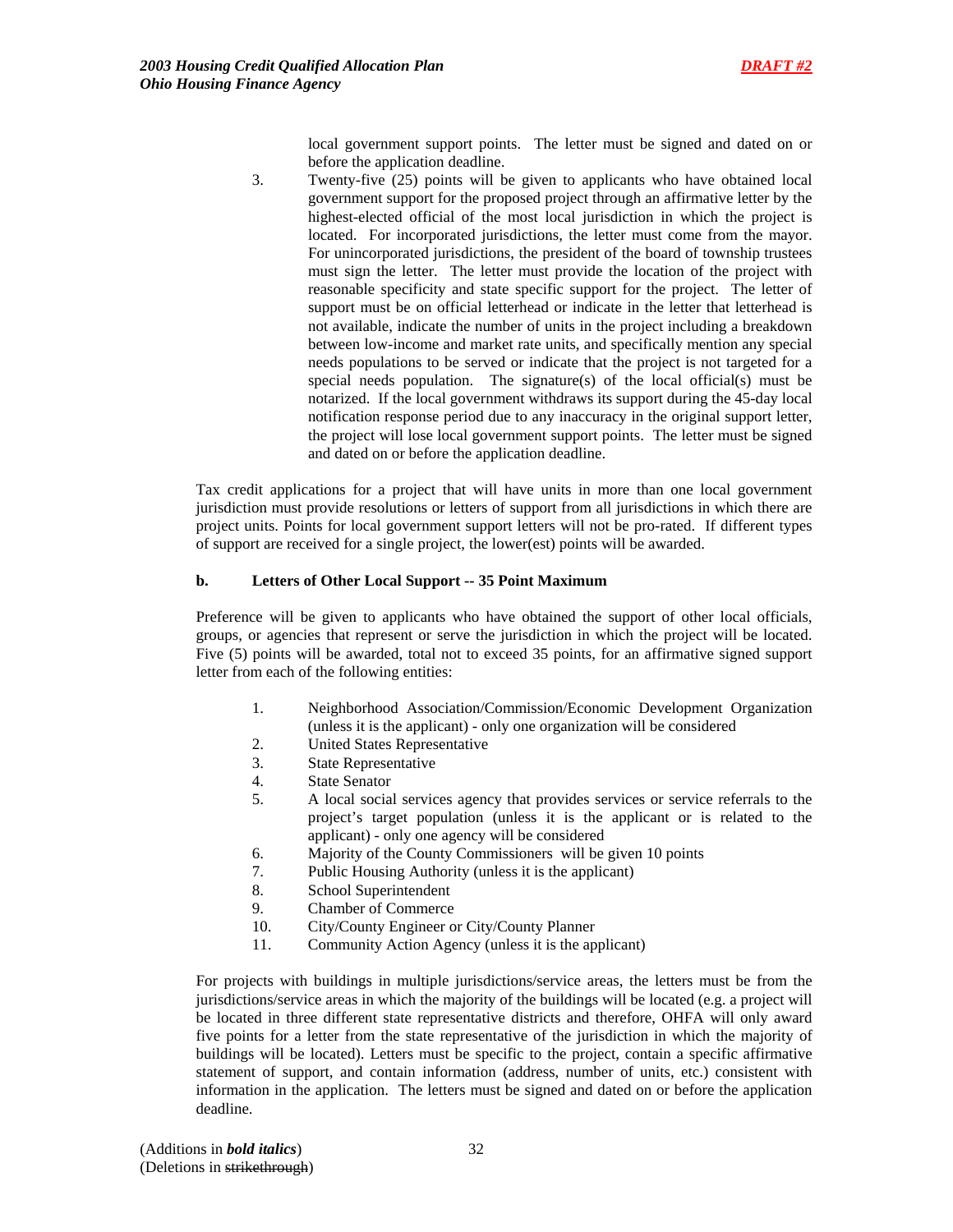## **V. Project Costs**

## **a. Developer Fees and Overhead -- 80 Point Maximum**

Preference will be given to projects whose developer's fees and overhead percentage is below the maximum threshold figure of 15% (20% for projects with 32 units or less). Before calculating the fee percentage, OHFA will subtract one-half of the deferred developer's fee from the total fee amount. In addition, developer's fees and overhead includes any fees paid to consultants and is computed as a percentage of total eligible basis. Ten *Sixteen (16)* points will be awarded for each 1% below 15% (20% for projects with 32 units or less), up to a maximum of 80 points.

## **b. Combined Contractor Profit, Overhead and General Requirements Fee Percentage -- 70 Point Maximum**

Preference will be given to projects whose combined contractor profit, overhead, and general requirements percentage is below the maximum threshold figure of 14%. This combined percentage is calculated as the percentage of total eligible basis. Ten points will be awarded for each 1% below 14%, up to a maximum of 70 points.

## **VI. Applicant Characteristics**

## **a. Ability to Proceed -- 30 Point Maximum**

 Preference will be given to applicants who have demonstrated that the project has completed certain steps in the development process. Applicants can receive points for the following development steps:

- 1. Completion of Phase 1 Environmental Review (ER): 20 Points *-* must submit with application a copy of the executive summary(ies) of the ER(s), the ER(s) must meet ASTM standards, and the owner must address any issues raised in the ER(s) 2. Primary utilities are available to the site: 10 Points
	- *-* for New Construction projects only

- 
- *-* primary utilities include electricity, water, and sewer
- must submit a letter indicating availability from the utility provider(s) nlan approval: 10 Points 3. Site plan approval:
- *-* Must submit a letter from the appropriate local government certifying that the owner has completed the entire site planning process or that no further planning process exists. Single-family scattered projects are ineligible for site plan approval points.
- 4. For rehabilitation projects only: (See exhibit N)
	- If seeking acquisition credits, an appraisal which meets all carryover standards 10 Points
	- Capital Needs Assessment which meets all carryover standards

10 Points

All information including environmental study and site plan approval evidence must be completed, signed, and dated on or before the application deadline.

For scattered site projects, points will be based solely on the required number of sites under control at application. For projects that are a combination of new construction and substantial rehabilitation, OHFA will prorate points if necessary. All points will be prorated based on the number of units affected by the various items.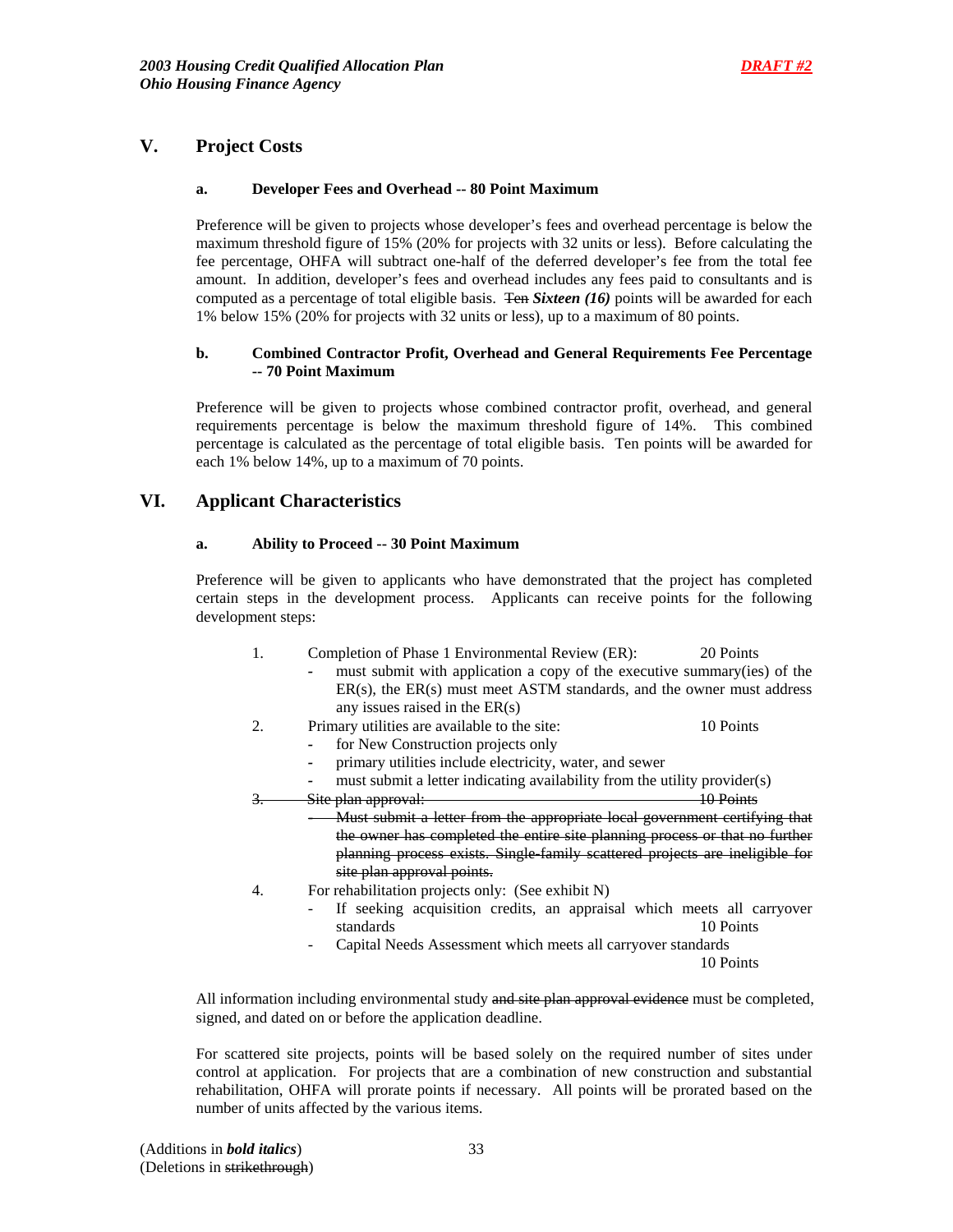### **b1. General Partner Affordable Housing Funding Experience -- 15 Point Maximum**

 Preference will be given to projects whose general partner/owner or parent organization has had previous experience in the United States in securing public funds for the development of affordable housing. Points will be prorated based on percentage of ownership. The minimum ownership share in the proposed project to be considered for points is 25%. In addition, to be eligible for points, the ownership of the proposed project must be maintained for 10 years. Each general partner must be a material participant in the proposed project as well as a material participant in the projects submitted for point consideration. Local Community Housing Improvement Program (CHIP) administrators such as local governments or Community Action Agencies administering the CHIP program on behalf of the local government may also qualify for experience points. Points are based on years of experience as well as a minimum number of units:

| 1-2 Years  | 20 units:   | 5 Points  |
|------------|-------------|-----------|
| 3-4 Years  | 40 units:   | 10 Points |
| $5+$ Years | $60$ units: | 15 Points |

Experience from other states may be included. However, if the owner has no experience in Ohio, then the point scale will be as follows:

| 2.3 3.4 Years | 20 <i>40</i> units | 5 Points  |
|---------------|--------------------|-----------|
| $4+5+$ Years  | 40 60 units        | 10 Points |

Applicants will receive points based on the lesser of years of experience or units produced using public funding. Units must be completed and placed in service *on or before the application deadline* to be eligible for points.

Note that points will only be awarded for the construction and/or rehabilitation of affordable housing units based on public subsidy--weatherization is not included.

Each eligible general partner/owner will receive a score of the greater of b1. - General Partner Affordable Housing Funding Experience, b2. - General Partner Housing Credit Experience, or b3. - General Partner Combined Affordable Housing Funding and Housing Credit Experience. Points will be awarded for only one of these criteria. The project will receive the total of the scores (prorated by ownership percentage) for each eligible general partner/owner.

#### **b2. General Partner Housing Credit Experience -- 30 Point Maximum**

Preference will be given to projects whose general partner/owner or parent organization has had previous experience placing projects into service under the Housing Credit Program. Points will be prorated based on percentage of ownership. The minimum ownership share in the proposed project to be considered for points is 25%. In addition, to be eligible for points, the ownership of the proposed project must be maintained for 10 years. Each general partner must be a material participant in the proposed project as well as a material participant in the projects submitted for point consideration. Experience from other states may be included. In order to evidence out-ofstate experience, applicants must submit a copy of one building's 8609 Form from each project (not every building in every project).

Points will be awarded as follows:

| 1-2 Projects | 10 Points |
|--------------|-----------|
| 3-4 Projects | 15 Points |
| 5-6 Projects | 20 Points |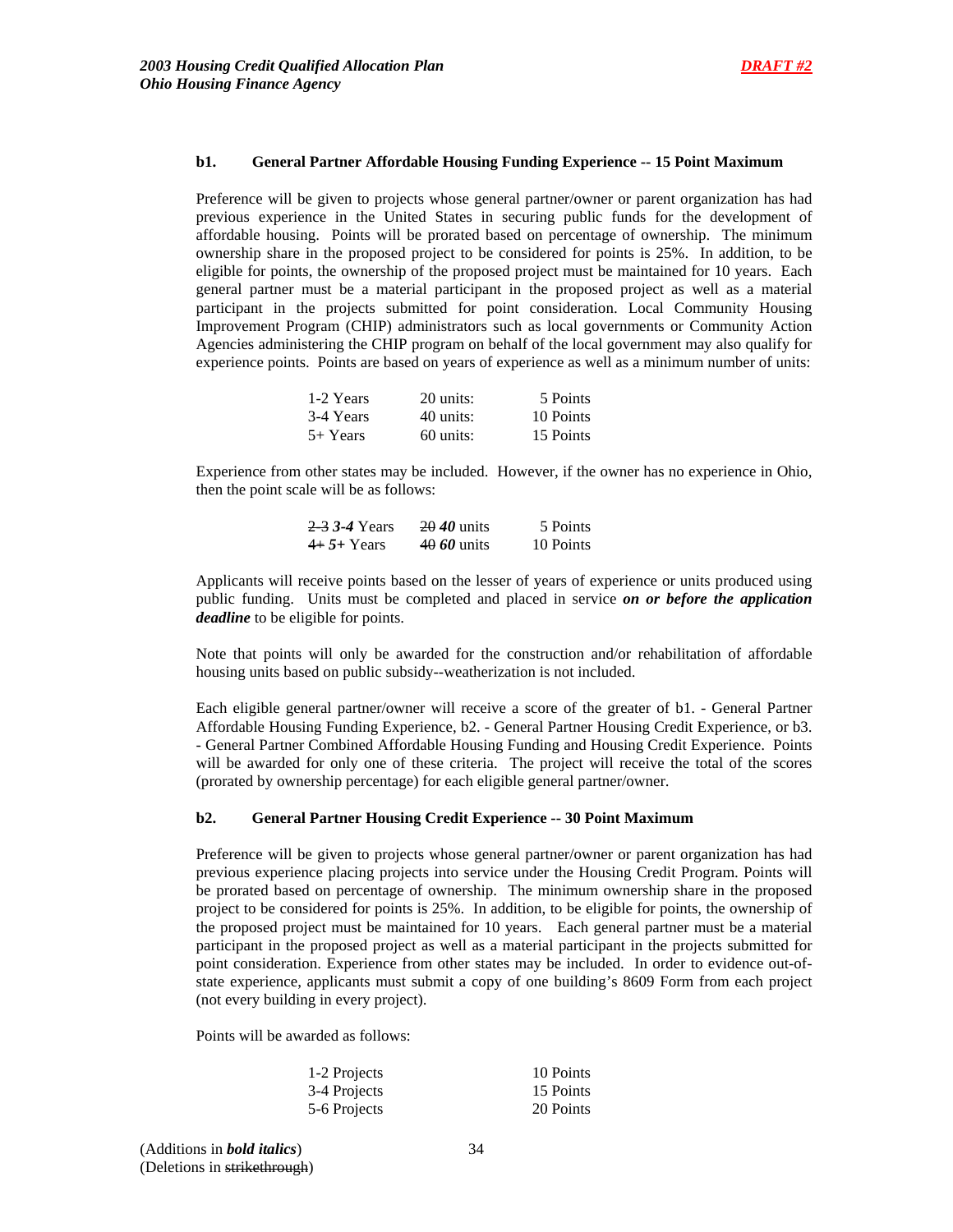

| 7-8 Projects | 25 Points |
|--------------|-----------|
| 9+ Projects  | 30 Points |

If the owner has no experience in Ohio, then points will be awarded as follows:

| 2-3 Projects   | 5 Points  |
|----------------|-----------|
| 4-5 Projects   | 10 Points |
| 6-7 Projects   | 15 Points |
| 8-9 Projects   | 20 Points |
| $10+$ Projects | 25 Points |

A project must consist of at least 10 units in order to be considered for the points listed above.

Projects that count under this category must have received 8609 forms for all buildings at the time of application, or must have submitted a complete request for 8609 Forms, including evidence that all buildings have been placed into service on or before the application deadline.

Each eligible general partner/owner will receive a score of the greater of b1. - General Partner Affordable Housing Funding Experience, b2. - General Partner Housing Credit Experience, or b3. – General Partner Combined Affordable Housing Funding and Housing Credit Experience. Points will be awarded for only one of these criteria. The project will receive the total of the scores (prorated by ownership percentage) for each general partner/owner.

### **b3. General Partner combined Affordable Housing Funding and Housing Credit Experience -- 25 Point Maximum**

Preference will be given to projects whose General Partner/Owner or parent organization has had previous experience in the United States in securing public funds for the development of affordable housing and also has had experience in placing projects in service under the Housing Credit Program. Points will be prorated based on percentage of ownership. The minimum ownership share in the proposed project to be considered for points is 25%. In addition, to be eligible for points, the ownership of the proposed project must be maintained for ten years. Each General Partner must be a material participant in the proposed project as well as a material participant in the projects submitted for point consideration. Local Community Housing Improvement Program (CHIP) administrators such as local governments or Community Action Agencies administering the CHIP program on behalf of the local government may also qualify for experience points. Experience from other states may be included. In order to evidence out-ofstate experience, applicants must submit a copy of one building's 8609 Form from each project (not every building in each project).

Points will be awarded as follows:

| Years of   | Affordable     | <b>Housing Credit</b> | Points  |
|------------|----------------|-----------------------|---------|
| Experience | Housing Units* | No. of Projects       | Awarded |
| 1-2 years  | 20-39          |                       | 15      |
| 3-4 years  | 40-59          | 3                     | 20      |
| $5+$ years | 60 or more     | 5 or more             | 25      |

\* - Excluding units from the Housing Credit project(s).

If the owner has no experience in Ohio, then points will be awarded as follows:

| Years of | Affordable | <b>Housing Credit</b> | Points |
|----------|------------|-----------------------|--------|
|          |            |                       |        |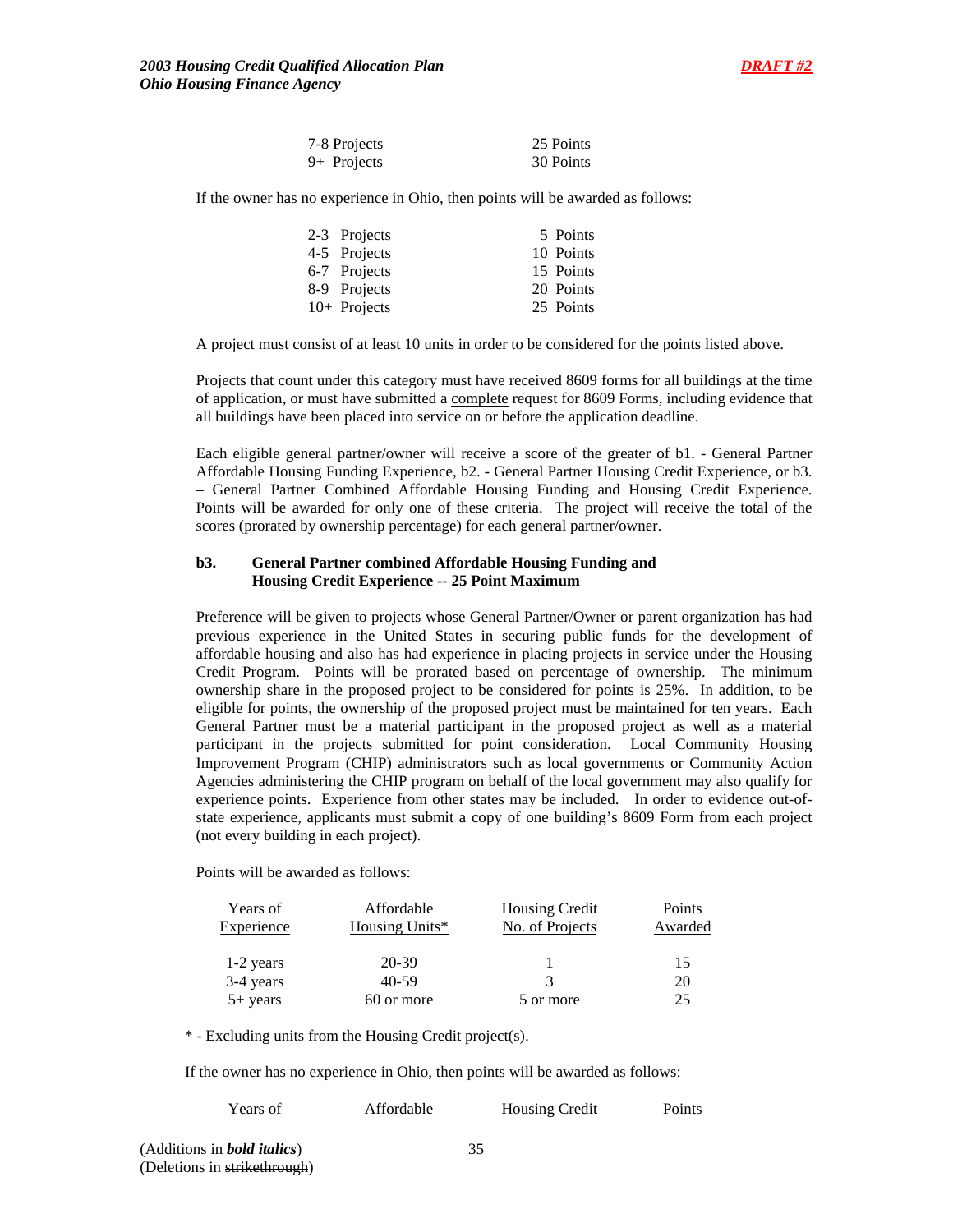| <b>Experience</b> | Housing Units* | No. of Projects | Awarded |
|-------------------|----------------|-----------------|---------|
| $2-3$ 3-4 years   | 20 39 40 - 59  |                 | 10      |
| $4+5+$ years      | $4060$ or more | 4 or more       | 20      |

\* - Excluding units from the Housing Credit project(s).

A Housing Credit project must consist of at least 10 units in order to be considered for the points listed above.

Applicants will receive points based on the lesser of years experience or units produced using public funding or number of housing credit projects. Units must be completed and placed into service *on or before the application deadline* to be eligible for points.

Housing credit projects that count under this category must have 8609 Forms for all buildings at the time of application, or must have submitted a complete request for 8609 Forms, including proper evidence that all buildings have been placed into service on or before the application deadline.

Note that points will only be awarded for the construction and/or rehabilitation of affordable housing units based on public subsidy -- weatherization is not included.

Each eligible General Partner/Owner will receive a score of the greater of b1. – General Partner Affordable Housing Funding Experience or b2. – General Partner Housing Credit Experience or b3. – General Partner Combined Affordable Housing Funding and Housing Credit Experience. Points will be awarded for only one of these criteria. The project will receive the total of the scores (prorated by ownership percentage) for each eligible General Partner/Owner.

## **c. Management Company Experience -- 20 Point Maximum**

 Preference will be given to projects that contract with management companies that have experience with assisted or Housing Credit housing.

- 1. Three (3) points will be given for management companies who are currently a member of at least one of the following organizations:
	- National Assisted Housing Management Association
	- Midwest Assisted Housing Management Association
	- National Leased Housing Association
	- Council for Affordable Rural Housing (CARH)
	- Council for Rural Development of Ohio (CHRDO)
	- American Association for Homes and Services for the Aging (AAHSA)
	- Association for Ohio Philanthropic Homes and Housing for the Aging (AOPHA)
	- A special needs association with a focus on housing management training for that special needs population
	- American Association of Service Coordinators
- 2. Five (5) points will be awarded if representatives of the management company attended OHFA's 2002 Housing Credit conference *the annual OHFA*  **Compliance Monitoring Training in 2002** or one of the 2001 monthly or 2001 annual Compliance Monitoring Training(s) *held during 2002*.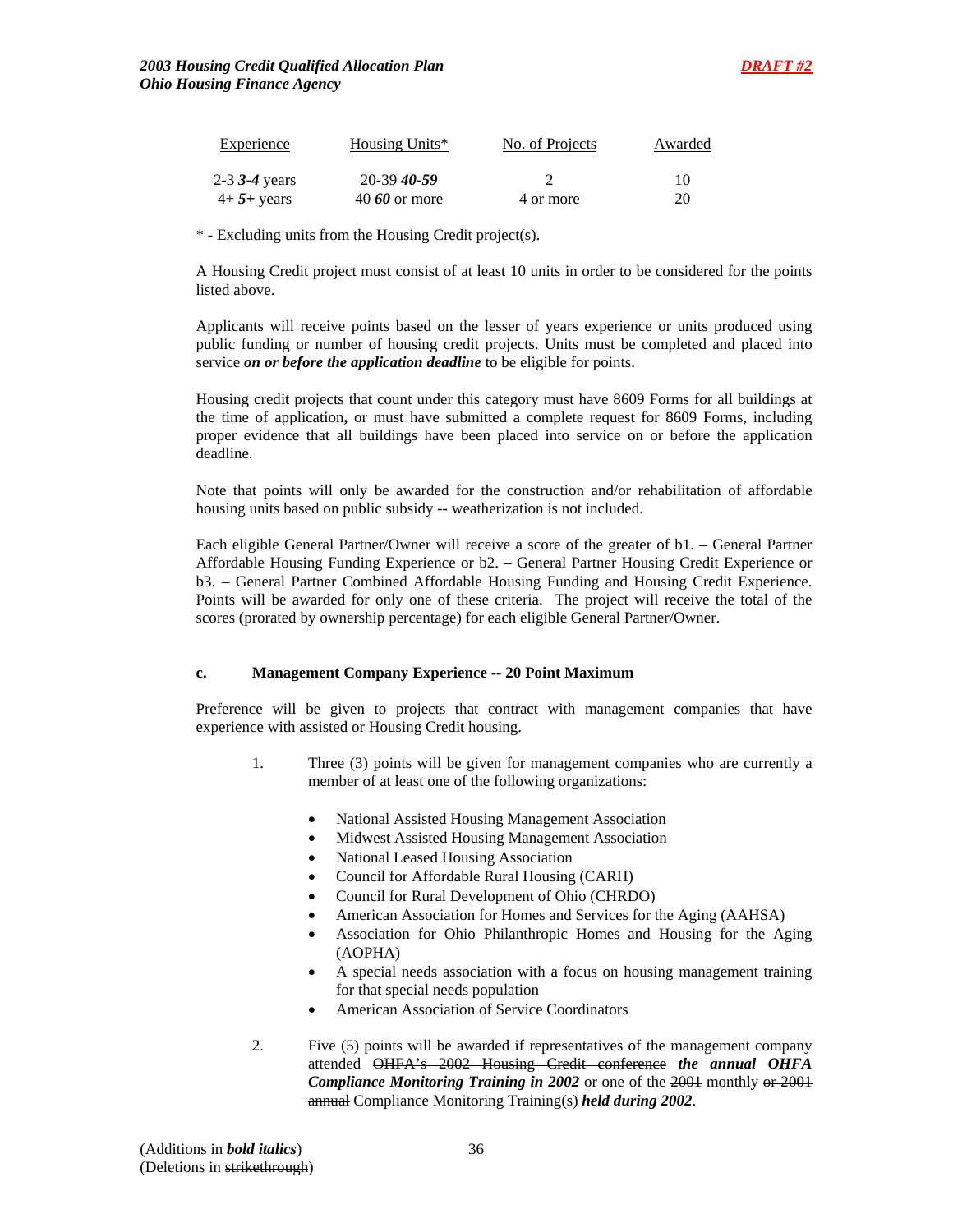- 3. Two (2) points will awarded if representatives of the management company are certified by the National Association of Home Builders or other nationally recognized consultant or association as Housing Credit Certified Professionals.
- 4. Preference will be given for management companies with demonstrated success in managing Section 42 projects that are placed in service and have received 8609 Forms for all buildings at the time of application. Projects will receive 2 points for each project managed up to a maximum of 10 points. A project must consist of at least 10 units in order to be considered for the points listed above. Projects may be located outside Ohio. *Projects that were previously managed for at least two years or for the life of the project (whichever is less) may qualify for points. Evidence that such projects were in compliance while under management must be submitted.*

*The management company must evidence that they have the capacity to serve the proposed project*. Demonstrated success means all projects are in compliance and have no current non-compliance issues or uncured noncompliance issues. If a project has current 8823 *Forms*, provide an explanation as to the circumstances. The Agency will decide if points will be given on a case-by-case basis regarding current 8823 Forms. For those projects located outside Ohio, applicant must certify that there are no uncured 8823 *Forms* outstanding *using ODOD Form 004*. Such certification must be signed and notarized.

5. Management companies with demonstrated success in managing non-housing credit subsidized projects, i.e. Rural Development, HUD Section 8 and HUD Section 202, may be eligible for experience points for Pool C projects only. These projects will receive 2 points for each non-housing credit project managed, up to a maximum of 6 points if the management company lacks housing credit management experience. The maximum points awarded for managing Section 42 projects and managing other subsidized projects will not exceed 10 points. A project must consist of at least 10 units in order to be considered for these points. The applicant must provide evidence that 1) the management company has qualified for and received the experience points awarded for attending OHFA's annual Housing Credit Conference or one of OHFA's monthly or annual Compliance Monitoring Training(s) and 2) all projects are in compliance and have no non-compliance or uncured noncompliance issues under the program for which the project is receiving the aforementioned subsidy. In order to obtain the points, the application must contain letters from BOTH Rural Development and HUD indicating that the management company is in good standing with the projects that are managed. If the management company does not manage either a HUD or RD project, a letter from that Agency stating that must be included in the application.

#### **d. Ownership Value-Added -- 30 Point Maximum**

Projects with a non-profit general partner will receive 10 points. The non-profit must be a  $501(c)(3)$  or  $501(c)(4)$  organization, must own or control at least 25 percent of the general partnership, must materially participate in the development and operation of the project, as defined by the Internal Revenue Service throughout the 15 year compliance period on a regular, continuous, and substantial basis, and must agree to receive credits from the Non-Profit Set-Aside as defined in IRC Section  $42(h)(5)(B)$ . ODOD Form 001 must be completed by the non-profit and submitted with the application. A newly formed non-profit must submit a signed copy of the Internal Revenue Service application. The IRS determination letter must be received by the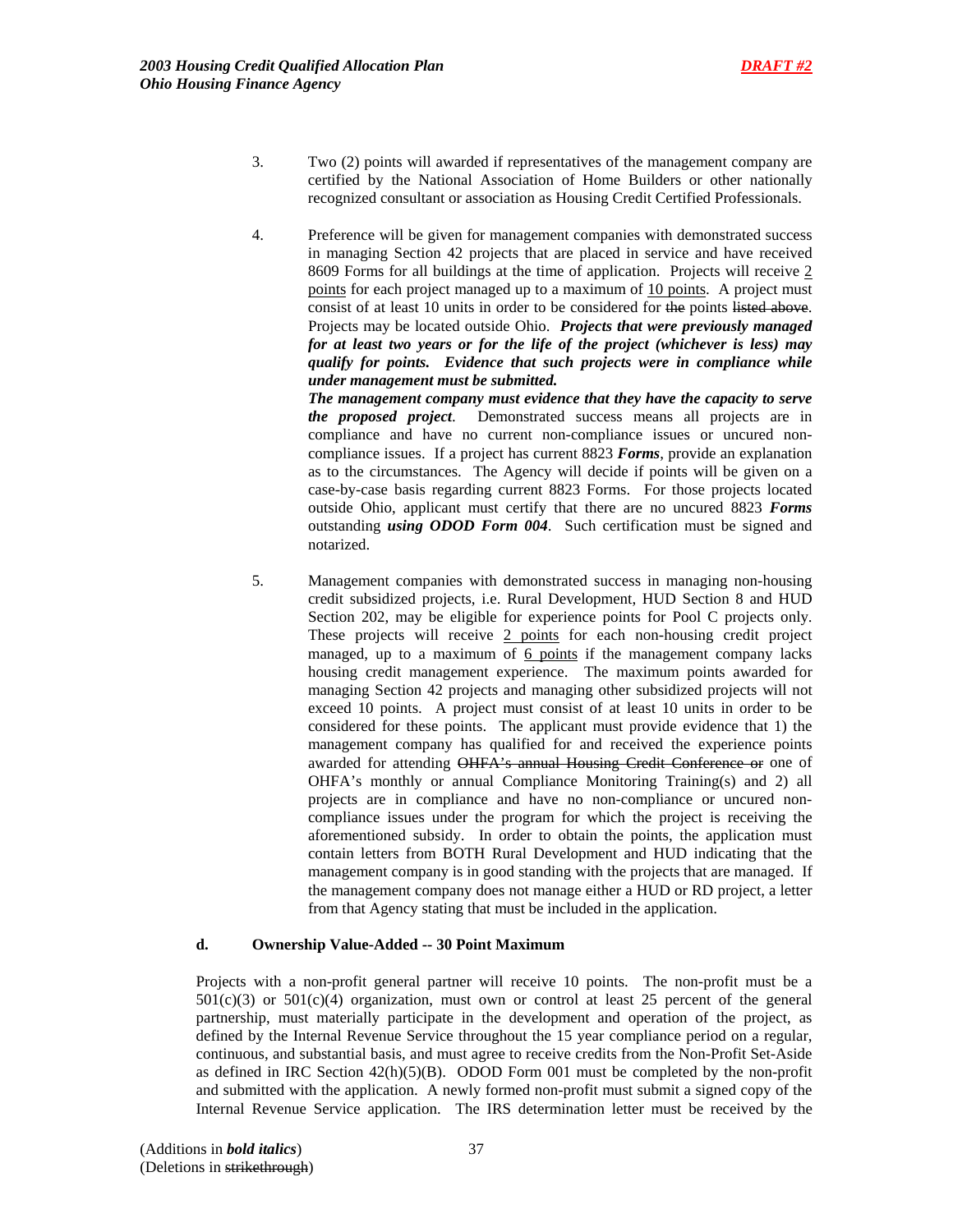Agency no later than issuance of Housing Credit Reservation. If the IRS does not issue a determination letter or the non-profit does not qualify as a  $501(c)(3)$  or  $501(c)(4)$  organization, the project will not be eligible for the ownership value added points. The competitive score will be adjusted accordingly which may result in the application not receiving a reservation of credit.

### *If the non-profit general partner is a State certified CHDO, will own or control at least 51% of the general partnership, and meets all of the requirements listed above, then the project will receive 12 points.*

If one non-profit organization owns or controls 100% *at least 75%* of the general partnership and meets all of the requirements listed above, then the project will receive 15 points.

If no more than two non-profit organizations own or control 100% *at least 75%* of the general partnership, meet all of the requirements listed above, are both material participants in the project, with both owning or controlling at least 25% of the general partnership, then the project will receive 15 points.

Five (5) points will be awarded, up to a maximum of 15 points, for each of the following characteristics:

1. One of the general partner entities is a local organization, defined as having a central office located in the same county in which the project will be developed. The central office must be the entity's main/corporate headquarters and must have been located in the project county for a minimum of one year prior to application.

A non-profit organization that serves up to six contiguous counties may also qualify for these points if the central office is not located in the project county. The *proposed* project *must be located in the six county service area of the organization,* must qualify for inclusion only in geographic pools B or C, and the county where the central office is located must be included in the *six county* service area of the organization.

The following entities will also be considered to be local organizations if the project is located in their particular service area:

- One of the Area Agencies on Aging or Community Action Agencies located in Ohio (see listing in Exhibit P).
- Other organizations created under the auspices or direction of one of the Area Agencies on Aging or Community Action Agencies referenced above.

Any of the entities listed above must document a history of developing, constructing, or managing affordable housing or providing supportive services in the project county to receive the five points.

- 2. One of the general partner entities is affiliated with the management company for the project. The general partner entity must be:
	- Wholly owned or controlled by the management company or the management company must be wholly owned by or controlled by the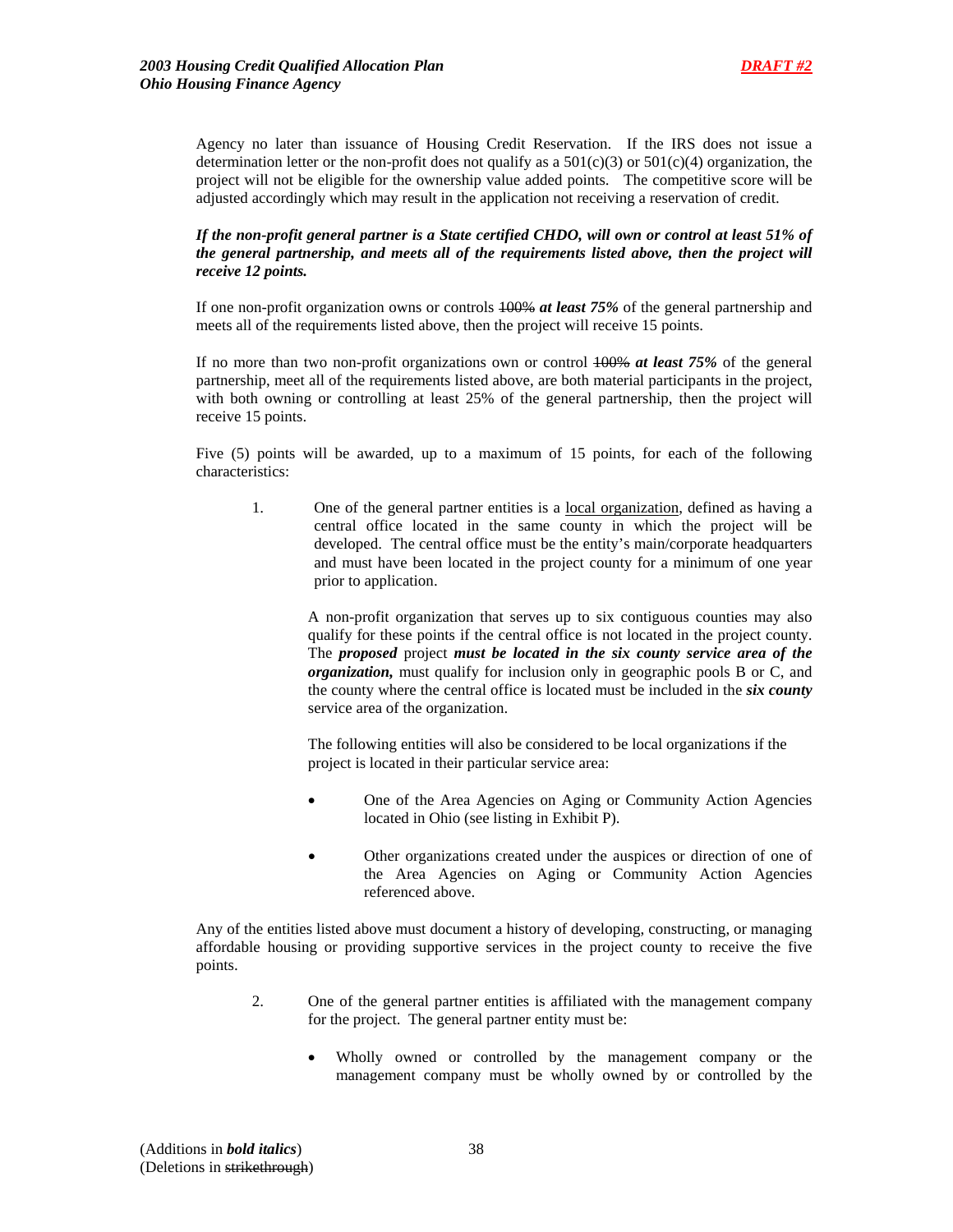

general partner entity. This common ownership must have been in place for at least one year prior to application, or

- There must be an identity of interest (e.g., common board member(s)) between the general partner entity and the management company. This identity of interest must have been in place for at least one year prior to application. Points will not be awarded if identity of interest members exceed the \$1,100,000 annual *maximum* credit cap.
- 3. For a project that will serve a special needs population (as defined on pages 24- 25), one of the general partner entities is the lead supportive service provider. The entity must be providing and delivering at least 75% of the services listed in the supportive services plan for the project. The entity must have experience providing services in the county for at least one year prior to application. The general partner entity must execute ODOD Form 010 to certify that they intend to and have the capacity to provide and deliver the services to the residents. The services must be furnished directly to the residents by employees of the general partner entity or a subsidiary of the general partner entity at no additional cost to the residents. If a non-profit is a subsidiary of a MHA, the MHA's experience may be used for "experience points". However, the subsidiary non-profit must be the entity providing the supportive services to be considered the lead service provider for an award of these owner value-added points. The Agency will consider awarding these points to those projects where evidence is provided with the application which demonstrates that the required services are and have been provided on a continuous basis by the most local unit of government in which the project is located. *These points are not available if more than one special needs population will be served.*

Applicants must provide a narrative that clearly describes how the project is eligible to receive points for the items listed above.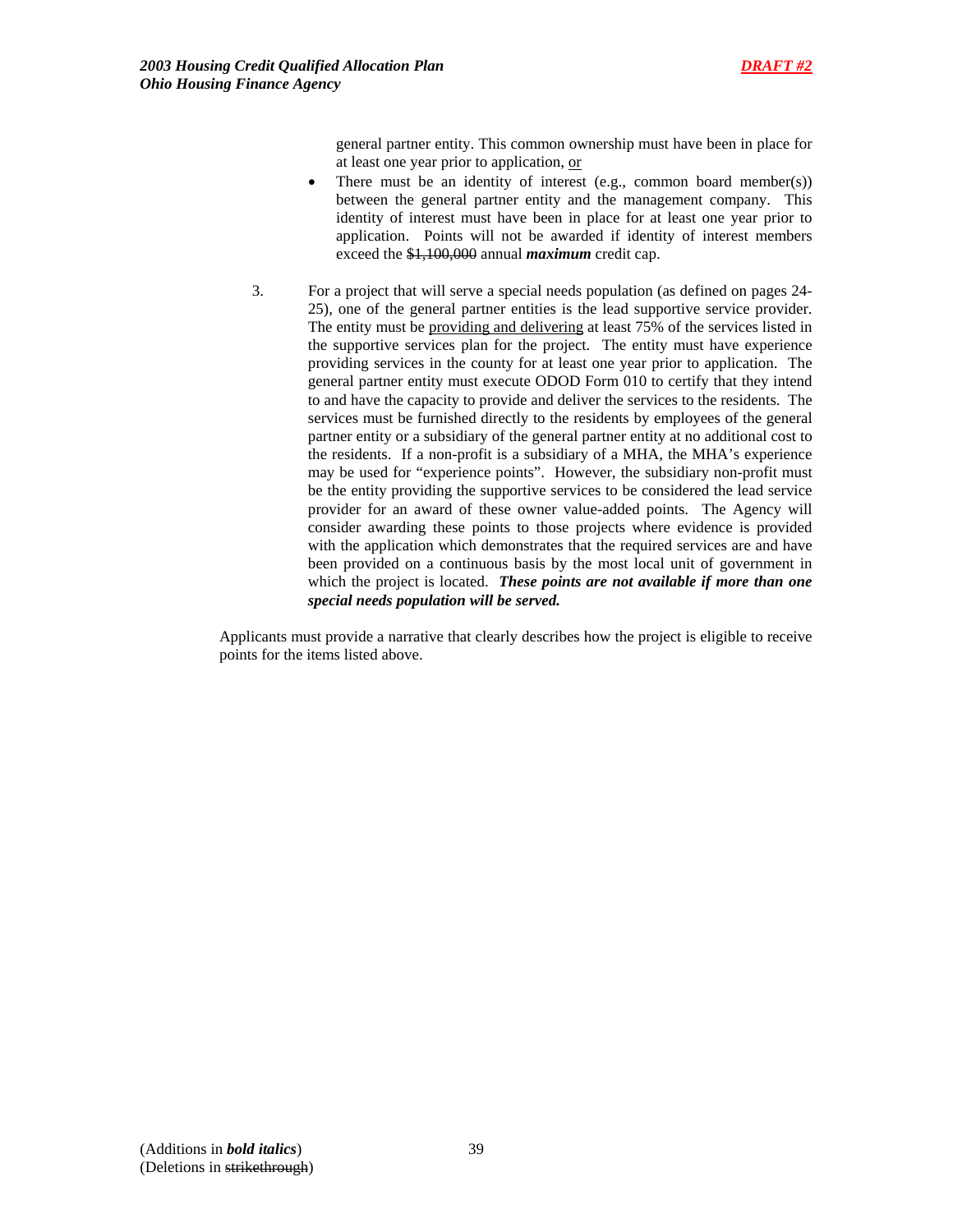# **E. Financial Underwriting**

If a project is selected to receive a reservation/allocation of Housing Credits, OHFA will underwrite each project to ensure that the project receives the minimum amount of Housing Credits necessary to assure project feasibility and viability throughout the Housing Credit period. This includes tax-exempt bond financed projects which are excluded from the state's Housing Credit allocation ceiling. The Agency is required to perform the Housing Credit evaluation three times:

- 1) prior to issuing Binding Reservation or letter of eligibility;
- 2) at the time of allocation, i.e., Carryover or Form 8609; and,
- 3) at the time the project is placed-in-service and requests IRS Form(s) 8609.

After the first underwrite, OHFA will issue a Binding Reservation. The Agency's reservation will not necessarily equal the amount of Housing Credit requested in the application. In addition, Housing Credit may be reduced at any underwriting stage.

If the credit percentage has not been elected, the Agency will use the current month's applicable Housing Credit percentage at Binding Reservation, and/or Carryover to calculate the value of the Housing Credit. The owner may elect to lock in the current month's applicable Housing Credit percentage at Reservation or placed-in-service. HOWEVER, THE RESERVATION HOUSING CREDIT AMOUNT IS THE MAXIMUM AMOUNT THAT THE PROJECT CAN RECEIVE NO MATTER WHAT THE HOUSING CREDIT RATE MAY BE IN THE FUTURE.

An owner may appeal this reduction *a reduction of credits resulting from a violation of any of the Agency's underwriting standards. The Agency will only consider an appeal if the owner can demonstrate that the reason(s) the project cannot meet Agency underwriting standards is outside the control of the owner and could not be reasonably anticipated before the initial application date. The Agency will review each appeal independently and will have discretion in its decisions.* In order to appeal, an owner must demonstrate all of the following within the two weeks of notification of the reduction period: *submit their complete appeal in writing along with an appeal processing fee of \$250. These appeal requirements are retroactive to projects funded in prior years.*

OHFA staff will review all projects receiving a Binding Reservation, Carryover, 8609 Forms, or a letter of eligibility using the following procedures:

**1.** The applicant's determination of adjusted qualified basis will be reviewed. All non-eligible costs will be deducted from the basis.

- ♦ The Agency will verify the applicable fraction for each project. The applicable fraction is defined as the lesser of a) number of low-income units divided by the total number of units or b) residential low-income unit square footage divided by the total residential square footage.
- ♦ Owners of projects with market rate units must demonstrate in the application that all amenities (i.e. garages, community buildings, parking spaces, etc.) are available to ALL units. If certain amenities are only available to the market rate units, the costs for these amenities must be deducted from the eligible basis. Also, if the market rate units are larger and of higher quality than the low-income units, the basis for the market rate units will be reduced to match the basis for the low-income units. The Agency reserves the right to request additional information to clarify any issues regarding the market rate units.
- The acquisition eligible basis cannot exceed the value of the property at or before the date of acquisition (the date of acquisition equals the date the deed or lease is recorded) as determined by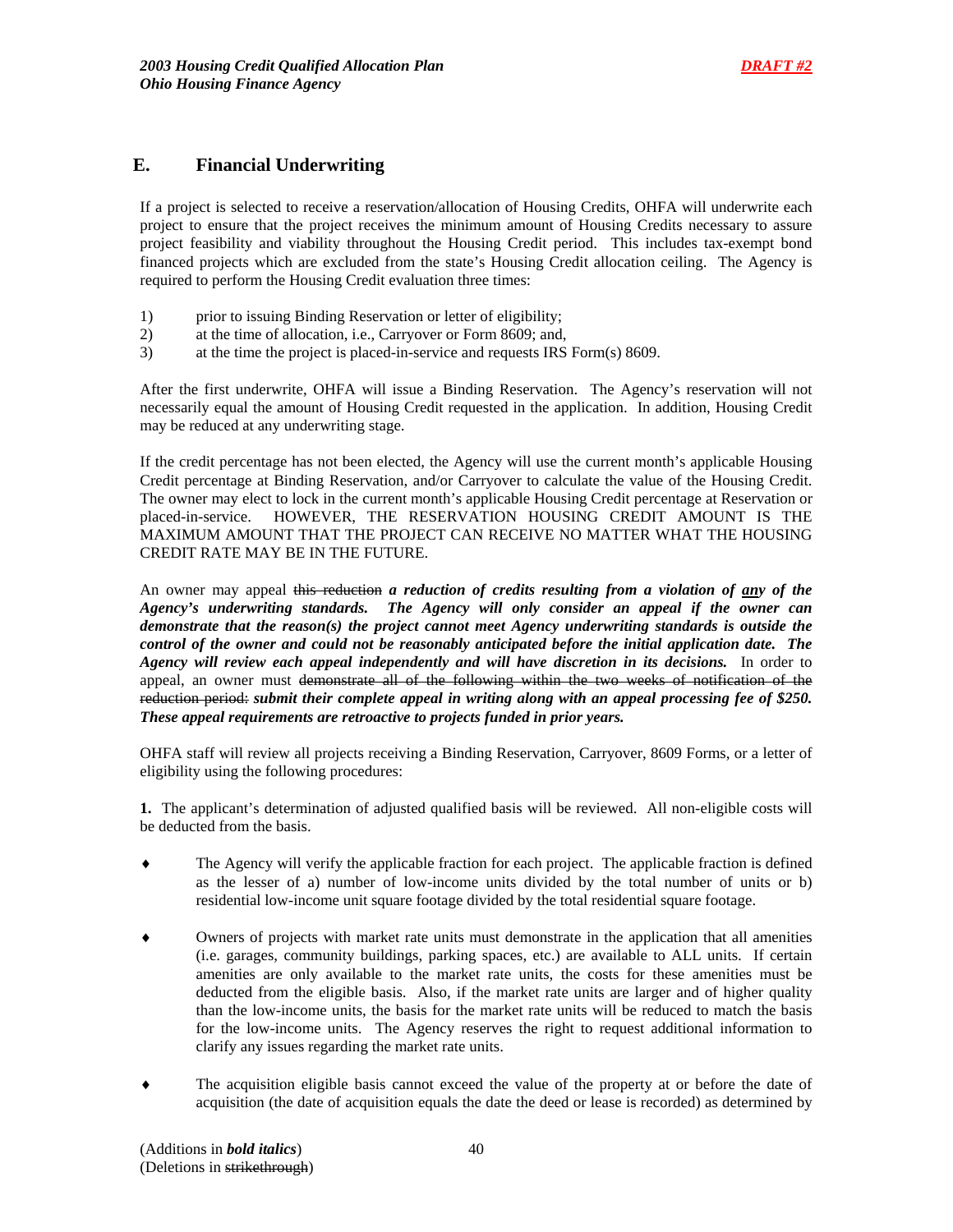the appraisal of the property (see G. Carryover Allocation). The estimated value cannot include the value of the Housing Credit.

- For projects receiving "soft" loans (e.g. HOME, deferred fees, AHP, etc.), owners must adequately explain in their application and cost certification form the repayment schedule of these loans. Projects with deferred interest and principal exceeding the total project cost at the end of the 15th year must submit a legal opinion. The legal opinion must state whether the "soft" loans should be considered grants and be deducted from eligible basis.
- Applicants must include an operating reserve as part of the total project cost. The operating reserve must equal four months of operating expenses and hard debt payments. The maximum operating reserve allowable must be equal to or less than twelve months of operating expenses and hard debt payments. This reserve is not included as part of the project's eligible basis. Applicants who believe a reserve is unnecessary for their project may, upon clear demonstration to OHFA, request a waiver. The request and reasons for the waiver must in writing and must accompany the application. The Agency reserves the right to approve or disapprove requests and to exclude reserves from its unit cost analysis on a case-by-case basis.
- **2.** All fees, costs, and assumptions will be checked to determine if they meet Agency standards.
- OHFA will assume that all projects will receive no less than \$.70 per dollar of Housing Credit for equity. Applicants for projects located in a qualified census tract that have difficulty achieving the \$.70 per dollar of Housing Credit may, upon clear demonstration to OHFA, request a waiver. The request and reasons for the waiver must be in writing and must accompany the application. The Agency reserves the right to approve or disapprove requests on a case-by-case basis. The equity per dollar of tax credit will be evaluated based on the percentage of the limited partner ownership of the project. The Agency reserves the right to modify the equity standards at any time based on extreme fluctuations in the equity market. Updated equity standards will be published on OHFA's website at **http://www.odod.state.oh.us/ohfa**.
- ♦ The developer fee and the combined contractor profit, contractor overhead, and general requirement percentages must not increase from date of application to the placed-in-service date. If any of the percentages increase at any time, the project's eligible basis will *may* be reduced, potentially reducing the Housing Credit amount. The adjustment is calculated by multiplying the fee increase by the total eligible basis. The adjustment is then deducted proportionately from the acquisition, rehabilitation, and/or new construction basis.
- For acquisition and substantial rehabilitation projects, the developer's fee cannot exceed the sum of 5% of the acquisition eligible basis and 15% of the substantial rehabilitation eligible basis. For HUD-TPA projects, the total developer's fee cannot exceed the sum of 10% of the acquisition eligible basis and 15% of the substantial rehabilitation eligible basis.
- Total eligible soft costs may not exceed 35% of total eligible basis.
- The number of units and square footage in the project must remain constant from date of application to the placed-in-service date. If the number of units or square footage decrease at any time, the project's eligible basis may be proportionally reduced by the decrease in units or square footage, potentially reducing the Housing Credit amount.
- ♦ *[Paragraph regarding appeal of a credit reduction moved to Page 41.]*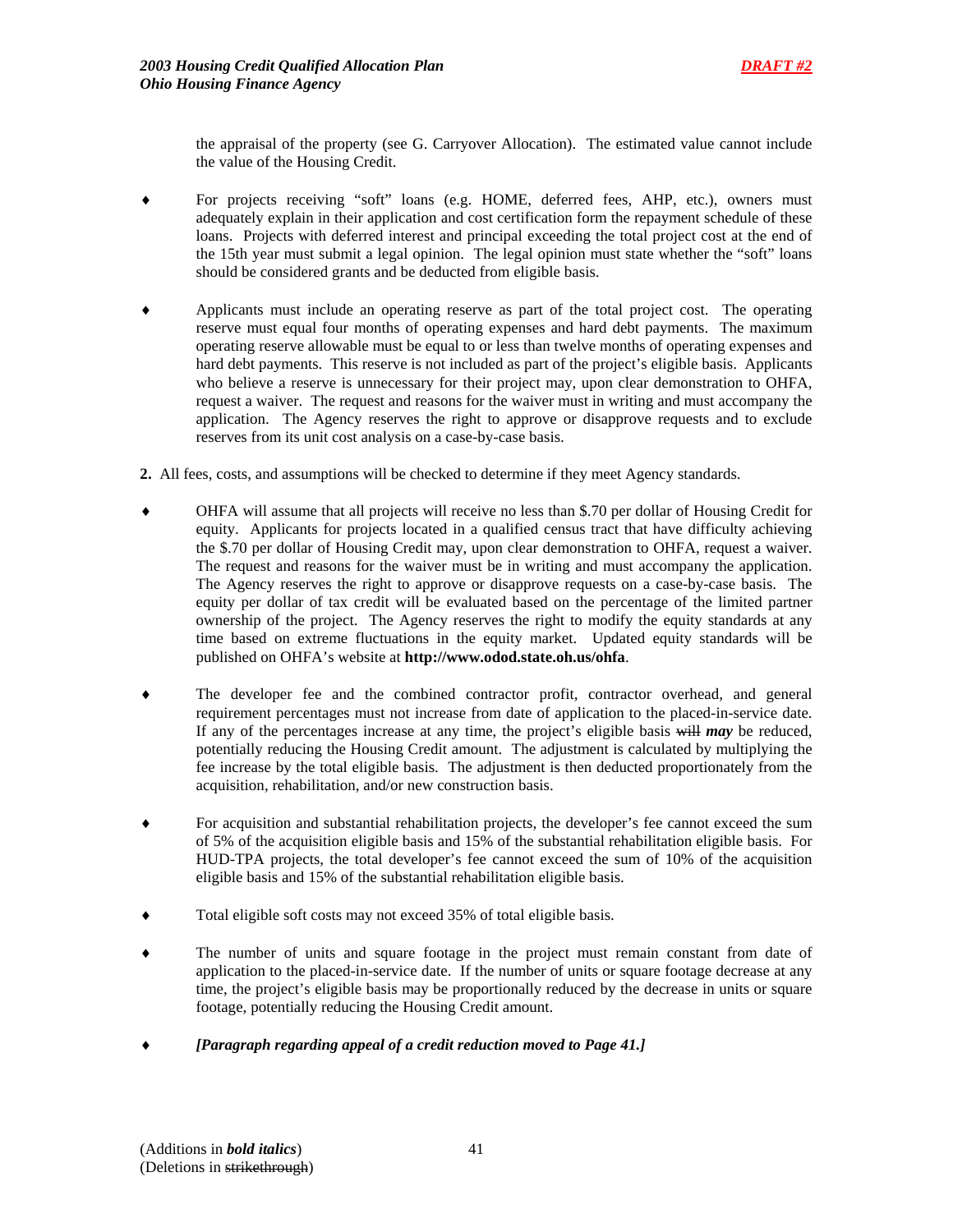a) The reason(s) for the loss of units and/or square footage must have been beyond the control of and could not have been reasonably foreseen by the owner. Evidence from a third party (i.e. city, planning commission, etc.) must be provided.

b) The reason(s) that costs did not decrease must have been beyond the control of the owner. Detailed letters from the contractor and/or construction lender, etc. describing the costs of the project must be submitted. It must be certified by the owner that none of the cost overruns could have been anticipated by the developer at application or carryover simply underestimating costs at these phases is not sufficient - specific unanticipated circumstances must have occurred.

c) The developer must have deferred at least 50% of the developer's fee. Also, the agency will analyze the amount of contractor profit, overhead, and general requirements and the identity of interest among these players. The agency may require portions of these fees and additional developer's fee to be deferred as well.

d) Letters from ALL (banks, cities, equity providers, etc.) permanent sources stating that no additional funds are available must be submitted.

e) An appeal-processing fee of \$250 must be submitted.

The Agency will re-underwrite the project based on all new information received. The agency may award credits up to the original allocation amount. The Agency will give favorable consideration to those owners willing to accept some reduction of credits. However, all appeals will be considered on a case-by-case basis. The Agency has complete discretion in its decisions.

♦ The evaluation of each type of basis is separately determined. Losses in one type of basis (e.g., acquisition) cannot be offset by increases in another type of basis (e.g., rehabilitation).

**3.** The project's total sources must always equal the total project cost. If the sources exceed the costs, the Agency will reduce the Housing Credit equity by reducing the annual Housing Credit allocation.

**4.** The Net Operating Income (NOI) is calculated according to OHFA standards, and is then compared to the annual debt service payments to make sure there is positive and adequate debt service coverage.

- ♦ The hard debt coverage ratio (DCR) must be above 1.15. Owners of projects with a hard debt coverage ratio lower than 1.15 must provide a written explanation from their lender(s) describing the reasons for their willingness to accept a low DCR. The Agency has the discretion to waive this requirement based on documentation provided by the owner.
- The DCR for all debt sources may be no higher than 1.25. If the DCR is too high, the following will happen:

A new loan amount will be calculated to reflect a lower DCR. The characteristics of the new loan will be rate = prime  $+3$  (published in the Wall Street Journal) and a term/amortization period = 25 years. The new loan will be added to the project's permanent sources. The new loan amount is an artificial gap created by the Agency. If the gap exceeds 10% of total project costs, the Agency will require that the owner obtain additional financing to cover the gap before issuing a reservation/allocation.

- For owners who are not syndicating the Housing Credits, the Agency will include the annual Housing Credit amount as part of the total cash flow in order to determine the DCR.
- Projects must maintain a positive cash flow for the first 15 years in the Agency's analysis or provide to OHFA a written explanation describing the strategies to overcome any shortfalls. The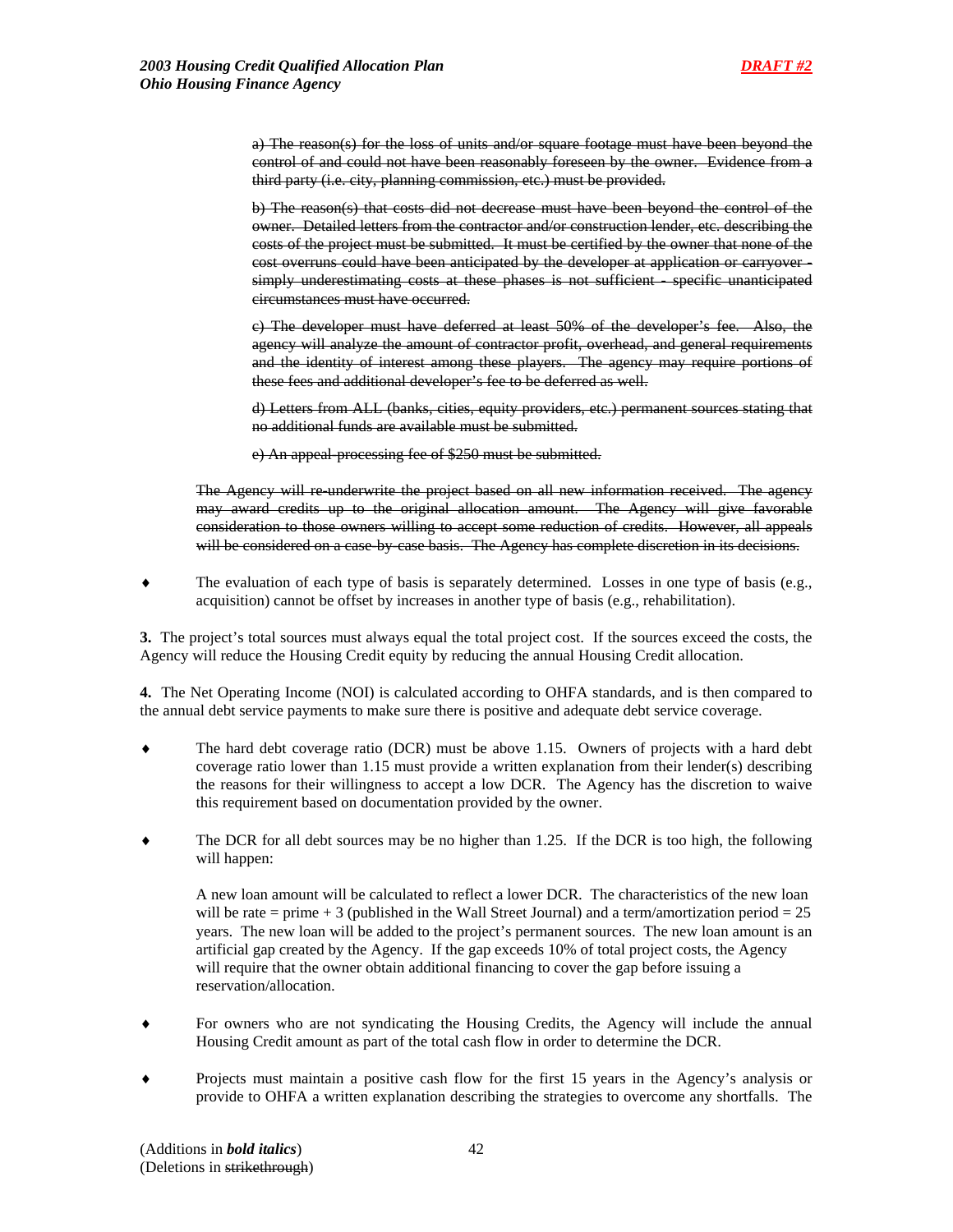Agency reserves the right not to allocate Housing Credits to projects it believes are financially infeasible.

- The project's annual operating expenses per unit including replacement reserves, but excluding management fees, owner-paid utility costs, annual bond fees, and property taxes, may not exceed \$2,650 for non-elevator buildings, and \$3,150 for elevator buildings. Exceptions may be made for projects with special circumstances. Owners must provide persuasive evidence in order to secure a waiver of these standards.
- OHFA has adopted maximum and minimum annual replacement reserve standards.

| Project Type: | New Construction | Acquisition/Rehabilitation |
|---------------|------------------|----------------------------|
| Maximum:      | \$300 per unit   | \$350 per unit             |
| Minimum:      | \$200 per unit   | \$250 per unit             |

For Rural Development and FHA-financed projects, OHFA will use the reserve limits prescribed by those agencies. Exceptions may be made for projects with special circumstances. Owners must provide persuasive evidence in order to secure a waiver of these standards.

- The Agency will assume an annual income increase of 3% and an annual expense increase of 4%. The Agency will use the vacancy rate listed in the application and/or cost certification forms by the owner. The vacancy rate must be consistent with the project's market study unless the owner has supplied adequate supporting information.
- The gross rents for low-income units must be at or below the maximum rent limits for the year in which the Agency is analyzing the project. In addition the gross rents must be higher than 95% of the maximum rent limit. If the gross rents are lower than 95% of the maximum rent limit, the owner may reduce the rent election percentage or the Agency will use gross rents equal to 95% of the maximum rent limit in its analysis.
- ♦ OHFA will utilize the applicable utility allowances as referenced in Section 42 and Reg. 1.42-10.

Projects may receive an allocation of credit based upon 130% of the qualified basis for new construction or substantial rehabilitation if the project is located in designated high cost areas of the state. High cost areas are defined as qualified census tracts and difficult development areas. The U.S. Department of Housing and Urban Development publishes a list of qualified areas for 130% basis.

## **F. Binding Reservation Agreement**

After the Agency has determined which projects to award Housing Credits and has performed the underwrite, the Binding Reservation Agreement will be mailed to the primary project contact. The original Binding Reservation Agreement and Credit Rate Election form must be signed and notarized by the owner/general partner during the month the agreement was issued. The Binding Reservation Agreement, Credit Rate Election form and reservation fee that equals 4 % of the reservation amount, and any additional documentation listed in the Agreement, must be sent to the Agency by the fifth day of the following month in which the agreement was issued, or the reservation of Housing Credit will be **invalid**.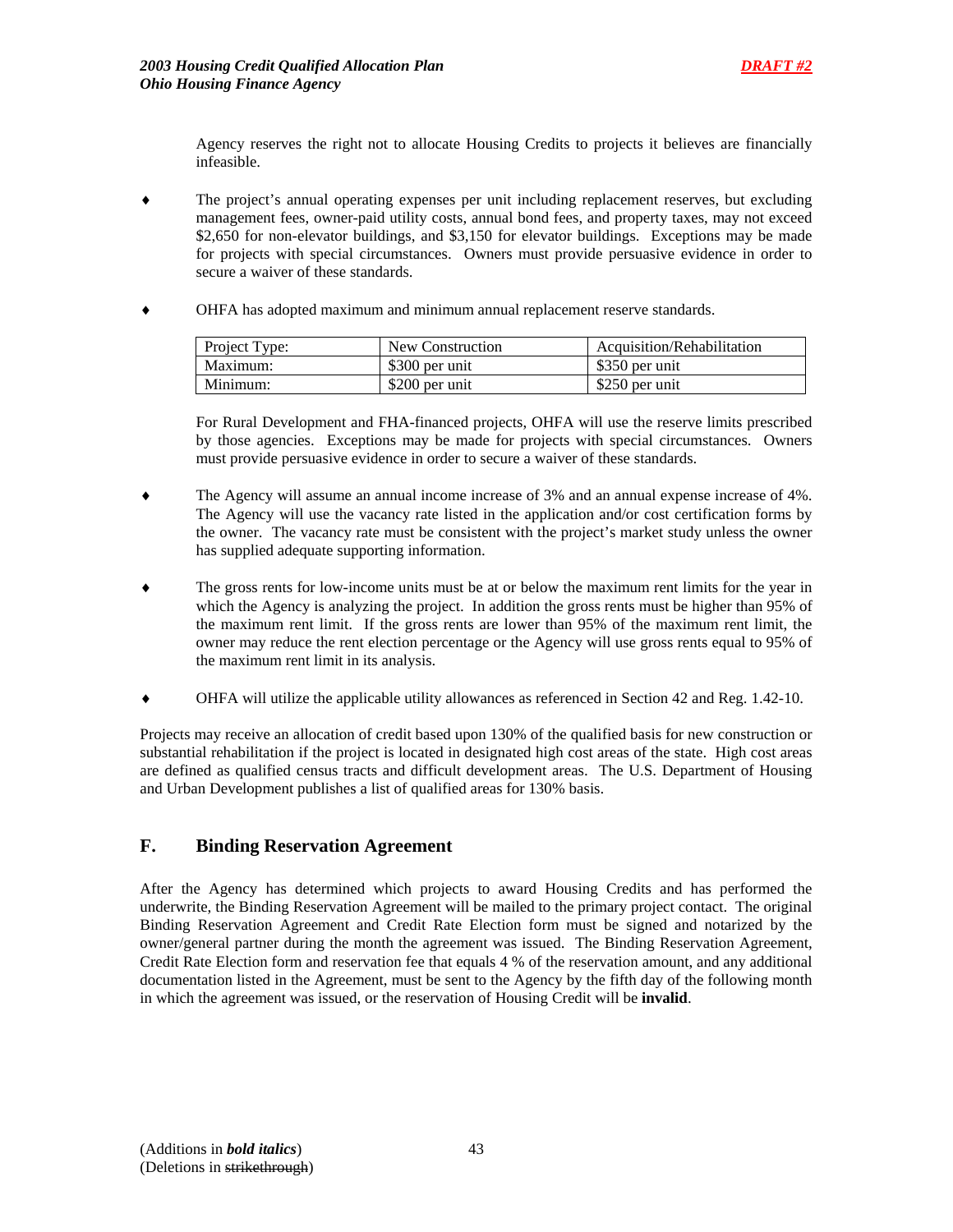## **G. Carryover Allocation**

All projects must meet all Carryover Allocation requirements as described in Section 42 of the Internal Revenue Code and in Treasury Regulation 1.42-6.

The following are required to be submitted for all projects by the Carryover submission deadline:

- 1. Completed OHFA Cost Certification forms (*the most current version*) signed by the owner and accountant/attorney. These forms and instructions are available for download on the Agency's website: **http://www.odod.state.oh.us/ohfa** or contact the Office of Planning & Development directly at 614-466-0400 or 1-800-848-1300 x6-0400.
- 2. Federal Tax ID number for the owner.
- 3. The project owner must, at a minimum, acquire all property or have entered into a long-term leasehold agreement. Acquisition must be evidenced by a copy of a recorded deed or recorded long-term lease for each site. Owners must also provide legible legal description and permanent parcel numbers for each site. These items will be used to facilitate the production of the project's Restrictive Covenant.
- 4. Conditional commitment letters, including equity commitments, from non-OHFA lenders must be updated from those submitted with the application. This requirement may be waived for Round 2 projects that receive Binding Reservations.
- 5. An appraisal meeting OHFA requirements if the project is seeking acquisition credit. Those requirements include:
	- ◊ preparation by a third party licensed (state does not matter) appraiser. Name, address, and license number must be included;
	- ◊ stated estimated value of the property at or before the date of acquisition (the date of acquisition equals the date the deed or lease is recorded). The estimated value cannot include the value of the Housing Credit;
	- ◊ adherence to the Uniform Standards of Appraisal Practice. A statement to this effect must be included in the report;
	- $\Diamond$  conducted in 2003, although the Agency will consider earlier reports on a case-by-case basis.
- 6. All rehabilitation projects must submit a capital needs assessment performed by a third party professional. The assessment must meet the standards outlined in Exhibit N. For scattered site rehabilitation projects, a capital needs assessment must be performed for only 50% of the buildings. Based on the assessment the Agency reserves the right to adjust the project's total project costs and eligible basis that may affect the Agency's financial analysis of the project.
- 7. Any additional conditions that appeared on the reservation with a performance date by Carryover submission.

Projects that meet all requirements will be given a Carryover Allocation Agreement and each building in the project will receive a Building Identification Number (BIN). Those buildings receiving an acquisition and substantial rehabilitation credit will receive one BIN for both Housing Credit types.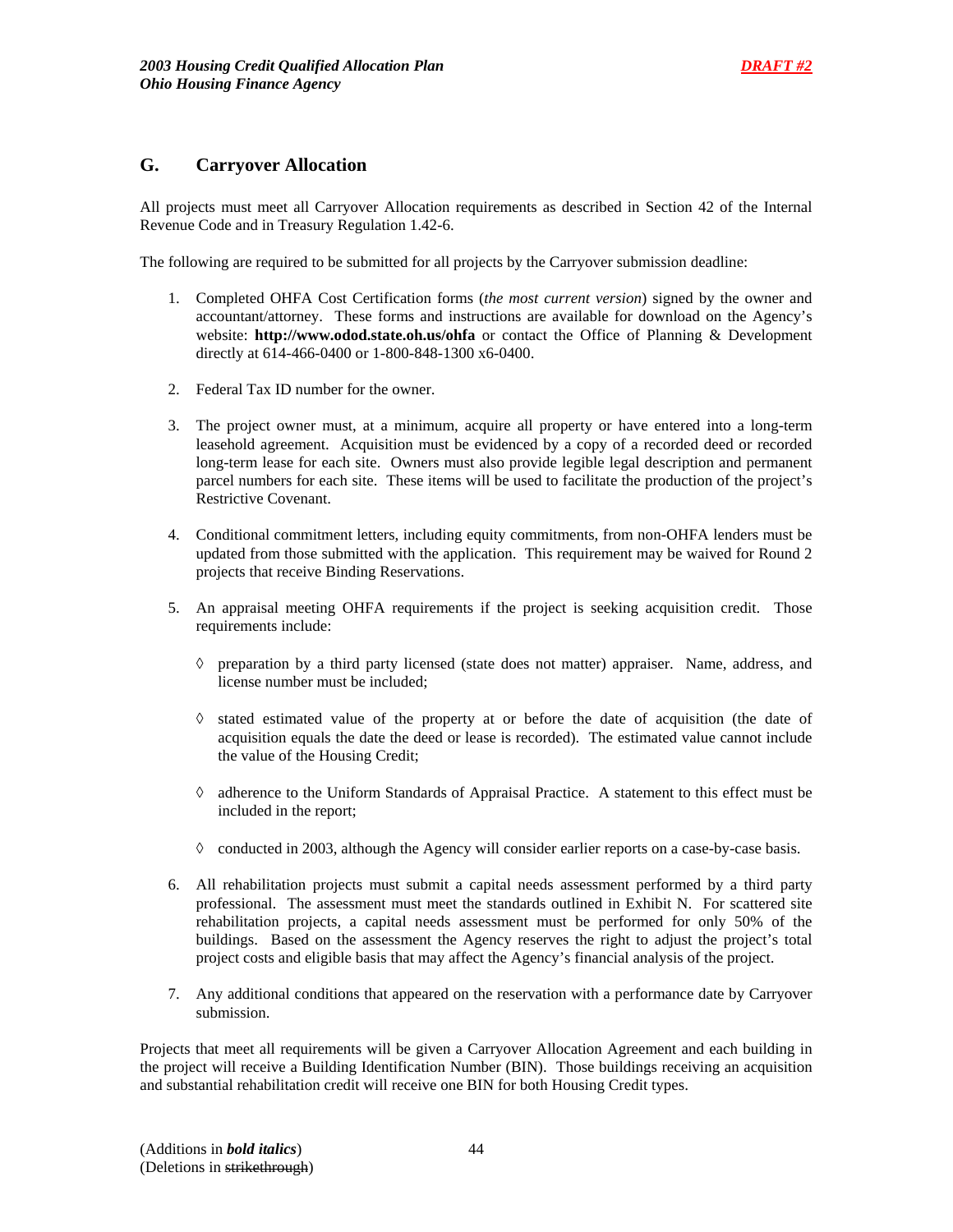A Carryover Allocation Agreement is considered to be binding and will give the applicant 24 months from the end of the allocation year to complete the project and place the units in service. The Agency reserves the right to add conditions or require follow-up items in the Carryover Agreement that must be met before the Agency will issue 8609 Forms to the owner.

The Agency will charge an extension fee for any granted extension of the Carryover submission. Extension fees are **4%** of the Binding Reservation fee. The Agency will not approve any extensions beyond December 3, 2002 *December 1, 2003*.

Projects that will be completed and placed-in-service in the same year in which they received a reservation should request 8609 form(s) and not a Carryover Allocation Agreement. The owner of the project must submit all appropriate request documentation by the Carryover submission deadline for that year.

# **H. Project Completion Stage / 8609 Request**

Upon project completion, the owner must notify the Agency of the placed-in-service date(s) of each building and submit:

- 1. Completed OHFA Cost Certification forms (*most current version*) signed by an independent accountant. The accountant will be required to conduct a complete audit of the project costs. The required audit language is included on the forms. These forms are available for download on the Agency's website: **http://www.odod.state.oh.us/ohfa.** *An electronic copy of the cost certification must also be submitted.*
- 2. Certificates of Occupancy, unconditional, from the issuer of the building permits. Certificates of Completion or similar information from the owner will be accepted for Rehabilitation projects. The Agency reserves the right to conduct a site visit of a property to verify completion before issuing the 8609 Form(s) to the owner.
- 3. Permanent source(s) closing documents, executed by the borrower and the source provider(s). This includes all first and second mortgages, government loans, deferred fee notes, and grants. The Agency may, on a case-by-case basis, conditionally release the 8609 Form(s) or issue a commitment letter to owners who are unable to immediately close their hard debt sources due to restrictions imposed by the lender. All permanent hard-debt sources must have a term no shorter than 15 years.
- 4. Partnership agreement, executed by the limited and general partners.
- 5. Recorded Restrictive Covenant.
- 6. Payment of the monitoring fee.

### *The request for 8609 Forms must be made by the date listed in the Carryover Allocation Agreement. An extension of this deadline may be granted by the Agency. However, any extension will not apply to payment of the compliance monitoring fee.*

The Agency will mail out 8609 Form(s) up to 90 working days after the request materials have been submitted to the Agency. Incomplete or insufficient request documentation will result in a delay of the 8609 Form issuance. The Agency reserves the right to defer processing 8609 Form requests that are received during a future competitive funding round.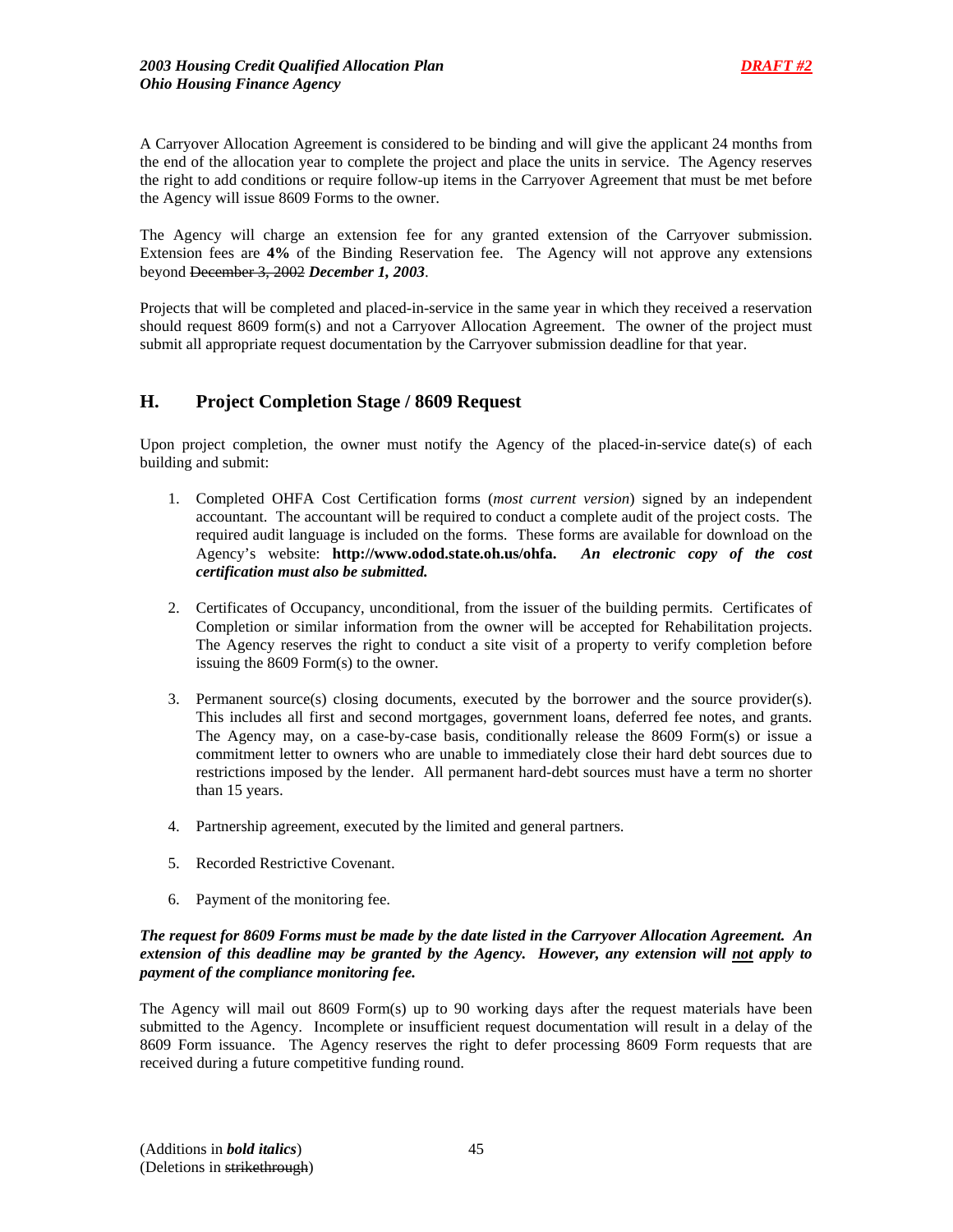## **III. MONITORING**

### **A. Introduction**

The Revenue Reconciliation Act of 1990 mandated that beginning in 1992, housing finance agencies must actively monitor all Housing Credit properties to determine if they are complying with the requirements of the Housing Credit program. In September 1992, the IRS issued final regulations with regard to the monitoring requirement. These regulations were effective June 30, 1993.

The monitoring process determines if the project is complying with requirements of the IRC. The Agency's internal monitoring process is outlined in the Low-Income Housing Tax Credit Program Compliance Manual, which will be provided to the owner/agent for each Housing Credit property. All residents must be income qualified, adjusted for family size prior to moving into the unit. All units must be rent restricted as provided for in the IRC. All units allocated Housing Credit must be safe, decent and sanitary housing units complying with local building, health, safety, and zoning codes.

Compliance with the requirements of the IRC is the sole responsibility of the owner of the building for which the Housing Credit was allocated.

## **B. Monitoring Process**

ALL Housing Credit projects are required to comply with the following:

- 1. The owner/agent, prior to rent up, MUST complete a pre-occupancy training/meeting with the Agency, unless the project is financed with tax-exempt bonds and did not receive an allocation from the competitive housing credit pool:
	- a) The owner/agent will be required to contact the Agency in writing within 120 days prior to leasing units to arrange a training/meeting with the Agency.
- 2. The owner of a Housing Credit project must keep records for each qualified low-income building in the project for each year of the compliance and extended use period. These records must include:
	- a) The total number of residential rental units in the building (including the number of bedrooms and the size in square feet of each residential rental unit);
	- b) The percentage of residential rental units in the building that are low-income units;
	- c) The rent charged on each residential rental unit in the building (including any utility allowances);
	- d) The number of occupants in each low-income unit, but only if rent is determined by the number of occupants in each unit under section  $42(g)(2)$  (as in effect before the amendments made by the Revenue Reconciliation Act of 1989);
	- e) The low-income unit vacancies in the building and information that shows when, and to whom, the next available units were rented;
	- f) The annual income certification of each low-income tenant per unit;
	- g) Documentation to support each low-income tenant's income certification. Tenant income is calculated in a manner consistent with the determination of annual income under section 8 of the United States Housing Act of 1937 ("Section 8"), not in accordance with the determination of gross income for federal income tax liability;
	- h) The eligible basis and qualified basis of the building at the end of the first year of the credit period; and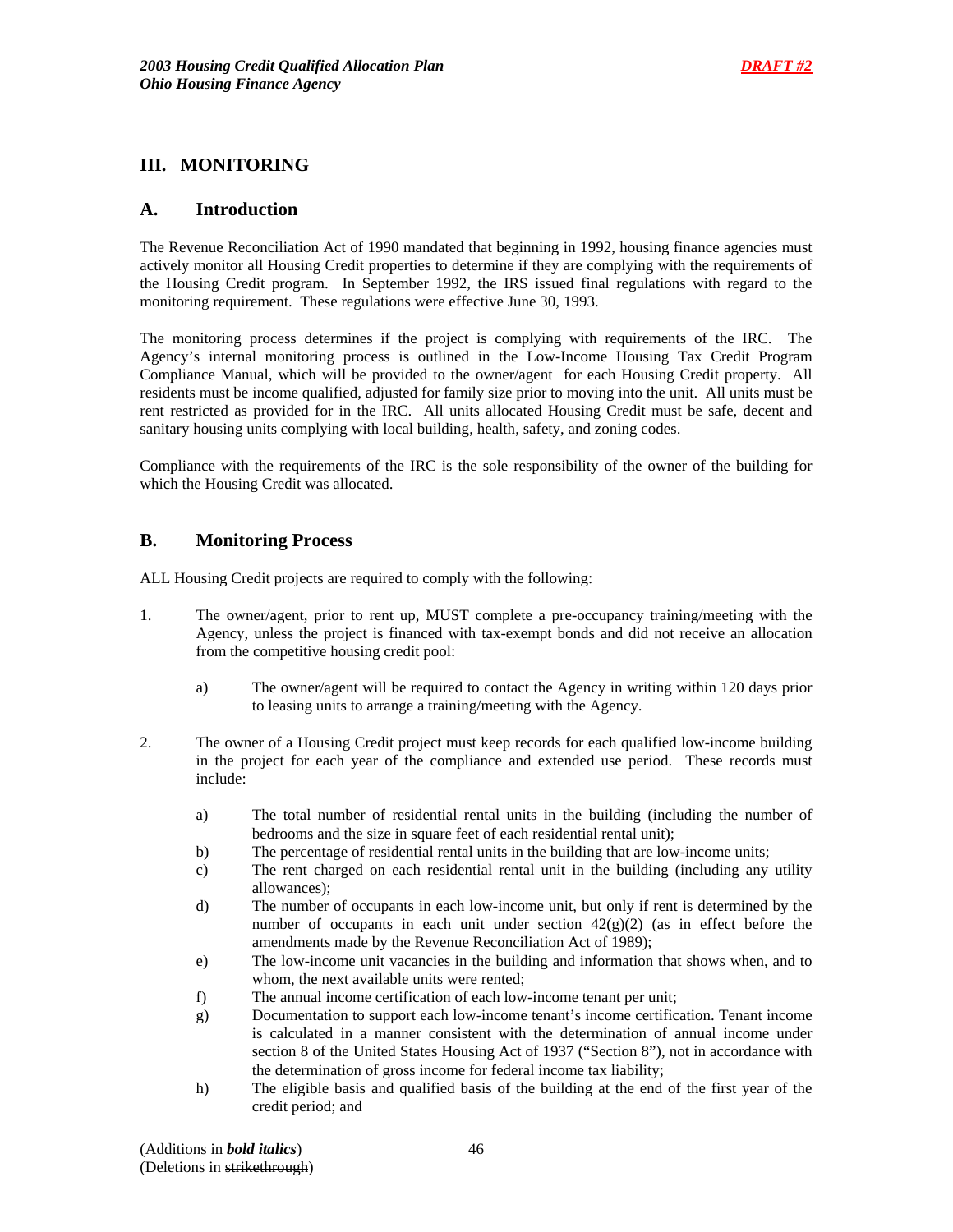- i) The character and use of the non-residential portion of the building included in the building's eligible basis under section 42(d).
- 3. The owner of a Housing Credit project is required to retain the records described in Section 2 above for at least six years after the due date (with extensions) for filing the federal income tax return for that year. Records for the first year of the credit period must be retained for at least six years beyond the due date (with extensions) for filing the federal income tax return for the last year of the compliance period of the building (reference 26 CFR Par. 2. 1.42-5 (b)(2)).
- 4. The owner is responsible for reporting to the Agency annually in the form and manner the Agency specifies, the project's compliance with the Code and for certifying under penalty of perjury that the information provided is true, accurate, and in compliance with Section 42 of the IRC. The owner certifies that for the preceding 12-month period --:
	- a) The project met the requirements of: 1. The 20-50 test under section  $42(g)(1)(A)$ , the 40-60 test under section  $42(g)(1)(B)$ , whichever minimum set-aside test was applicable to the project; and 2. If applicable to the project, the 15-40 test under sections  $42(g)(4)$  and  $142(d)(4)(B)$ for "deep rent skewed" projects;
	- b) There was no change in the applicable fraction (as defined in section  $42(c)(1)(B)$ ) of any building in the project, or that there was a change, and a description of the change;
	- c) The owner has received an annual income certification from each low-income tenant, and documentation to support that certification; or, in the case of a tenant receiving Section 8 housing assistance payments, the statement from a public housing authority described in paragraph  $(b)(1)(vii)$  of this section;
	- d) Each low-income unit in the project was rent-restricted under section  $42(g)(2)$ ;
	- e) All units in the project were for use by the general public and used on a nontransitional basis (except for transitional housing for the homeless provided under section 42  $(i)(3)(B)(iii)$ ;
	- f) Each building in the project was suitable for occupancy, taking into account local health, safety, and building codes;
	- g) There was no change in the eligible basis (as defined in section 42(d)) of any building in the project, or if there was a change, the nature of the change (e.g. a common area has become commercial space, or a fee is now charged for a tenant facility formerly provided without charge);
	- h) All tenants facilities included in the eligible basis under section 42(d) of any building in the project, such as swimming pools, other recreational facilities, and parking areas, were provided on an comparable basis without charge to all tenants in the building;
	- i) If a low-income unit in the project became vacant during the year, that reasonable attempts were or are being made to rent that unit or the next available unit of comparable or smaller size to tenants having a qualifying income before any units in the project were or will be rented to tenants not having a qualifying income;
	- j) If the income of tenants of a low-income unit in the project increased above the limit allowed in section  $42(g)(2)(D)(ii)$ , the next available unit of comparable or smaller size in the project was or will be rented to tenants having a qualifying income;
	- k) The owner has not refused to lease a unit in the project to a Section 8 applicant because the applicant holds a Section 8 voucher or certificate;
	- l) No finding of discrimination under the Fair Housing Act has occurred for the project (a finding of discrimination includes an adverse final decision by HUD, an adverse final decision by a substantially equivalent state or local fair housing agency, or an adverse judgment from a Federal court); and
	- m) An extended low-income housing commitment as described in section 42(h)(6) was in effect (for buildings subject to section 7108  $(c)(1)$  of the Revenue Reconciliation Act of 1989).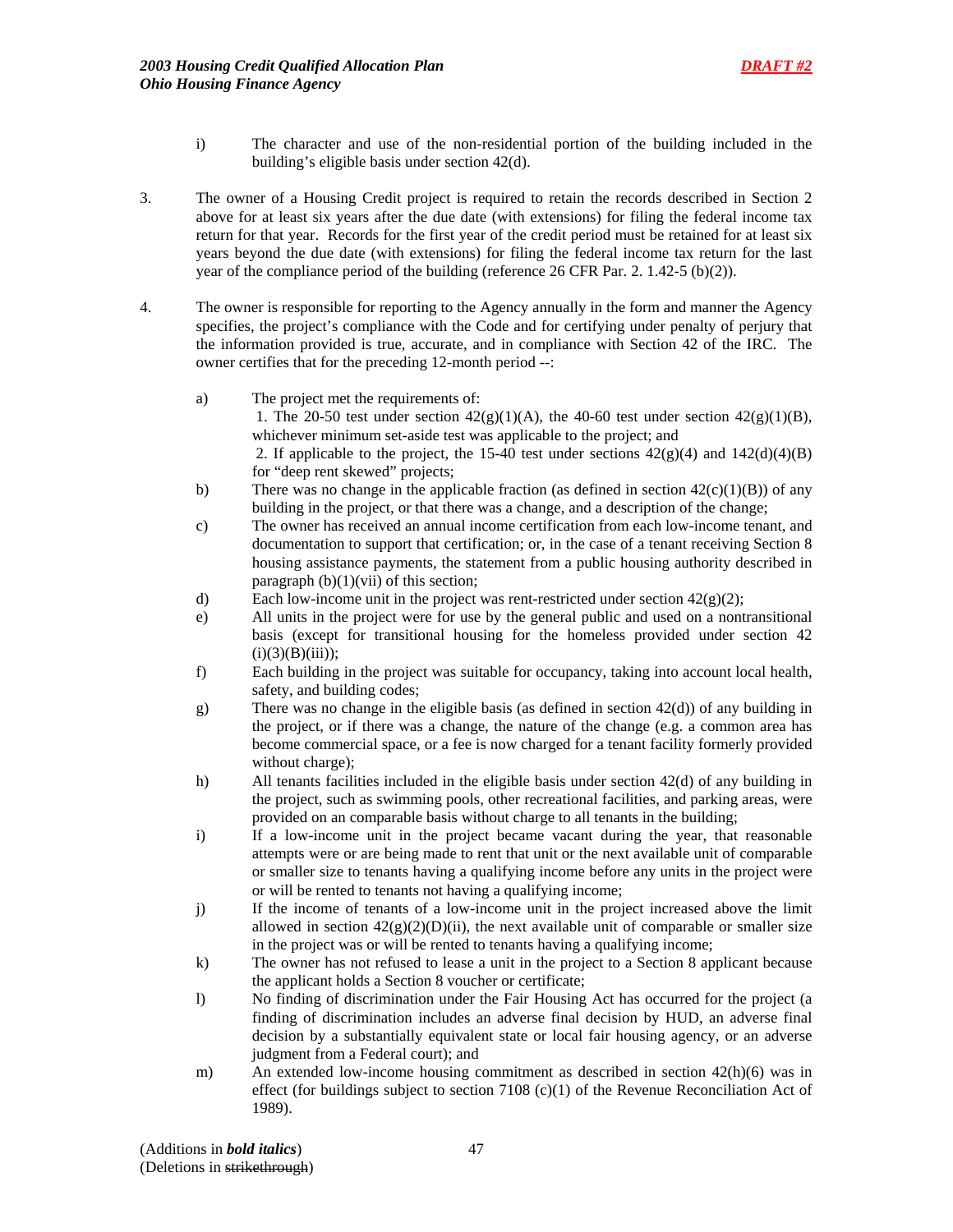

5. The Agency requires that the owner of a Housing Credit project annually certify the resident's income and assets.

 The Agency reserves the right to make a determination at a later date regarding the Annual Income Recertification Waiver (Section 42 (g) (8) (B) of the IRC.

- 6. The Agency has the right to review tenant files throughout the 15-year compliance period plus extensions (up to an additional 15 years for a total of 30 years, based upon the extended use provision). The Agency has the right to perform on-site inspections of any low-income housing project at least through the end of the compliance period of the building(s) in the project (26 CFR Par.2. 1.42-5 (d)). New building(s) receiving allocations on or after January 1, 2002 will be onsite inspected no later than the end of the second calendar year following the year the last building in the project is placed in service.
- 7. The Agency will provide prompt written notice to the owner of a Housing Credit project if the Agency does not receive the required certification or discovers through inspection, review, or any other manner that the project is in non-compliance. The owner will have up to 60 days from date of the notification to correct any non-compliance issues found and give a written response to the Agency of corrective actions taken. The Agency may extend the correction period for up to six months, but only if the agency determines there is good cause for granting the extension. During the correction period, an owner must supply any missing certifications and bring the project into compliance with the provisions of the IRC.
- 8. The Agency is required to file Form 8823, "Low-Income Housing Credit Agencies Report of Non-Compliance" with the IRS no later than 45 days after the end of the correction period, including extensions, and no earlier than the end of the correction period, whether or not the noncompliance or failure to certify is corrected. The Agency must explain on Form 8823 the nature of the non-compliance or failure to certify (reference 26 CFR Par. 2. 1.42-5 (e)(3)).
- 9. Compliance with the requirements of Section 42 of the IRC is the responsibility of the owner of the building(s) for which the Housing Credit is allowable. The Agency's obligation to monitor for compliance does not make the Agency liable for owner/agent non-compliance.
- 10. If the Agency is unable to serve notice on the property owner by mail and/or telephone during the compliance period as defined by the IRS, the Agency will consider the property out of compliance and notify the IRS by filing Form 8823 of non-compliance.

 a) The Agency will maintain one contact person per project. The owner/agent will agree upon the contact person and notify the Agency immediately of any change.

- b) Recapture determinations are made by the IRS.
- 11. OHFA requires Housing Credit owners to pay a one-time compliance monitoring fee. The fee amount for projects receiving a reservation in 2003 will be \$500 per unit. The fee must be submitted with the 8609 request.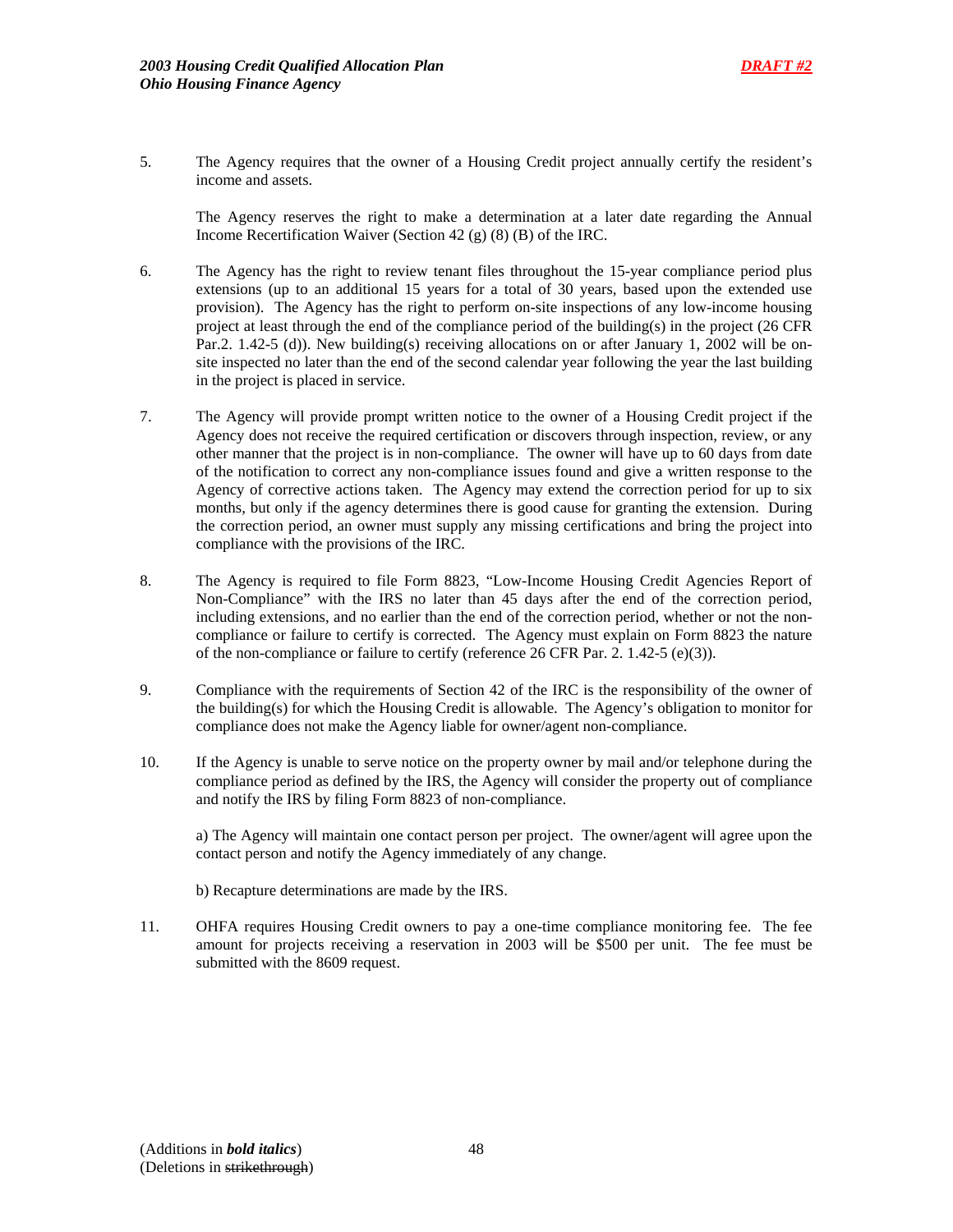# **IV. MISCELLANEOUS**

**Project Changes:** All project changes require Agency approval, and all changes will be reviewed by the Agency on a case-by-case basis. Any change in a project which reduces the project score, or that reduces the project score below the score of the last funded project in a particular funding round, may result in a reduction or revocation of the Housing Credit reservation or allocation. No changes in a project are allowed if it reduces the project's score in rent structure. A new application, fee, and Competitive review may be required if any project characteristics change.

Failure to inform OHFA of any changes in the applicant's situation or project structure at any time may cause the application to be rejected or the Housing Credit reservation to be revoked.

*Document Correction Fee: The Agency will assess a correction fee of \$250 if a Carryover Allocation Agreement, Restrictive Covenant, or 8609 Form must be re-issued due to an error on the part of the owner or applicant.* 

**Agency Information Sources:** The Agency's website contains important, easily accessible program information such as Housing Credit percentages, frequently asked questions, technical support, general tax credit information, important program dates, and downloadable files such as the QAP and Affordable Housing Funding Application. The website address is **http://www.odod.state.oh.us/ohfa**. It is the responsibility of the applicants to regularly browse the website to obtain current information on the Housing Credit and other Agency programs.

**Contacting the Applicant:** The Agency will only contact the person listed in the application as the project contact. The Agency asks other parties involved in the project to communicate with the project contact, prior to contacting the Agency.

**Requesting Information:** At the end of each allocation round, the Agency will make available a listing by score of all projects, along with a detailed report featuring the reserved projects of that round. Please visit the OHFA website at **http://www.odod.state.oh.us/ohfa** or contact the Agency to obtain this listing. Interested parties requesting project specific information will be required to use a Freedom of Information Request Form (forms are available from OHFA) and follow Ohio Department of Development procedures.

**Agency Participation Notification:** Project owner(s) and applicant(s) should coordinate with Agency personnel to provide the opportunity for public notification of the Agency's participation in a project.

**Plan Development:** OHFA receives input in the development of the Plan from the Housing Credit Advisory Committee and citizens at the public hearings. The Governor and OHFA's Board approve the QAP. OHFA encourages participation from interested parties during the public hearing and written comment process.

The Housing Credit Advisory Committee is a working group that meets periodically in Columbus to discuss the QAP and other program details. Interest groups represented on the committee include: lenders, equity providers, for-profit developers, non-profit developers, special needs advocates, rural development advocates, urban development advocates, local government officials, and others. The Agency always welcomes new representatives to replace retiring or inactive members. Anyone interested in joining or nominating someone for the committee should contact OHFA at (614) 466-0400.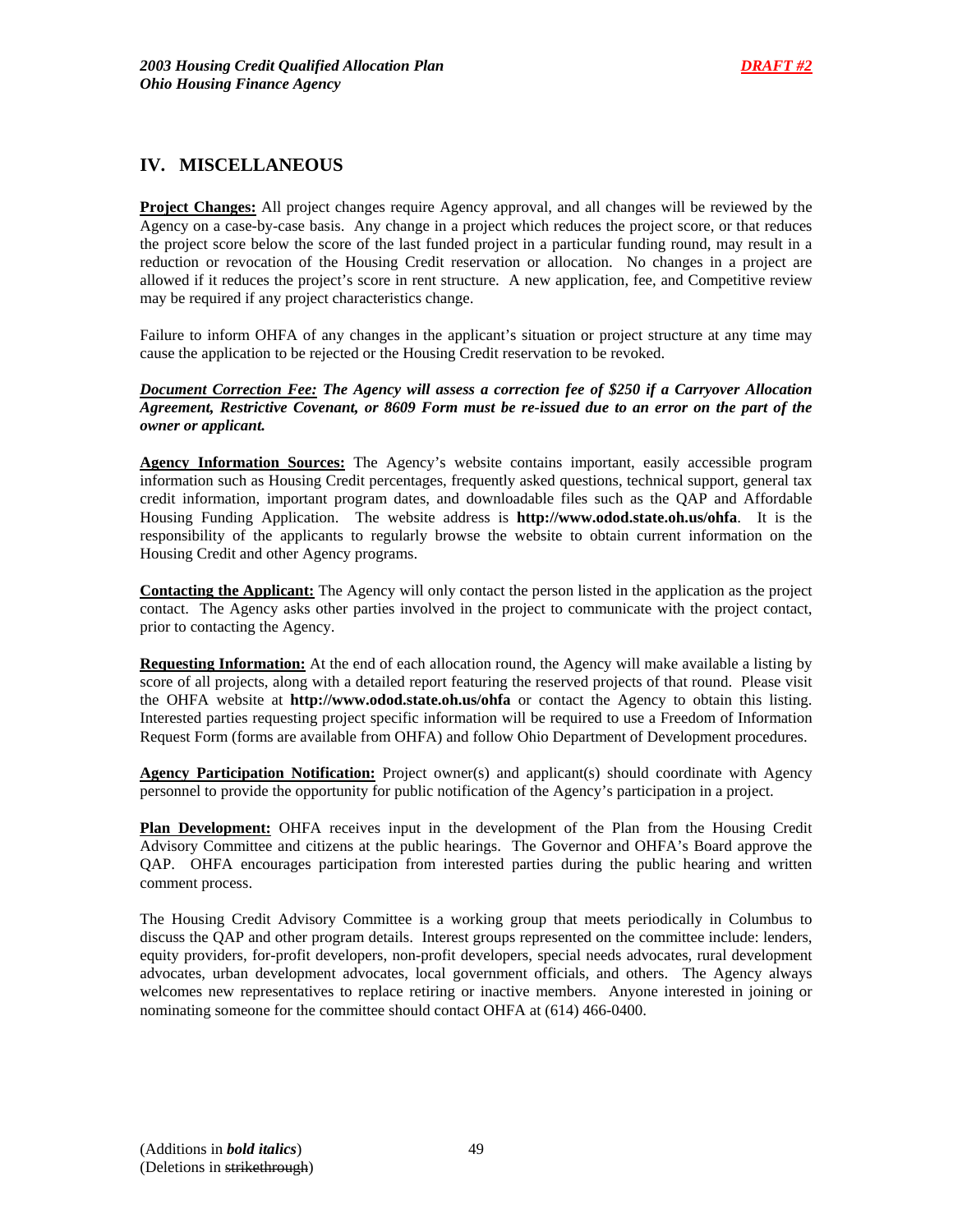# **V. 2003 QAP EXHIBITS**

NOTE: Updated Exhibits A and B are not available at the time of this printing. In early 2003 these exhibits will be published separately. They will also be included in the final AHFA spreadsheet. Please contact OHFA or visit OHFA's website located at www.odod.state.oh.us/ohfa to receive the updated exhibits. *Exhibits C - H are not included with the first draft of the 2003 QAP. These will be updated if necessary and included with the final version of the QAP.*

| A.             | <b>RENT AND INCOME LIMITS</b>                                                    | 50 |
|----------------|----------------------------------------------------------------------------------|----|
| <b>B.</b>      | <b>INCOME ADJUSTMENT POINTS</b>                                                  | 59 |
| C.             | <b>MAXIMUM DEVELOPMENT COST PER UNIT</b>                                         | 60 |
| D.             | <b>QUALIFIED CENSUS TRACTS</b>                                                   | 66 |
| Е.             | <b>COMMUNITIES WITH A CONSOLIDATED PLAN</b>                                      | 69 |
| $\mathbf{F}$ . | AREAS WITH A COMMUNITY HOUSING<br><b>IMPROVEMENT STRATEGY (CHIS)</b>             | 70 |
| G.             | <b>RURAL DEVELOPMENT LIST OF DESIGNATED PLACES</b>                               | 71 |
| Н.             | <b>HIGH INCOME CENSUS TRACTS</b>                                                 | 73 |
| I.             | MODEL LANGUAGE FOR LOCAL GOVERNMENT<br><b>NOTIFICATION</b>                       | 76 |
| $\mathbf{J}$ . | <b>GEOGRAPHIC POOL AREAS AND AMOUNTS</b>                                         | 78 |
| Κ.             | <b>MARKET STUDY INDEX</b>                                                        | 79 |
| L.             | <b>SUPPORTIVE SERVICE PLAN INDEX &amp; REQUIREMENTS</b>                          | 81 |
| <b>M.</b>      | <b>GOVERNOR'S REGIONAL ECONOMIC DEVELOPMENT</b><br><b>REPRESENTATIVES</b>        | 85 |
| N.             | <b>CAPITAL NEEDS ASSESSMENT STANDARDS</b>                                        | 87 |
| 0.             | <b>GUIDE TO FEDERAL ACCESSIBILITY REQUIREMENTS</b>                               | 88 |
| <b>P.</b>      | <b>LISTING OF AREA AGENCIES ON AGING AND</b><br><b>COMMUNITY ACTION AGENCIES</b> | 91 |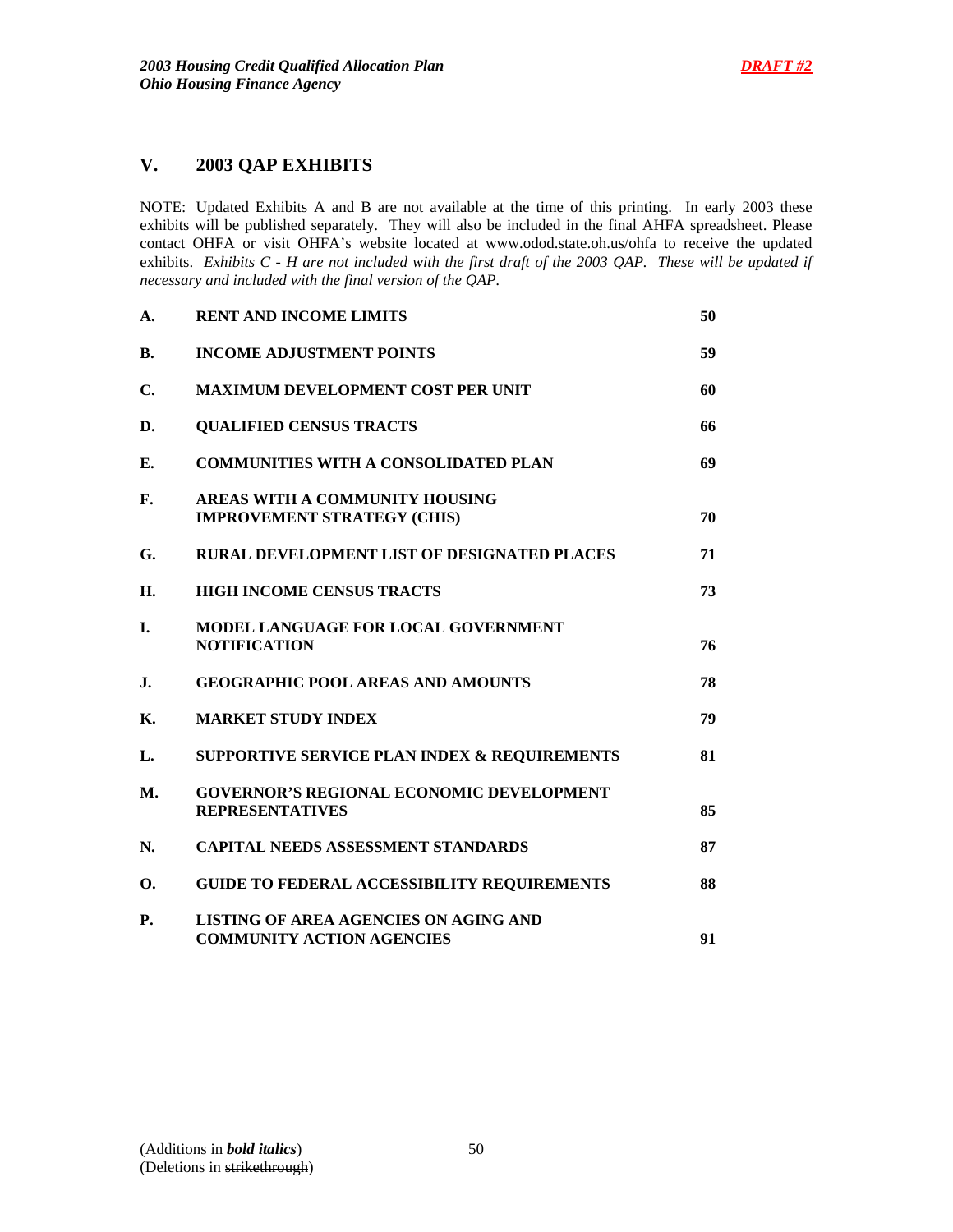# **A. RENT AND INCOME LIMITS**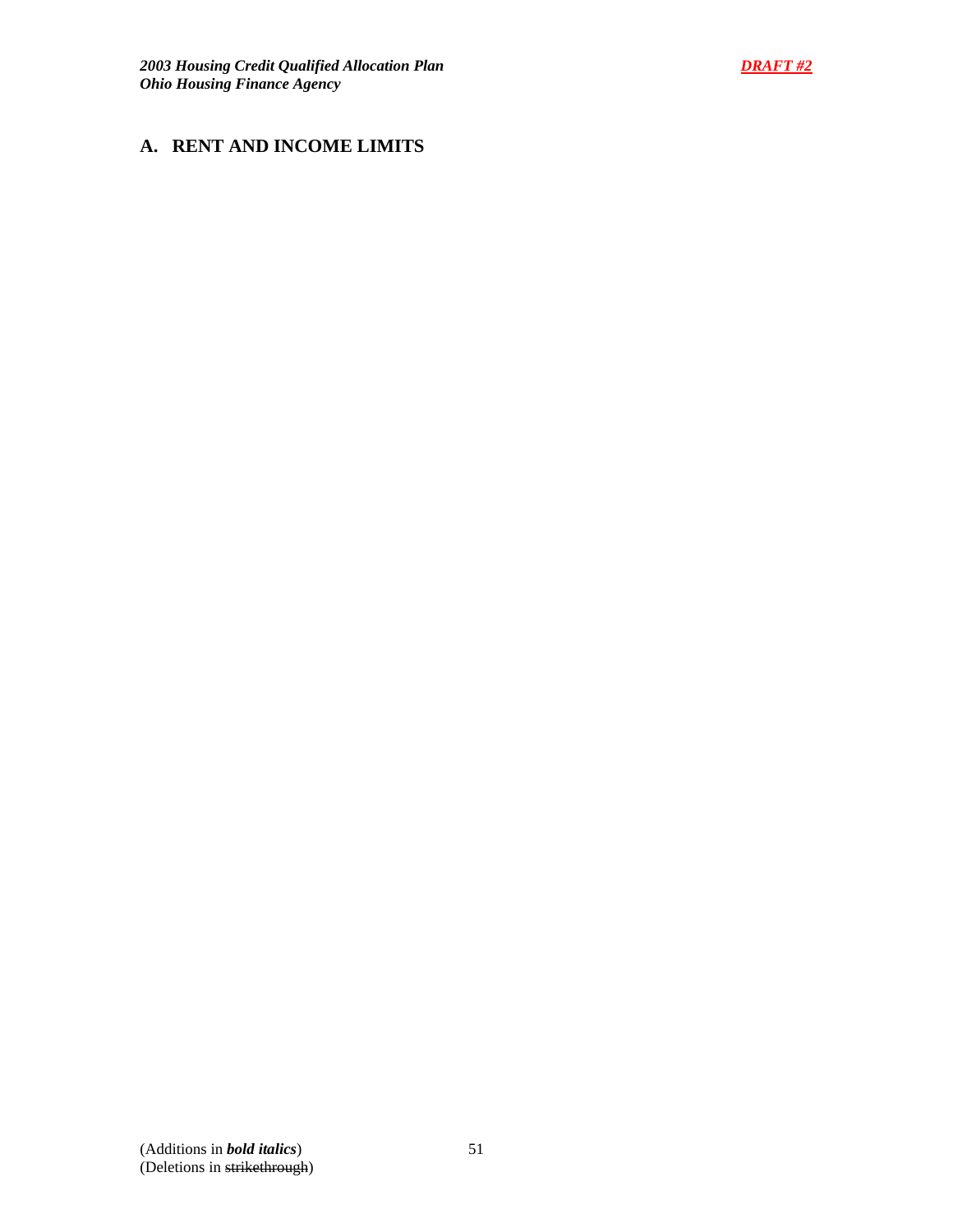# **B. INCOME ADJUSTMENT POINTS**

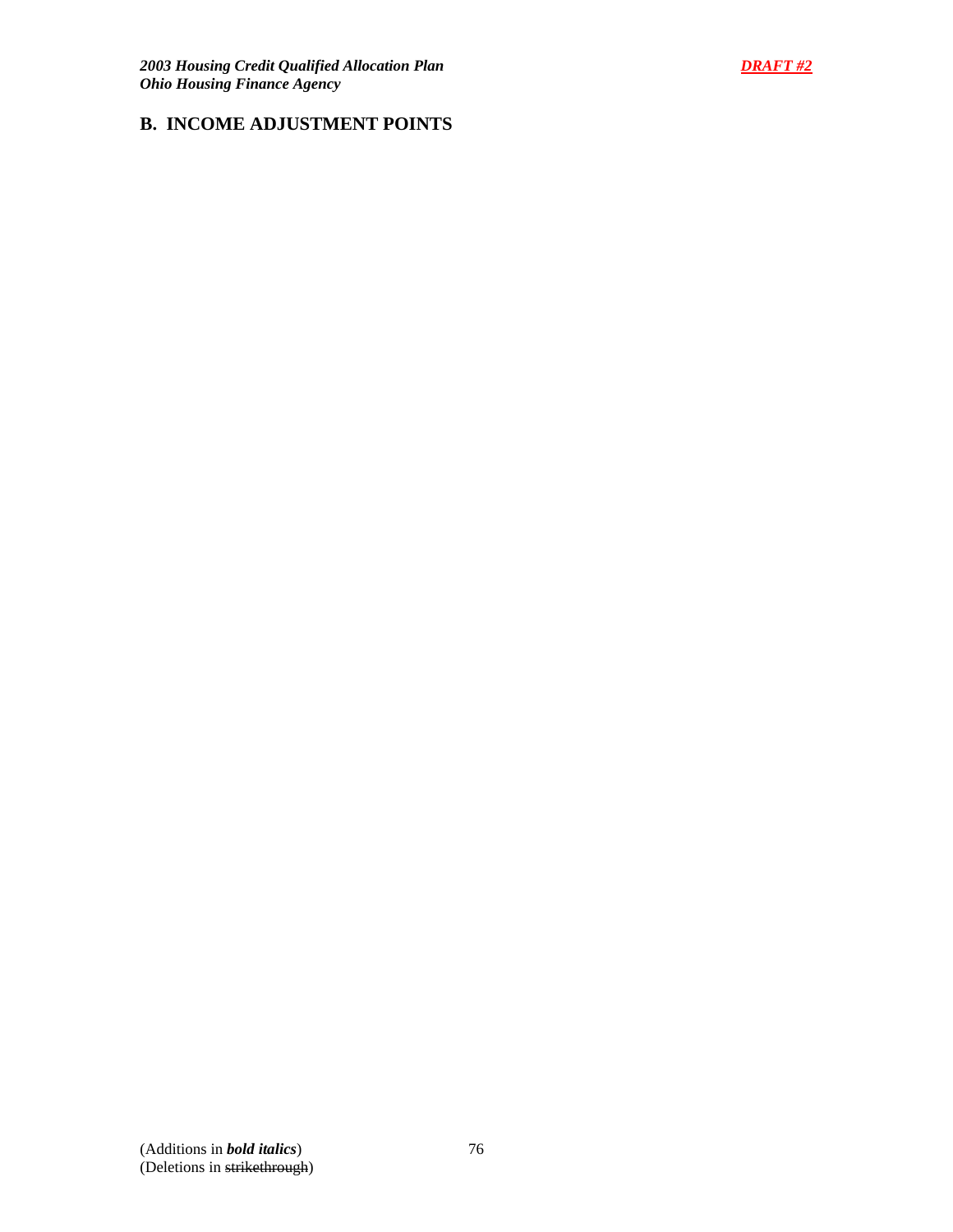# **C. MAXIMUM DEVELOPMENT COST PER UNIT**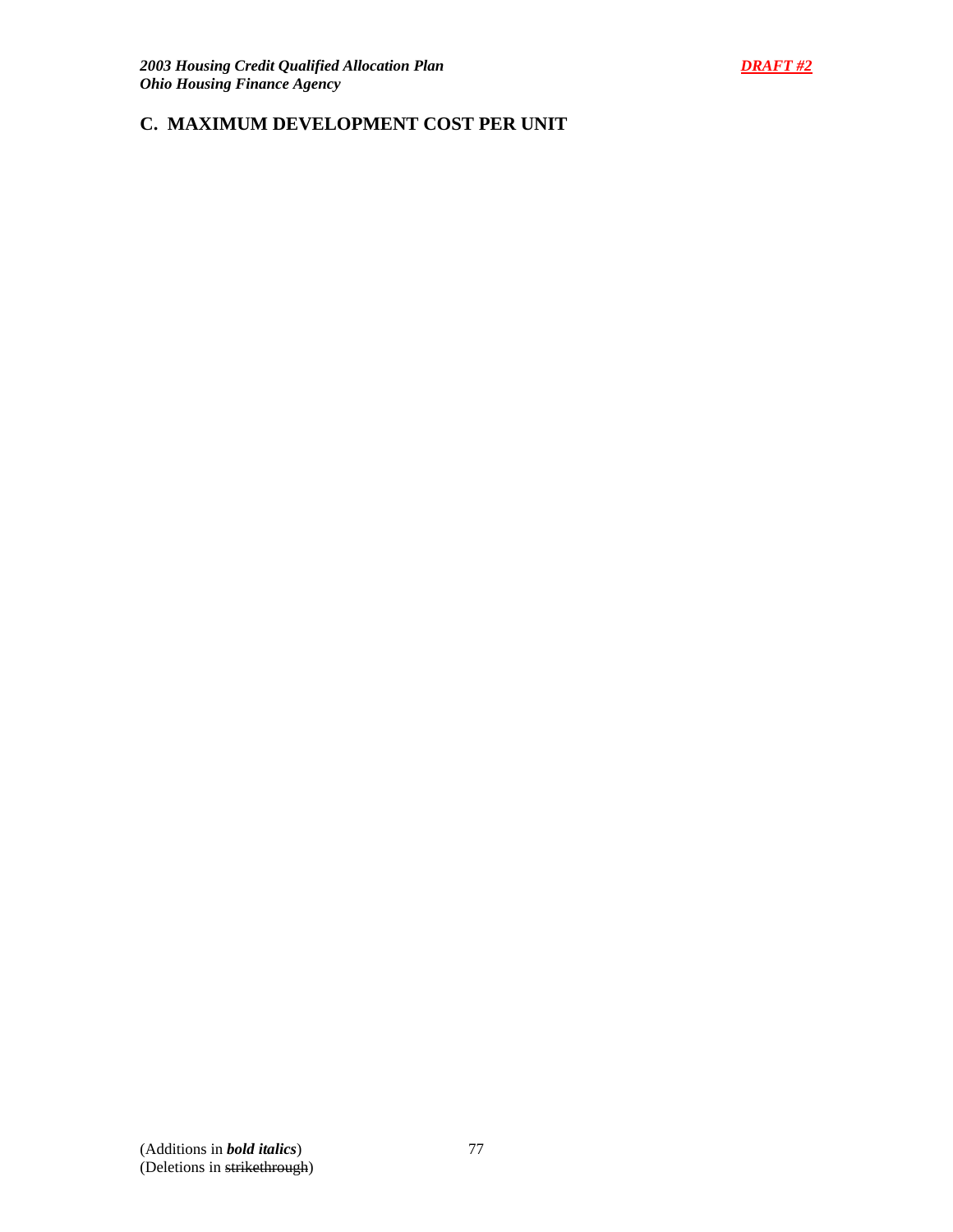

# **D. QUALIFIED CENSUS TRACTS**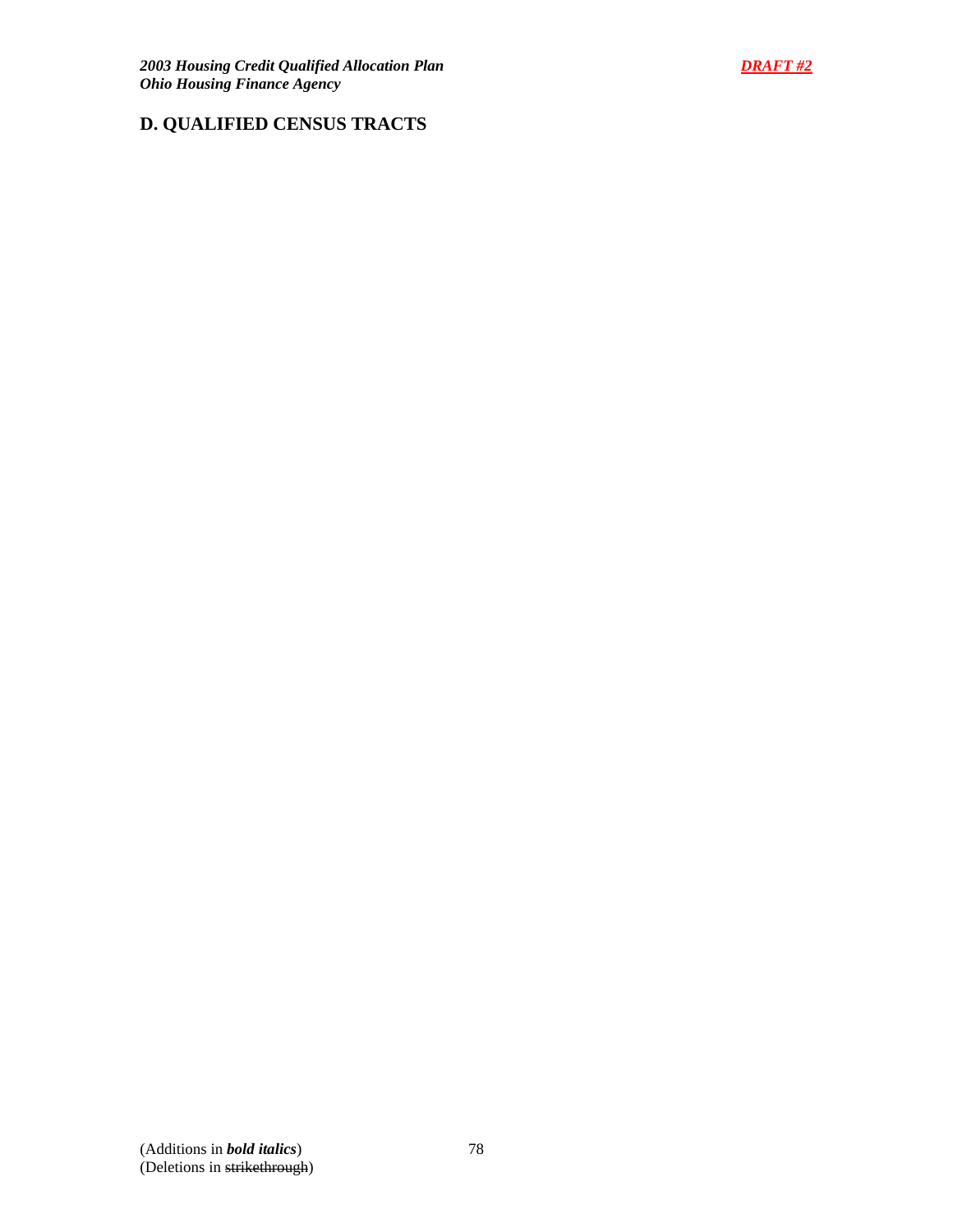# **E. COMMUNITIES WITH A CONSOLIDATED PLAN**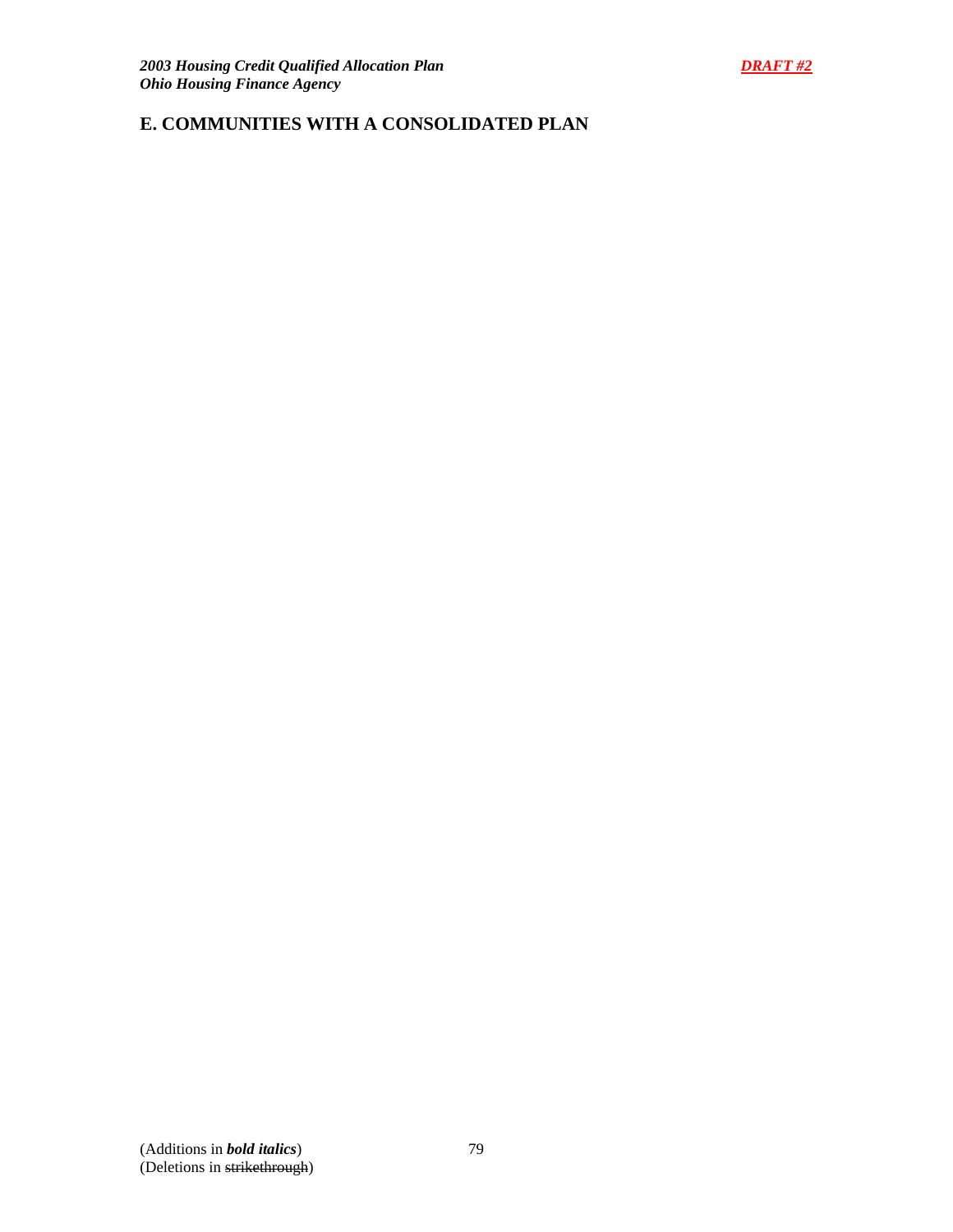**F. AREAS WITH A COMMUNITY HOUSING IMPROVEMENT STRATEGY (CHIS)**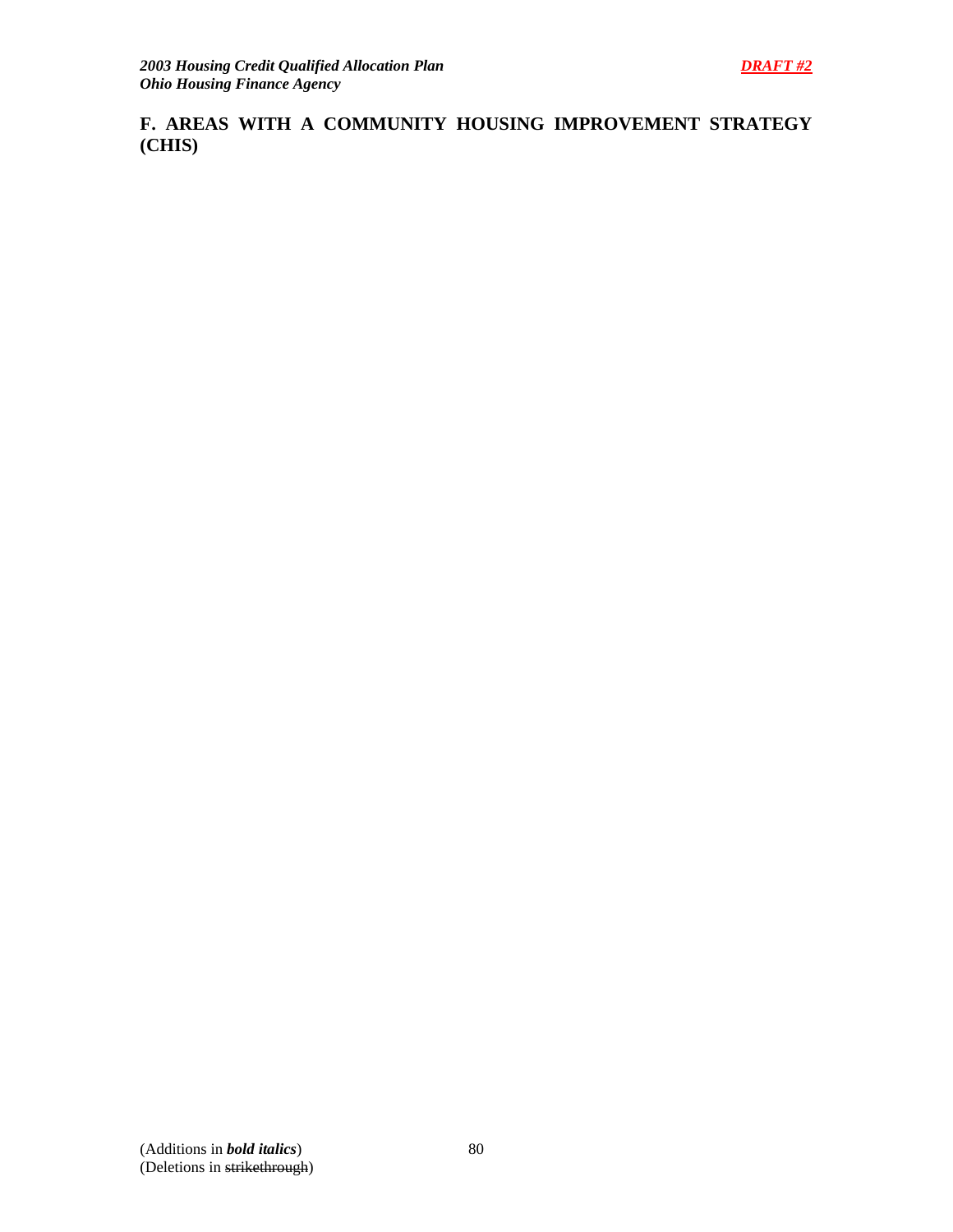# **G. RURAL DEVELOPMENT LIST OF DESIGNATED PLACES**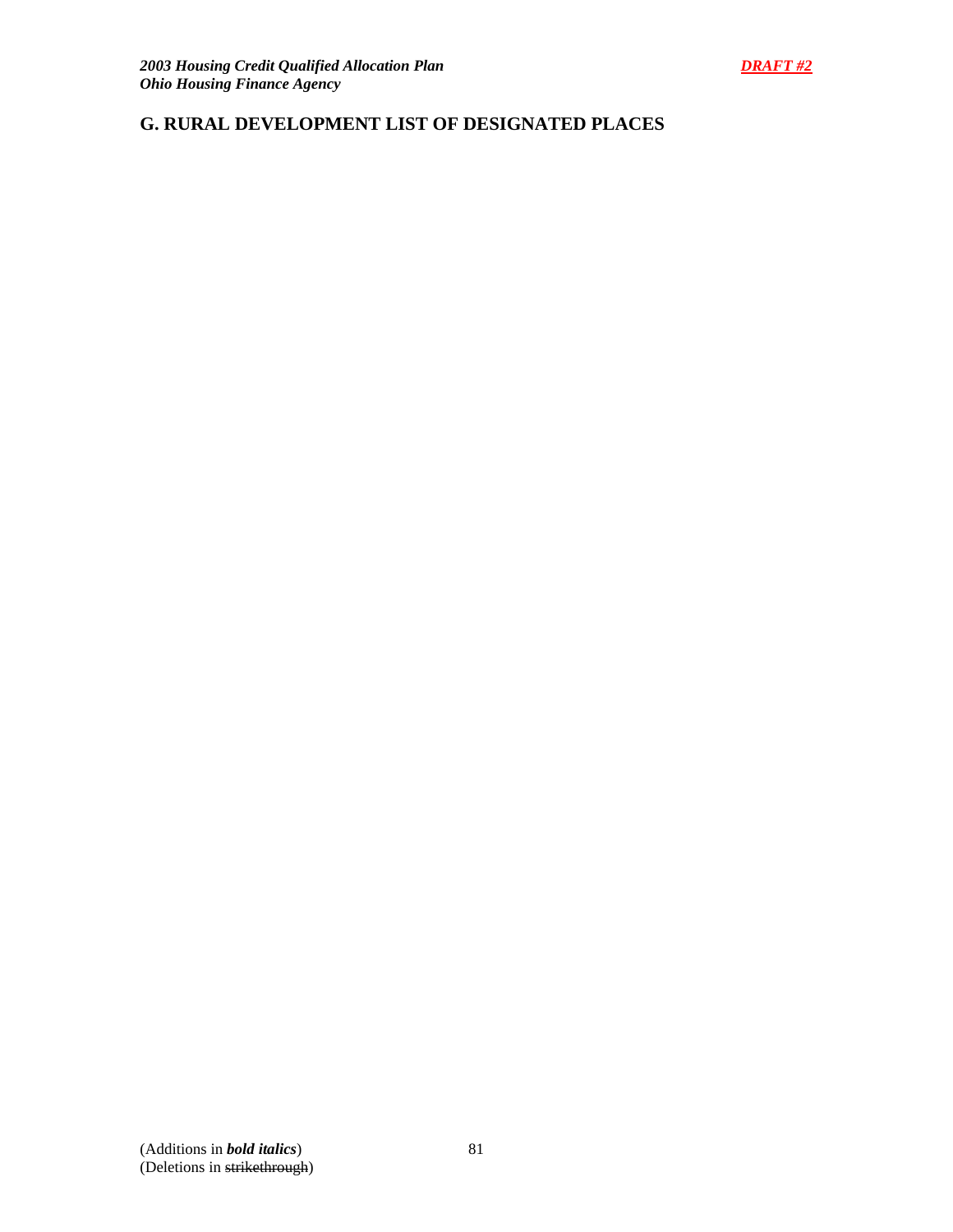# **H. HIGH INCOME CENSUS TRACTS**

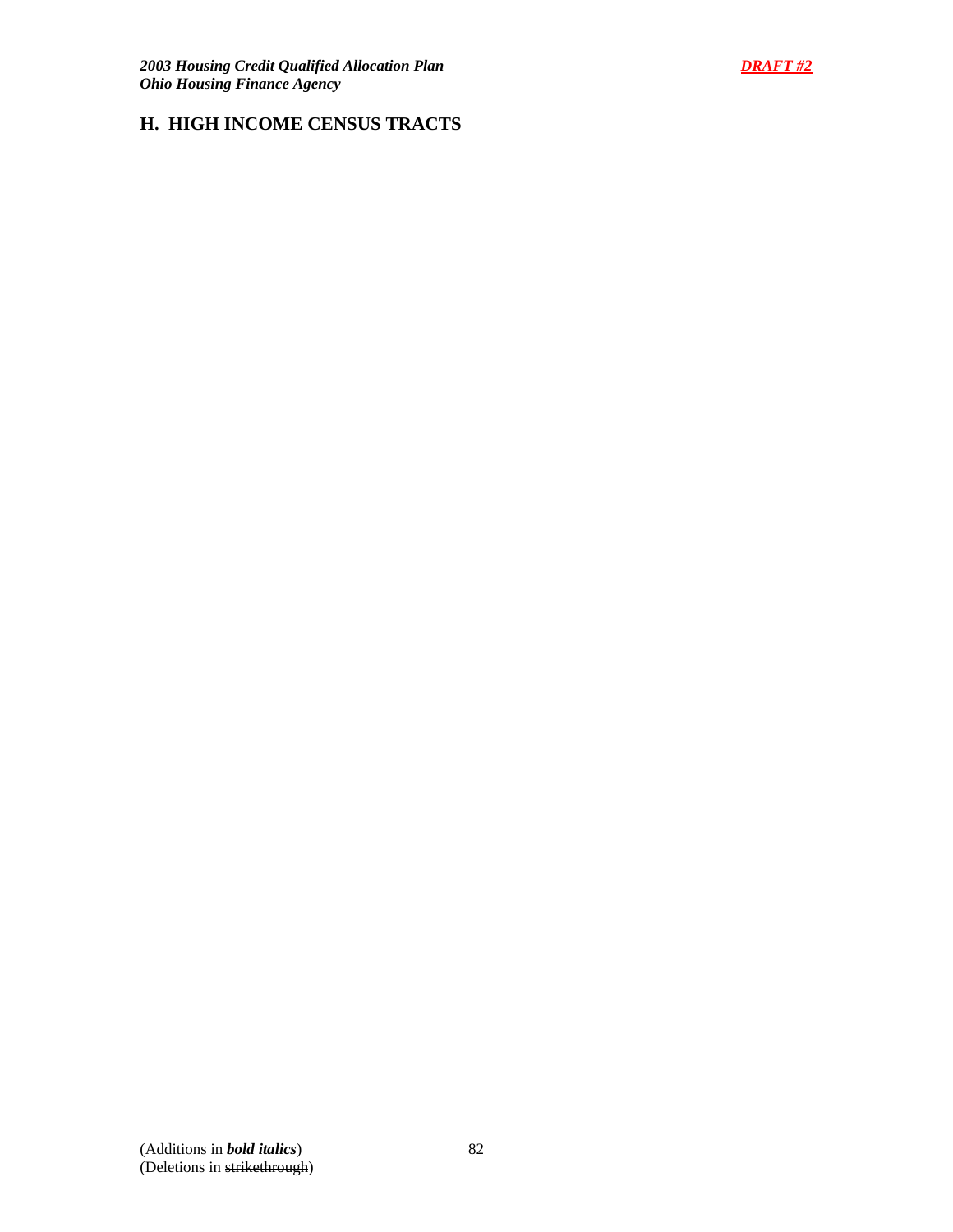# **I. MODEL LANGUAGE FOR LOCAL GOVERNMENT NOTIFICATION**

**DATE** 

# CERTIFIED MAIL RETURN RECEIPT REQUESTED (Attach copies)

Applicable Person Title Name of Political Jurisdiction Address City, State Zip

RE: Name of Project

Dear Applicable Person:

The purpose of this letter is to apprise your office that (Name of General Partner, Managing Member, etc.) will be the (general partner, managing member, etc.) of a multifamily residential development located in or within a one-half mile radius of your political jurisdiction. The following describes the project and the multifamily funding programs of the Ohio Housing Finance Agency (OHFA) that will be utilized for the project and notifies you of your right to submit written comments to OHFA:

| Project Address:                       | Be as specific as possible; note city or township location as well as<br>county location.                                                                                                                                                                                                                                                                                                                                                                                           |
|----------------------------------------|-------------------------------------------------------------------------------------------------------------------------------------------------------------------------------------------------------------------------------------------------------------------------------------------------------------------------------------------------------------------------------------------------------------------------------------------------------------------------------------|
| Number of Units:                       | Total number of units; you may wish to do a breakdown on unit<br>types, i.e. 1BR, 2BR, 3BR.                                                                                                                                                                                                                                                                                                                                                                                         |
| Nature of Project:                     | Such as new construction, acquisition $\&$ rehabilitation, substantial<br>rehabilitation, adaptive reuse. Note any other distinguishing<br>characteristics.                                                                                                                                                                                                                                                                                                                         |
| Program(s) Utilized<br>in the Project: | Indicate that the project will utilize funding from the Housing<br>Credit, Affordable Housing Loans, and/or Multifamily Bond<br>Programs.                                                                                                                                                                                                                                                                                                                                           |
| <b>Right to Submit</b>                 |                                                                                                                                                                                                                                                                                                                                                                                                                                                                                     |
| Comments:                              | You have the right to submit comments to OHFA regarding the<br>project's impact on the community. If you intend to submit a<br>statement of disapproval or objection, you must submit a written<br>statement that is signed by a majority of the voting members of the<br>legislative body governing your jurisdiction. The written objection<br>must be forwarded separately to the Chairman of OHFA and to the<br>Agency's Executive Director and be delivered by certified mail, |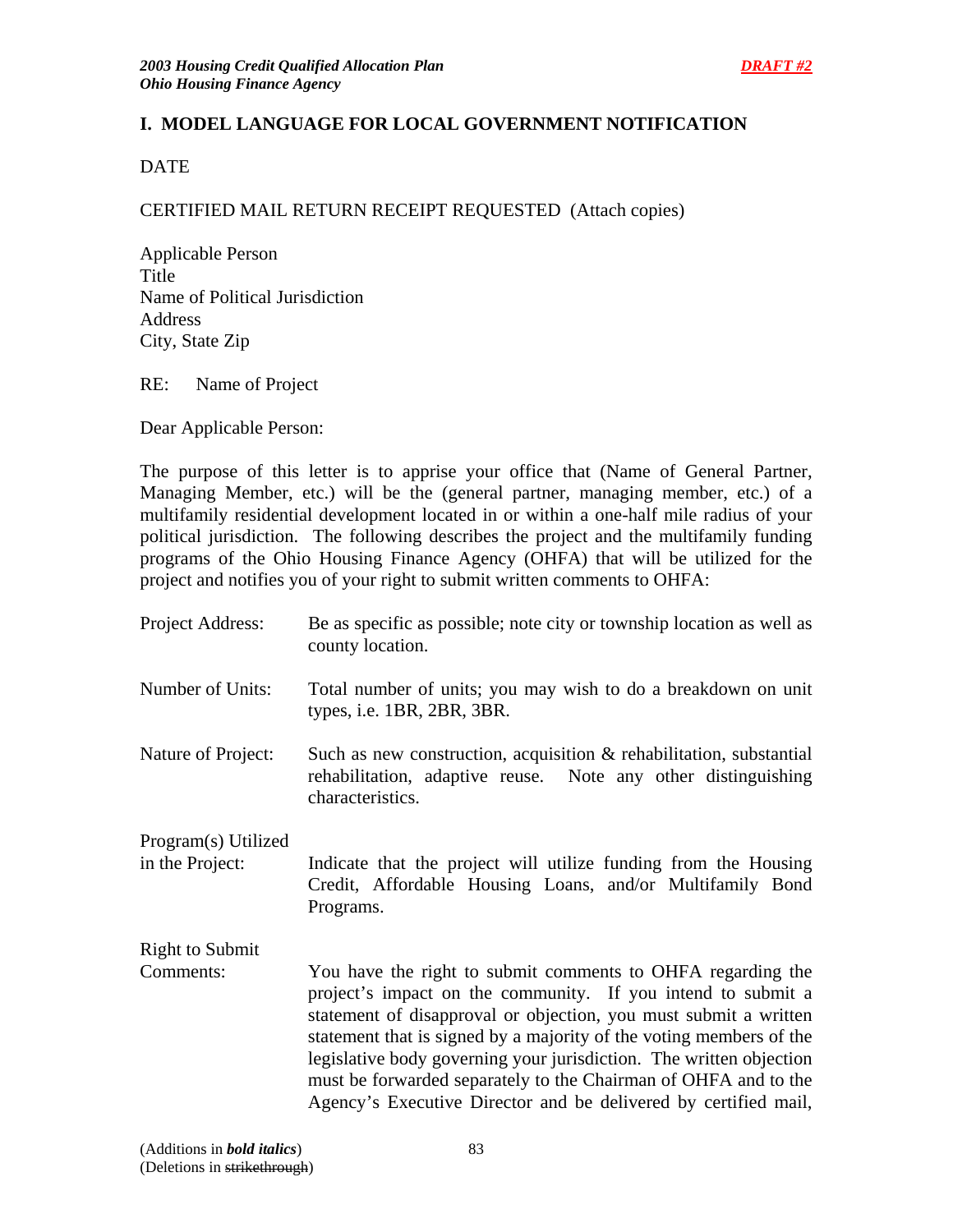return receipt requested. The persons and addresses to be notified at OHFA are:

Mr. Douglas A. Garver, Chairman Ohio Housing Finance Agency 77 S. High Street, 29th Floor Columbus, OH 43215

 Mr. Richard V. Everhart, Executive Director Ohio Housing Finance Agency 57 E. Main Street Columbus, OH 43215

The written objection must be submitted within 30 days of your receipt of this notice, and must be received by OHFA within 45 days of the date of the sponsor's or private developer's notice.

OHFA is required to respond to any written statement submitted by you under the terms outlined above.

Sincerely,

Name Title of Writer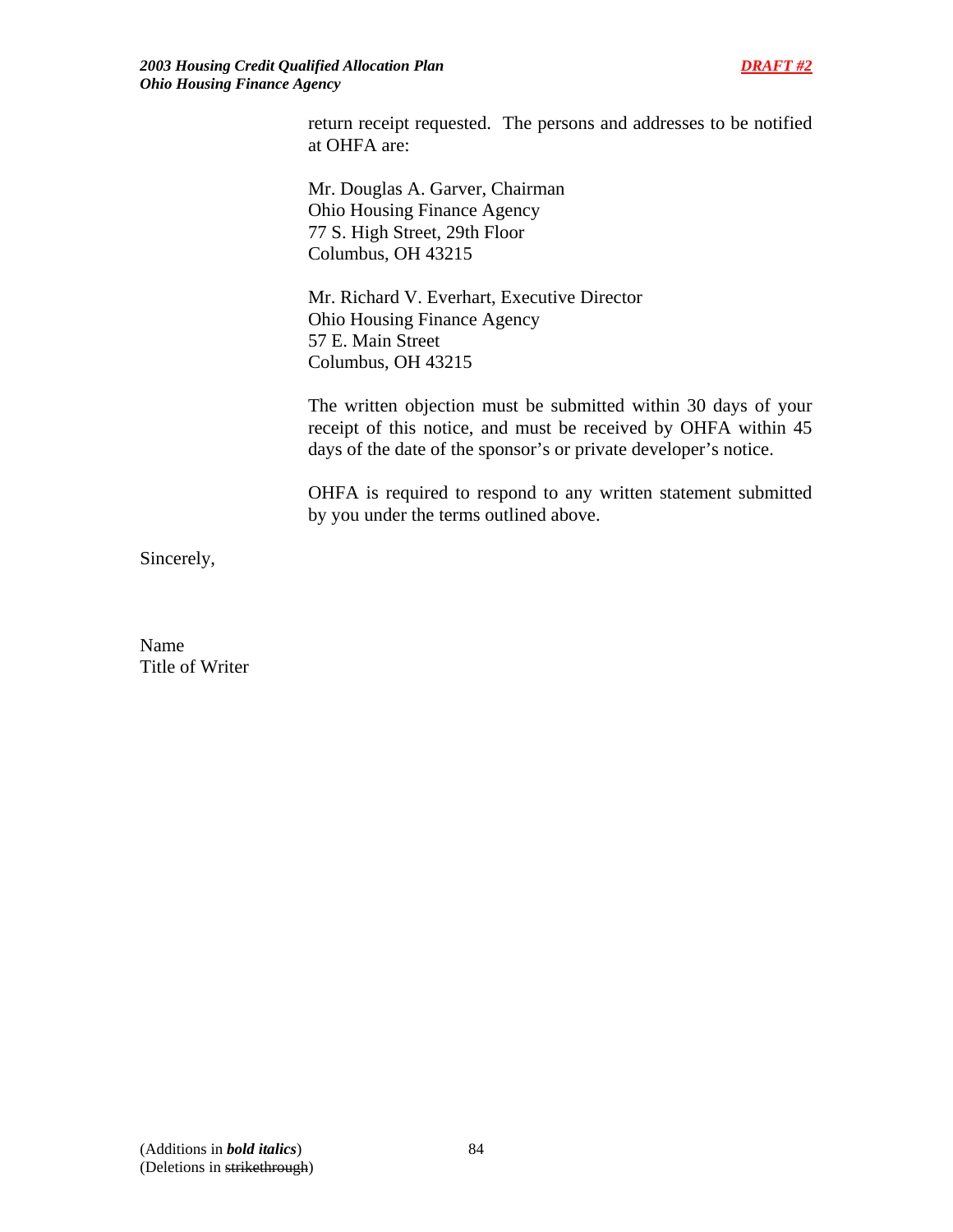# **J. GEOGRAPHIC POOL AREAS AND AMOUNTS**

| <b>Category A</b> | <b>Category B</b> | <b>Category C</b> | <b>Category C</b><br>(continued) |
|-------------------|-------------------|-------------------|----------------------------------|
| % of 2003         |                   |                   |                                  |
| Allocation*: 19%  | 17%               | 14%               |                                  |
| Akron             | Allen             | Adams             | Lawrence                         |
| Canton            | <b>Butler</b>     | Ashland           | Logan                            |
| Cincinnati        | Clark             | Ashtabula         | Madison                          |
| Cleveland         | Clermont          | Athens            | Marion                           |
| Columbus          | Cuyahoga          | Auglaize          | Meigs                            |
| Dayton            | Delaware          | Belmont           | Mercer                           |
| Toledo            | Fairfield         | <b>Brown</b>      | Monroe                           |
| Youngstown        | Franklin          | Carroll           | Morgan                           |
|                   | Geauga            | Champaign         | Morrow                           |
|                   | Greene            | Clinton           | Muskingum                        |
|                   | Hamilton          | Columbiana        | Noble                            |
|                   | Jefferson         | Coshocton         | Ottawa                           |
|                   | Lake              | Crawford          | Paulding                         |
|                   | Licking           | Darke             | Perry                            |
|                   | Lorain            | Defiance          | Pike                             |
|                   | Lucas             | Erie              | Preble                           |
|                   | Mahoning          | Fayette           | Putnam                           |
|                   | Medina            | Fulton            | Ross                             |
|                   | Miami             | Gallia            | Sandusky                         |
|                   | Montgomery        | Guernsey          | Seneca                           |
|                   | Pickaway          | Hancock           | Scioto                           |
|                   | Portage           | Hardin            | Shelby                           |
|                   | Richland          | Harrison          | Tuscarawas                       |
|                   | <b>Stark</b>      | Henry             | Union                            |
|                   | Summit            | Highland          | Van Wert                         |
|                   | Trumbull          | Hocking           | Vinton                           |
|                   | Warren            | Holmes            | Wayne                            |
|                   | Washington        | Huron             | Williams                         |
|                   | Wood              | Jackson           | Wyandot                          |
|                   |                   | Knox              |                                  |

*\* - Per Capita Credits Only - does not include returns or national pool credit.*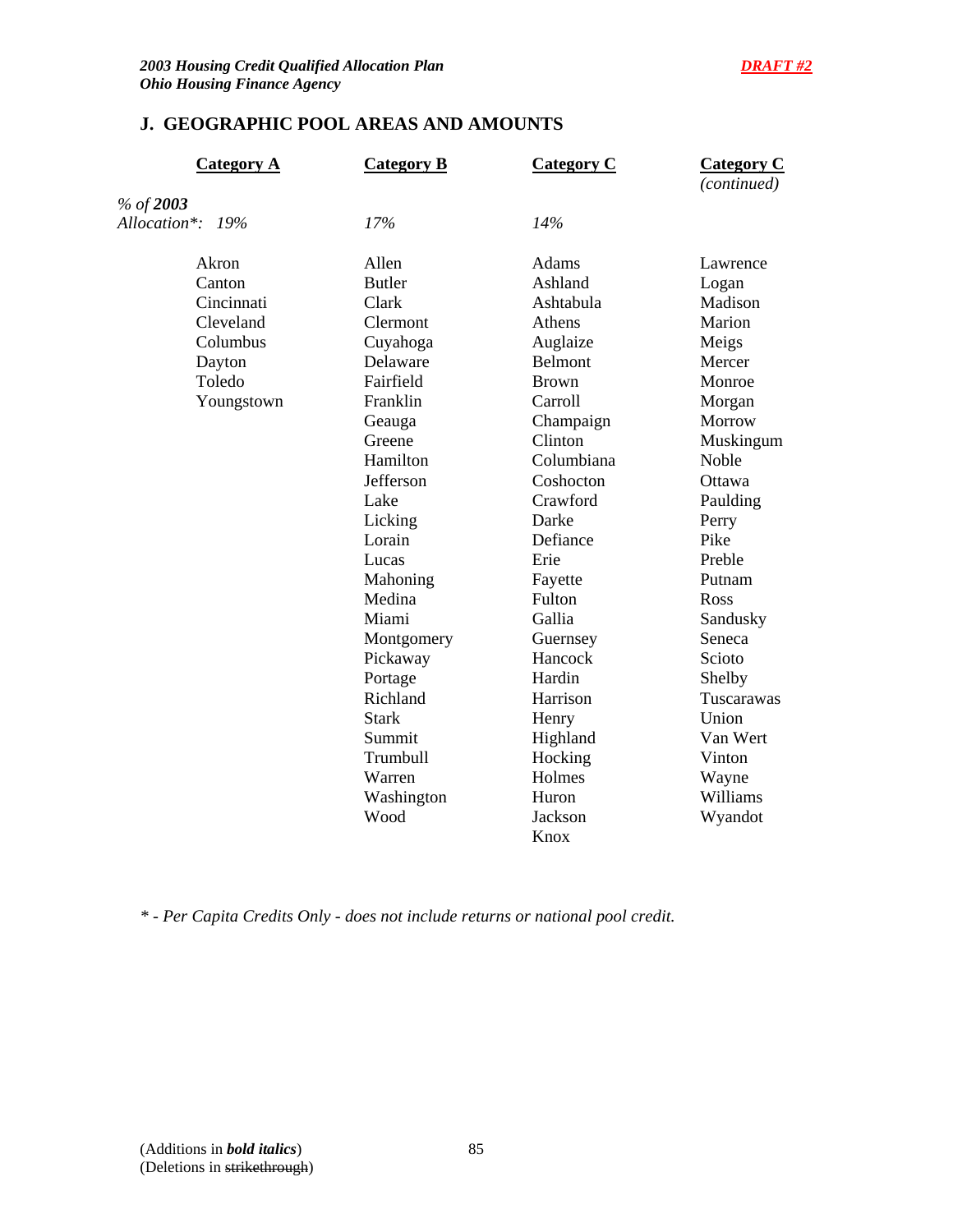# **K. MARKET STUDY INDEX**

The following information must be included in a market study. The market study author must organize the information using this index or provide the corresponding page number(s) for each item. Please refer to pages 14-15 of the 2003 QAP for more details.

- **I.** Executive summary
	- **A.** Statement that a market exists for the proposed project
	- **B.** Estimated stable year vacancy rate for the proposed project
		- **1.** Explanation if greater than 7%
	- **C.** Estimated lease-up time for the proposed project
		- **1.** Explanation if greater than one year
- **II.** Description of the proposed project including location, number of units, amenities, population served, number of bedrooms, unit sizes, etc.
- **III.** Description of the effective market area for the project
	- **A.** Map of the effective market area
	- **B.** Explanation if greater than five mile radius
- **IV.** Rent comparison table
	- **A.** Rents for the proposed project
	- **B.** Market rents and methodology for calculation of market rents
- **V.** Number of income-eligible renter households in the effective market area
	- **A.** Percentage required to fully lease-up the project
		- **1.** Explanation if greater than 10%
- **VI.** Description and evaluation of services, including approximate distance to project
	- **A.** Public services
	- **B.** Infrastructure
	- **C.** Community services
	- **D.** Employers
- **VII.** Number of income-eligible special needs households in the effective market area
	- **A.** Percentage required to meet the special needs set-aside
	- **B.** Source of information
- **VIII.** List of federally subsidized and Housing Credit projects (including projects under construction) in the effective market area
	- **A.** Brief description of each project including number of units, rents, amenities, bedroom sizes, population served, etc.
	- **B.** Current vacancy rate for each existing project
	- **C.** Contact name and method of contact for each project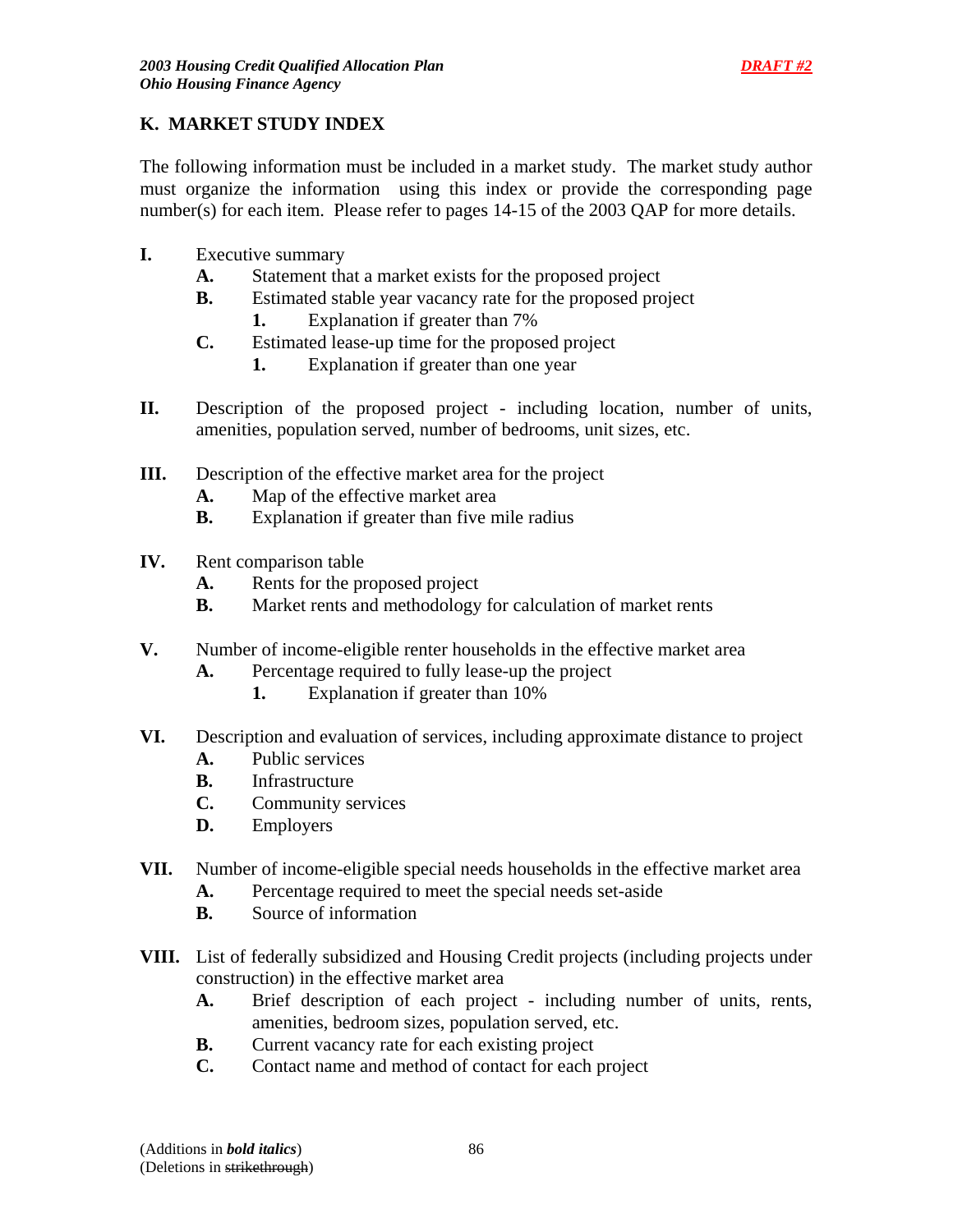- **D.** Ratio of all subsidized and Housing Credit units to the number of incomeeligible renter households in the effective market area
- **E.** For Housing Credit projects only, calculate the estimated vacancy rate for each project (except those under construction) during the first stabilized year of the proposed project
	- **1.** Explanation for estimated vacancy rates greater than 10%
- **IX.** List of comparable market rate developments in the effective market area
	- **A.** Brief description of each project including number of units, rents, amenities, bedroom sizes, population served, etc.
	- **B.** Current vacancy rate for each existing project
	- **C.** Contact name and method of contact for each project
- **X.** Analysis of Public Housing Authority (PHA) concerns and issues
	- **A.** Copy of letter and certified mail receipt or details of interview
	- **B.** Copy of response(s) from PHA or transcript of interview
	- **C.** Narrative that evaluates and addresses any issues or concerns raised by the PHA
- **XI.** Original signed copy of ODOD Form 008 Market Study Certification
- **XII.** Listing of all data sources used in the study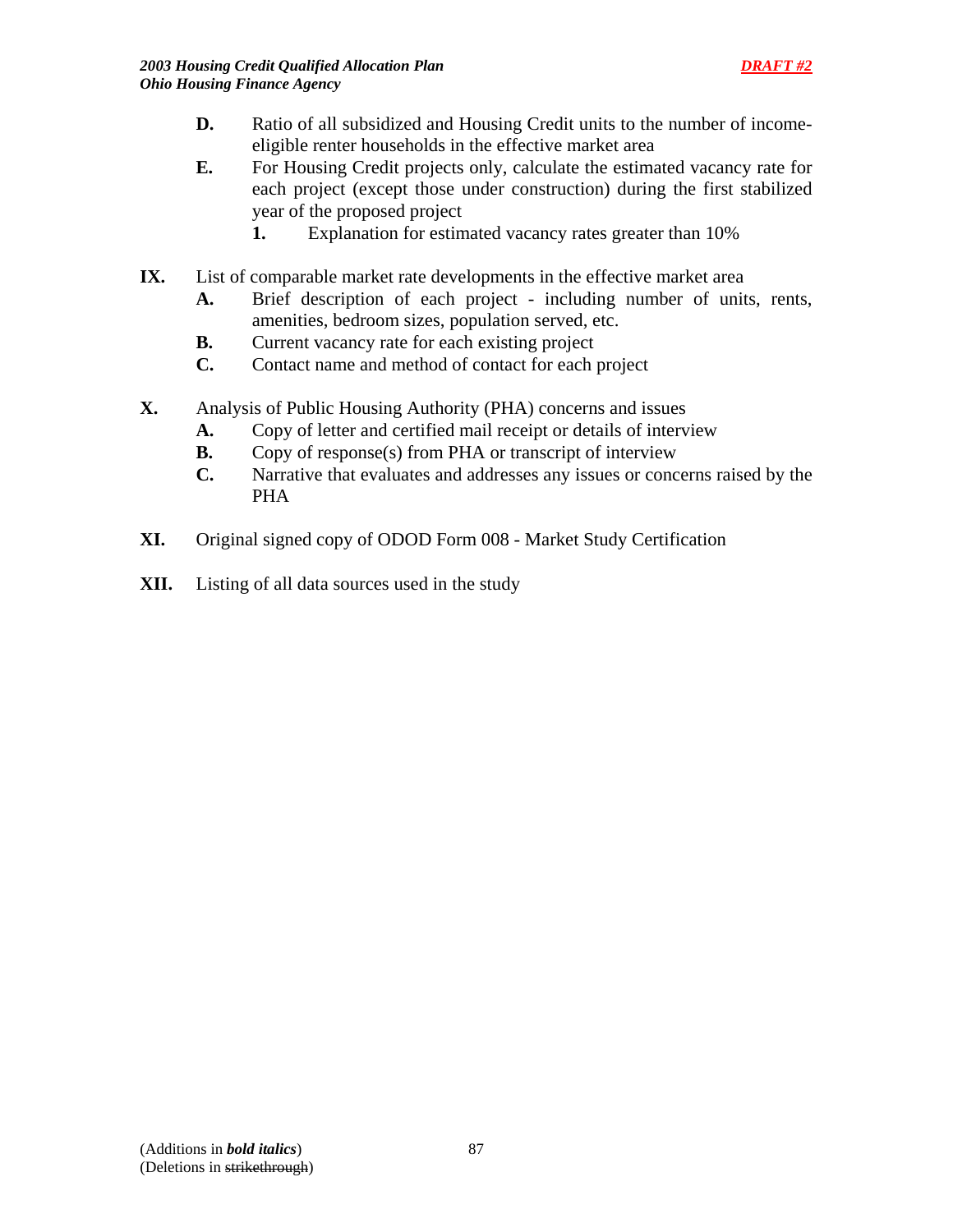## **L. SUPPORTIVE SERVICE PLAN INDEX & REQUIREMENTS**

Applicants for projects designed to serve a special needs population must submit a supportive services plan in order to qualify for competitive points. The supportive service plan must include the following elements in the order listed:

**I. Population Served -** Describe the population to be served and indicate the number of units to be set-aside for this population.

**II. Service Coordinator -** Describe the role of the supportive service coordinator. Include a copy of the coordinator's resume or if the coordinator is not known at application, a copy the coordinator's job description. List the experience in providing supportive services, including trainings that the coordinator may have attended. Identify the budget line item for the service coordinator's salary or document in-kind assistance with commitment letters per section **VI**. Detail the number of hours that the coordinator will spend at the site and working with residents from the project.

**III. Annual Budget -** List in detail the estimated annual costs of providing services including the coordinator's salary and equipment.

**IV. Description of Services -** Provide specific descriptions of the following services and explain how they will be made available to residents (see below for required services for each population).

**V. Support Letters -** (see below for required support letters for each population)

**VI. Commitment Letters -** Attach signed letters from agencies/organizations that have committed to provide or refer services to residents. Also, where services have been contracted, provide a signed letter from an agency/organization providing contracted service coordination. Commitment letters should contain a brief description and history of the agency/organization, a description of the services to be provided, and details of any funding to be provided to the project for services. Commitment letters must be provided for all agencies/organizations referred to in **IV. Description of Services**.

The supportive service plan must be specific to the proposed project. All requirements, including all population specific service requirements, must be listed in the plan. The descriptions of services must include enough details and information so that OHFA can determine what services are being provided, how are the services being provided, and who is providing the services.

#### **Population Specific Requirements**

#### **A. Persons age 55 and Over - (for both 30 and 35 point categories)**

#### **Requirements**

- 1. 100% of total units minimum set-aside.
- 2. All buildings must contain only one story unless an elevator is provided.
- 3. The project cannot be lease-purchase.

#### **Description of Services**

- 1. Make meals available at or accessible to housing facility.
- 2. Make light housekeeping services available.
- 3. Ensure the availability to adequate transportation services for residents.
- 4. Provide information and referral to home health services.
- 5. Provide evidence of regularly scheduled activity programs reflecting the cultural, social, recreational, and health and wellness aspects of resident lives.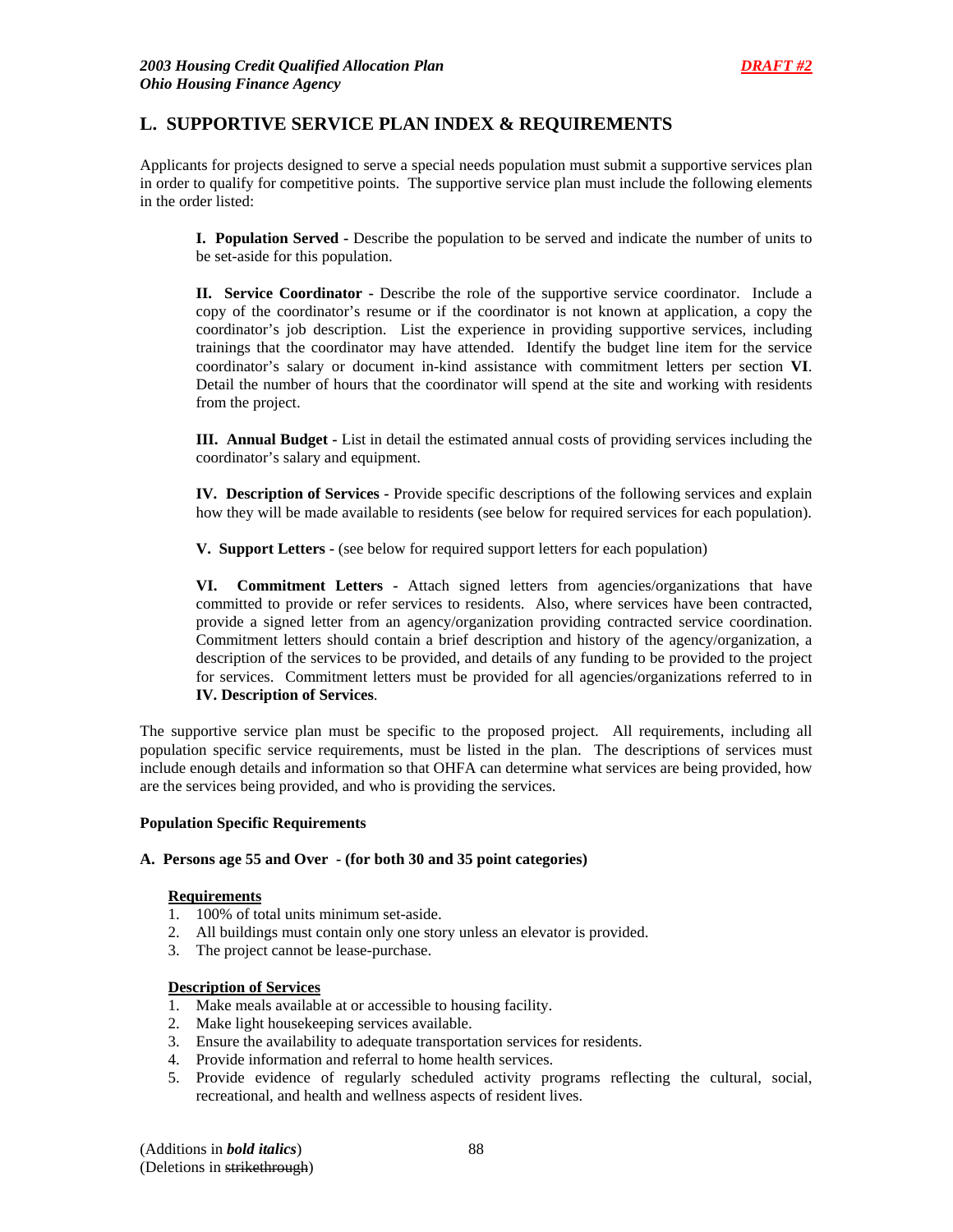6. Provide accommodations for and support of a Resident Association.

#### **Support Letters**

1. Submit a letter of support from local Area Agency on Aging (AAA). If a letter of support is unavailable from the AAA provide an explanation as to why, and then provide letters of support from local senior citizens centers, the public housing authority, or the Department of Aging.

#### **Additional Requirements - 35 point category**

- 1. All units and buildings must contain at least 20 universal design features as described on ODOD Form 005 in addition to grab bars in the bathrooms (in shower and around the toilet)
- 2. The project must contain common space equal to or greater than 5% of the total residential square footage for the entire project
- 3. Project must annually set-aside at least \$100 per unit for service coordination.

#### **B. Persons with Severe and Persistent Mental Illness**

#### **Requirements**

- 1. OHFA requires a maximum target set-aside of 20% of the total units for this population in order to work toward the goal of integration. The final set-aside determined in collaboration with local ADAMHS or Mental Health Board must be greater than or equal to 10% of the total units. However, OHFA recognizes that circumstances may require projects to exceed the 20% target. In such instances, exceeding the 20% target set-aside will not be considered a non-compliance issue.
- 2. Acceptance of services should not be a condition of occupancy.

#### **Description of Services**

- 1. The level of services and service coordination to be provided must be approved by the local ADAMHS or Mental Health Board. Projects targeting persons with severe and persistent mental illness have the option to not provide on-site services and service coordination if a local case management and community support services system are already in place. A service coordinator would not be required in these circumstances.
- 2. Demonstration of input from people with mental illness in the Housing Credit application and design and development of the project.
- 3. Residents must have control over the assistance they receive and who provides that assistance. Service coordinators must work directly with the local county board case management system.
- 4. Residents may choose to seek mental health services through public or private mental health providers. (All local mental health systems are required to have 24-hour mobile case management and crisis intervention services available and accessible to all people with mental illness; such services need not be housing project based).

#### **Support Letters**

- 1. Letters of support from local Alliance for the Mentally Ill (AMI) and/or qualified consumer groups including their mission statement, agency goals, and a *specific* statement of support for the proposed project.
- 2. Written support from the Executive Director of the local ADAMHS or Mental Health Board. The support letter must describe how the number of set-aside units was determined and how this setaside will benefit the special needs population.
- 3. A copy of a letter from the applicant to the local ADAMHS or Mental Health Board stating that up to 20% of the units can be set-aside for persons with severe or persistent mental illness. The exact set-aside will be determined by the local ADAMHS or Mental Health Board. A copy of the certified mail receipt must be included.

#### **C. Persons with Mental Retardation/Developmental Disabilities**

#### **Requirements**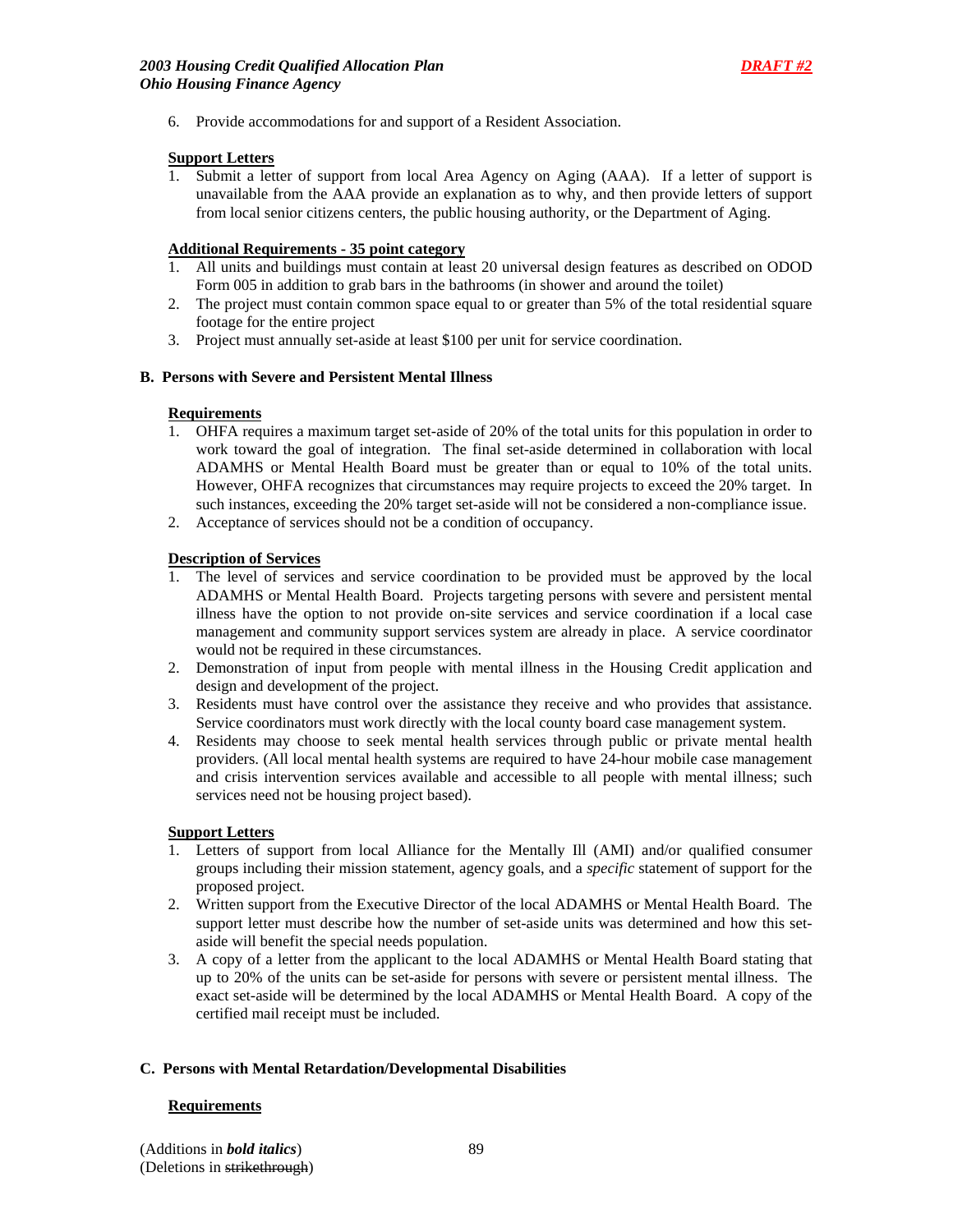1. The percentage of units set-aside must be established in collaboration with the local MR/DD agency but cannot exceed 20% of the total units. However, OHFA recognizes that circumstances may require projects to exceed the 20% target. The final set-aside determined in collaboration with local MR/DD agency must be greater than or equal to 10% of the total units. In such instances, exceeding the 20% target set-aside will not be considered a non-compliance issue.

### **Description of Services**

- 1. The level of services and service coordination to be provided must be approved by the local MR/DD agency . Projects targeting persons with mental retardation/developmental disabilities have the option to not provide on-site services and service coordination if a local case management and community support services system are already in place. A service coordinator would not be required in these circumstances.
- 2. Ensure adequate education and awareness of community resources, intervention and support for residents experiencing a crisis, referral to resources and services in the community, development and support for resident participation with management.
- 3. Assistance to residents in identifying and accessing local resources and services.
- 4. Development and support of resident participation in the development of services, programs and activities.
- 5. Crisis intervention and short-term support or referral to outside resources.
- 6. Longer-term support for residents pursuing goals related to social and/or economic selfsufficiency.
- 7. Intervention and prevention of problems related to substance abuse, criminal activity, destruction of property or other issues harmful to residents.
- 8. Provide a continually updated notebook or bulletin board of neighborhood and community programs and resources.

#### **Support Letters**

- 1. Letter from the local MR/DD agency indicating *specific* support and evidencing collaboration with the project related to the projected percentage of set-aside units for this population. The support letter must describe how the number of set-aside units was determined and how this setaside will benefit the special needs population.
- 2. A copy of a certified letter from the applicant to the local MR/DD agency stating that up to 20% of the units can be set-aside for persons with severe or persistent mental illness. The exact setaside will be determined by the local MR/DD agency. A copy of the certified mail receipt must be included.

#### **D. Persons with a Mobility or Sensory Impairment**

### **Requirements**

- 1. Twenty (20) percent of total units minimum set-aside.
- 2. Projects must meet all ADA requirements.
- 3. All units and buildings must contain at least 20 universal design features as described on ODOD Form 005.

#### **Description of Services**

- 1. Assistance to residents in identifying and accessing local resources and services.
- 2. Development and support of resident participation in the development of services, programs and activities.
- 3. Support for residents pursuing goals related to social and/or economic self-sufficiency.

#### **Support Letters**

1. Letter of support from a local qualified consumer/social services group including their mission statement, agency goals, and a *specific* statement of support for the proposed project.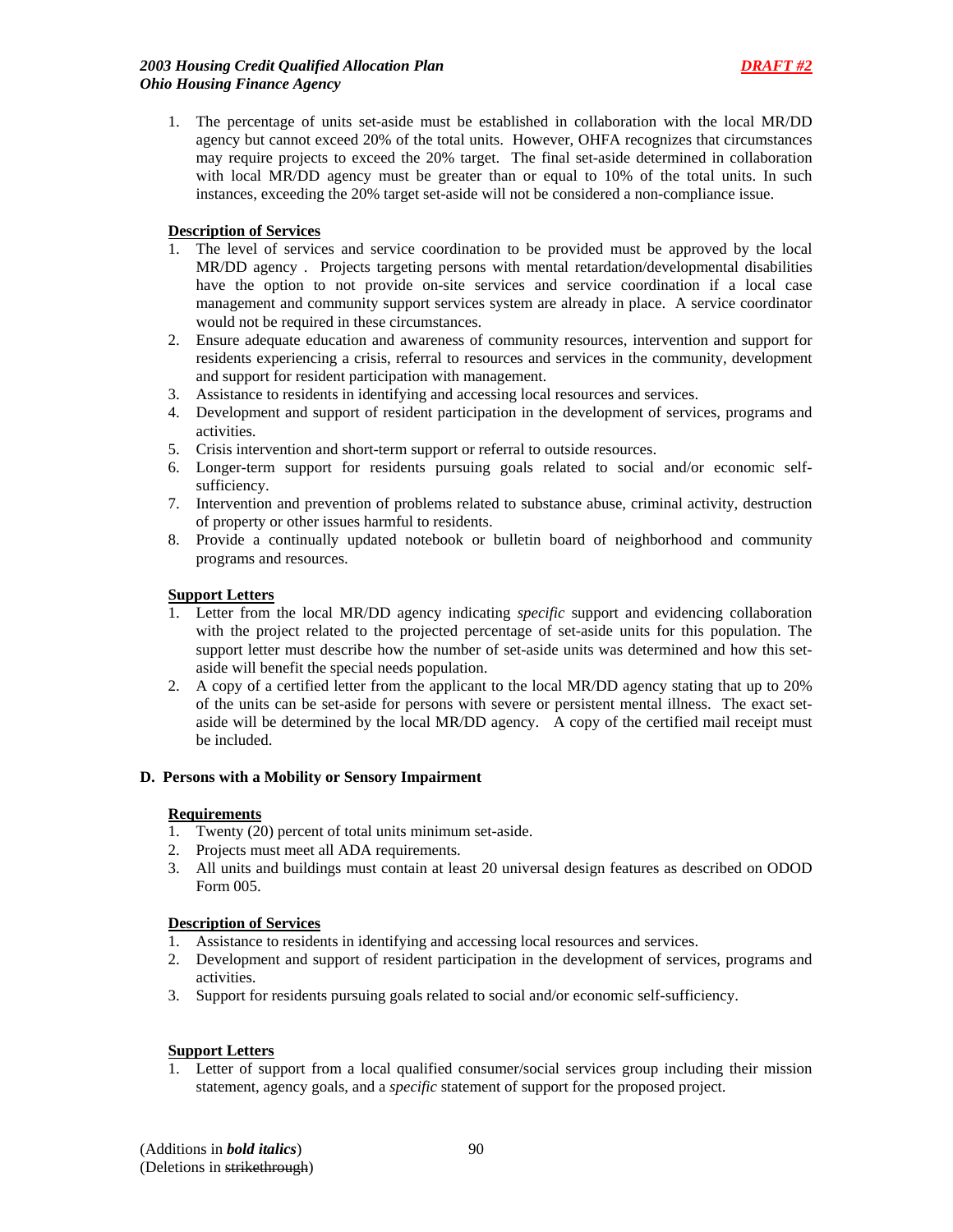#### **E. Extremely Low-Income Persons/Households**

#### **Requirements**

- 1. 20% of total units minimum set-aside.
- 2. Rents must be affordable to extremely low-income households (at or below 35% of AMGI) and must be evidenced in Section B (1) of the AHFA.

### **Description of Services**

- 1. Credit Counseling.
- 2. Personal finance training/planning.
- 3. Continuing Education/Job Training Opportunities.
- 4. Life Skills Training.
- 5. Healthcare- Prevention and Community Outreach (i.e. drug/alcohol prevention, stress/anger management, AIDS awareness etc.).

### **Support Letters**

- 1. Letter of support from a local qualified consumer/social services group including their mission statement, agency goals, and a *specific* statement of support for the proposed project.
- 2. Provide a letter from the county Human Service/OBES Department or a designated Welfare-to-Work agency indicating a linkage with the county's Welfare-to-Work initiative.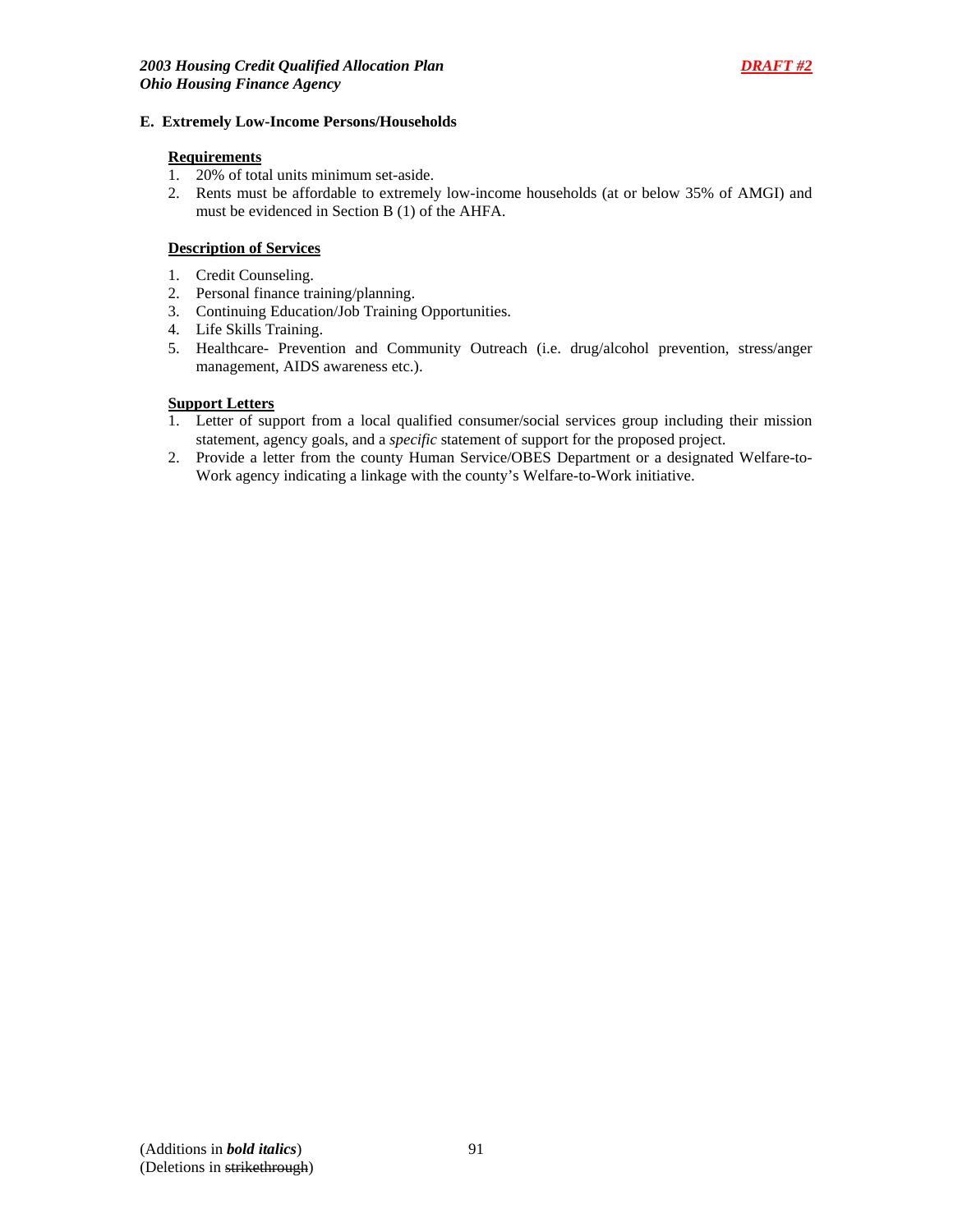Deputy Director Jean Carter Ryan Phone: 614- 466-9627 Fax: 614-752-4858 Riffe Center 77 S. High Street, 29<sup>th</sup> Floor Columbus, OH 43215

Region 1 - Columbus Tonya Barnett Phone: 614-466-9627 Fax: 614-752-4858 Riffe Center 77 S. High Street, 29<sup>th</sup> Floor Columbus, OH 43215 Counties Represented: Delaware, Fairfield, Fayette, Franklin, Licking, Logan, Madison, Pickaway and Union

Region 2 - Toledo Wesley R. Fahrbach Phone: 419-245-2445 Fax: 419-245-2448 One Government Center, Suite 1520 Toledo, OH 43604-2205 Counties Represented: Defiance, Erie, Fulton, Henry, Lucas, Ottawa, Sandusky, Williams and Wood

Region 3 - Lima Judith M. Crawford Phone: 419-229-5320 Fax: 419-229-5424 Perry Building 545 W. Market Street, Suite 305 Lima, OH 45801-4717 Counties Represented: Allen, Auglaize, Hancock, Hardin, Mercer, Paulding, Putnam and Van Wert

Phone: 937-285-6185 Fax: 937-285-6187 One Dayton Centre 1 S. Main Street, Suite 2060 Dayton, OH 45402-2016 Counties Represented: Champaign, Clark, Clinton, Darke, Greene, Miami, Montgomery, Preble and Shelby

Region 5 - Cincinnati Rose Vesper Phone: 513-852-2826 Fax: 513-852-2840 414 Walnut Street, Suite 505 Cincinnati, OH 45202-3109 Counties Represented: Butler, Clermont, Hamilton and Warren

Region 6 - Mansfield David L. Williamson Phone: 419-522-2029 Fax: 419-522-2203 Walnut Building 24 W. Third Street, Suite 301 Mansfield, OH 44902-1235 Counties Represented: Ashland, Crawford, Huron, Knox, Marion, Morrow, Richland, Seneca and Wyandot

Region 4 - Dayton Anthony B. Whitmore

Region 7 - Chillicothe T.J. Justice Phone: 740-775-0612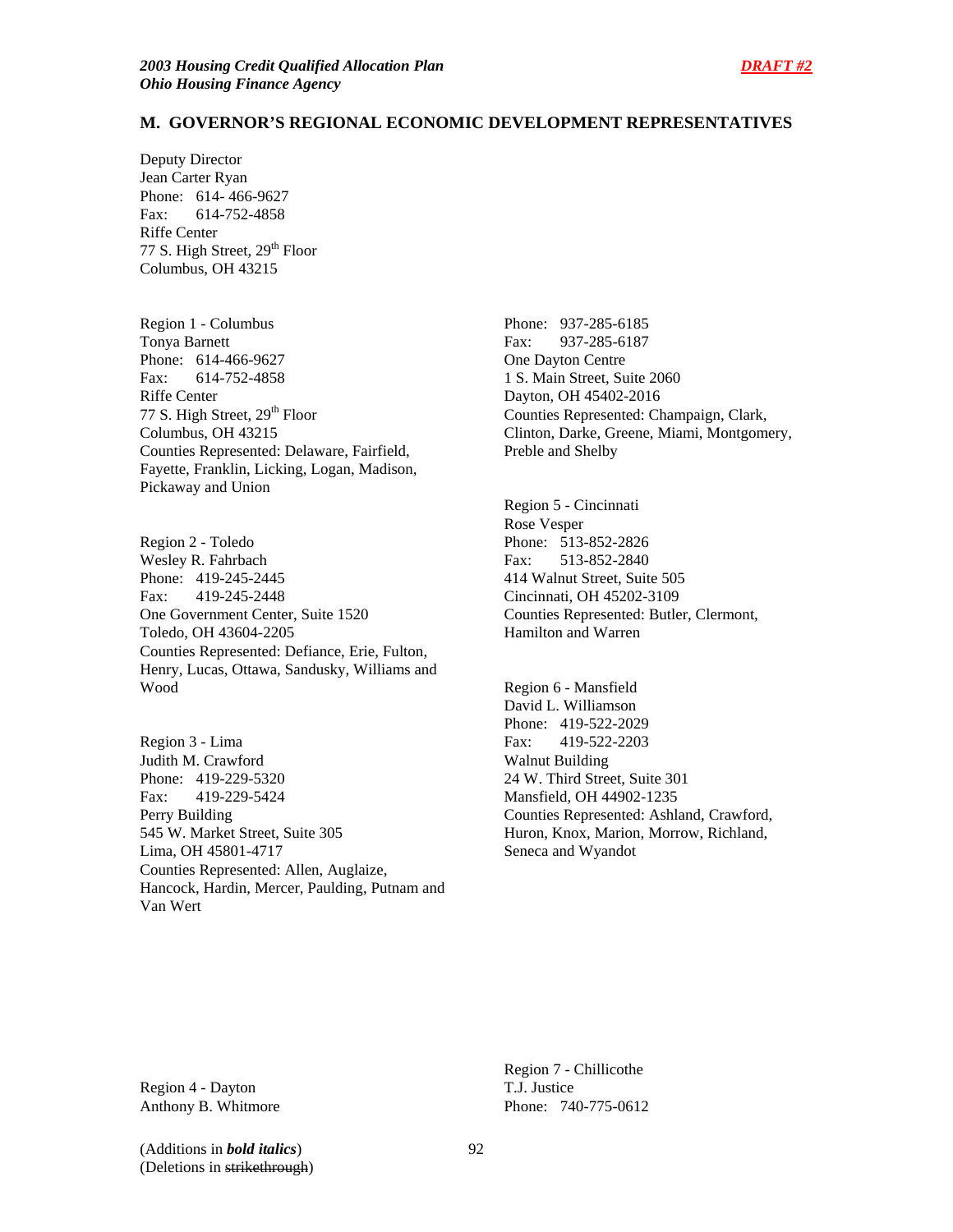#### *2003 Housing Credit Qualified Allocation Plan DRAFT #2 Ohio Housing Finance Agency*

Fax: 740-775-0604 15 N. Paint Street, Suite 102 Chillicothe, OH 45601-3116 Counties Represented: Adams, Brown, Gallia, Highland, Jackson, Lawrence, Pike, Ross, Scioto and Vinton

Region 8 - Cleveland Fran Migliorino Phone: 216-787-3240 Fax: 216-787-3244 615 W. Superior Avenue,  $12<sup>th</sup>$  Floor Cleveland, OH 44113-1187 Counties Represented: Cuyahoga, Geauga, Lake and Lorain

Region 9 - Akron Daryl Revoldt Phone: 330-643-3392 Fax: 330-643-3391 Ocasek Government Office Building 161 S. High Street, Room 404 Akron, OH 44308-1615 Counties Represented: Medina, Portage, Stark, Summit and Wayne

Region 10 - Cambridge

William Gotschall Phone: 740-439-2263 Fax: 740-439-1524 2146 Southgate Parkway Cambridge, OH 43725-3082 Counties Represented: Belmont, Carroll, Columbiana, Coshocton, Guernsey, Harrison, Holmes, Jefferson, Muskingum and Tuscarawas

Region 11 - Marietta Michael Jacoby Phone: 740-373-5150 Fax: 740-373-2984 308 Front Street Marietta, OH 45750-2922 Counties Represented: Athens, Hocking, Meigs, Monroe, Morgan, Noble, Perry and Washington

Region 12 - Youngstown Julie Michael Phone: 330-797-6301 Fax: 330-797-6305 George V. Voinovich Government Center 242 Federal Plaza West, Suite 401 Youngstown, OH 44503 Counties Represented: Ashtabula, Mahoning and Trumbull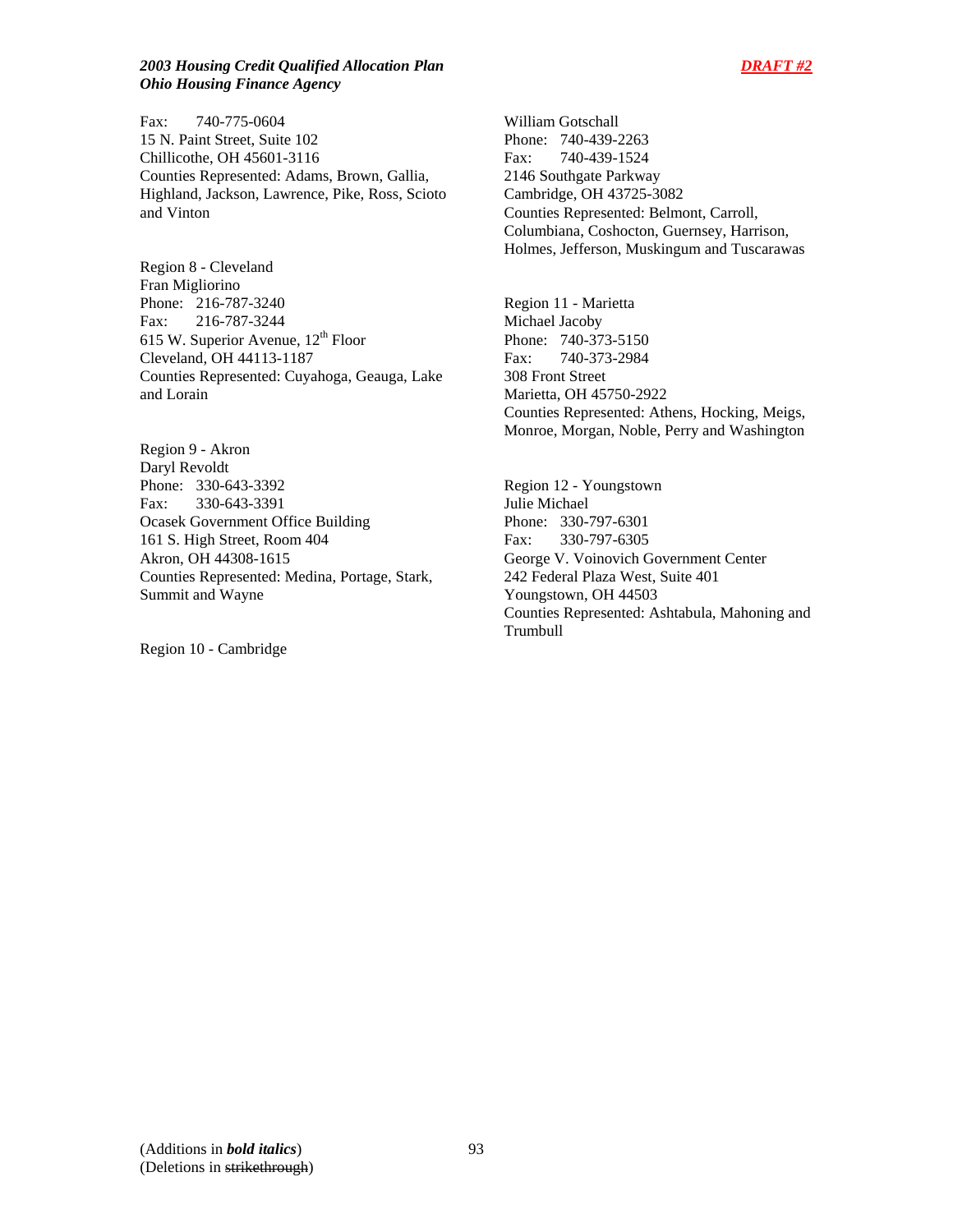# **N. CAPITAL NEEDS ASSESSMENT STANDARDS**

#### **Purpose**

A capital needs assessment represents a qualified professional's opinion of a property's current overall physical condition and identifies significant deferred maintenance, existing deficiencies, and material building code violations that affect the property's use and its structural and mechanical integrity. The assessment should include an opinion as to the proposed budget for recommended improvements and should identify critical building systems or components that have reached or exceeded their expected useful lives.

The assessment should include a projection of recurring probable expenditures for significant systems and components impacting use and tenancy, which are not considered operation or maintenance expenses, in order to determine the appropriate replacement reserve deposits on a per unit per year basis.

#### **Process**

- 1. Conduct site visit and physical inspection of interior and exterior of units and structures
- 2. Interview available on-site property management and maintenance personnel and inquire about past repairs/improvements, pending repairs and existing or chronic physical deficiencies

#### **Components**

Components which should be examined and analyzed in order to prepare a comprehensive property condition report or capital needs assessment for rehabilitation projects:

Site, including:

- Topography and drainage
- Pavement, curbing, sidewalks and parking
- Landscaping and amenities
- Water, sewer, storm drainage, gas and electric utilities and lines

Structural system, both substructure and superstructure, including:

- Exterior walls and balconies
- Exterior doors and windows
- Roofing system and drainage

Interiors, including:

- Unit and common area finishes (carpeting, vinyl tile, plaster walls, paint condition)
- Unit kitchen finishes and appliances
- Unit bathroom finishes and fixtures
- Common area lobbies and corridors

Mechanical systems, including:

- Plumbing and domestic hot water
- HVAC
- Electrical and fire protection
- **Elevators**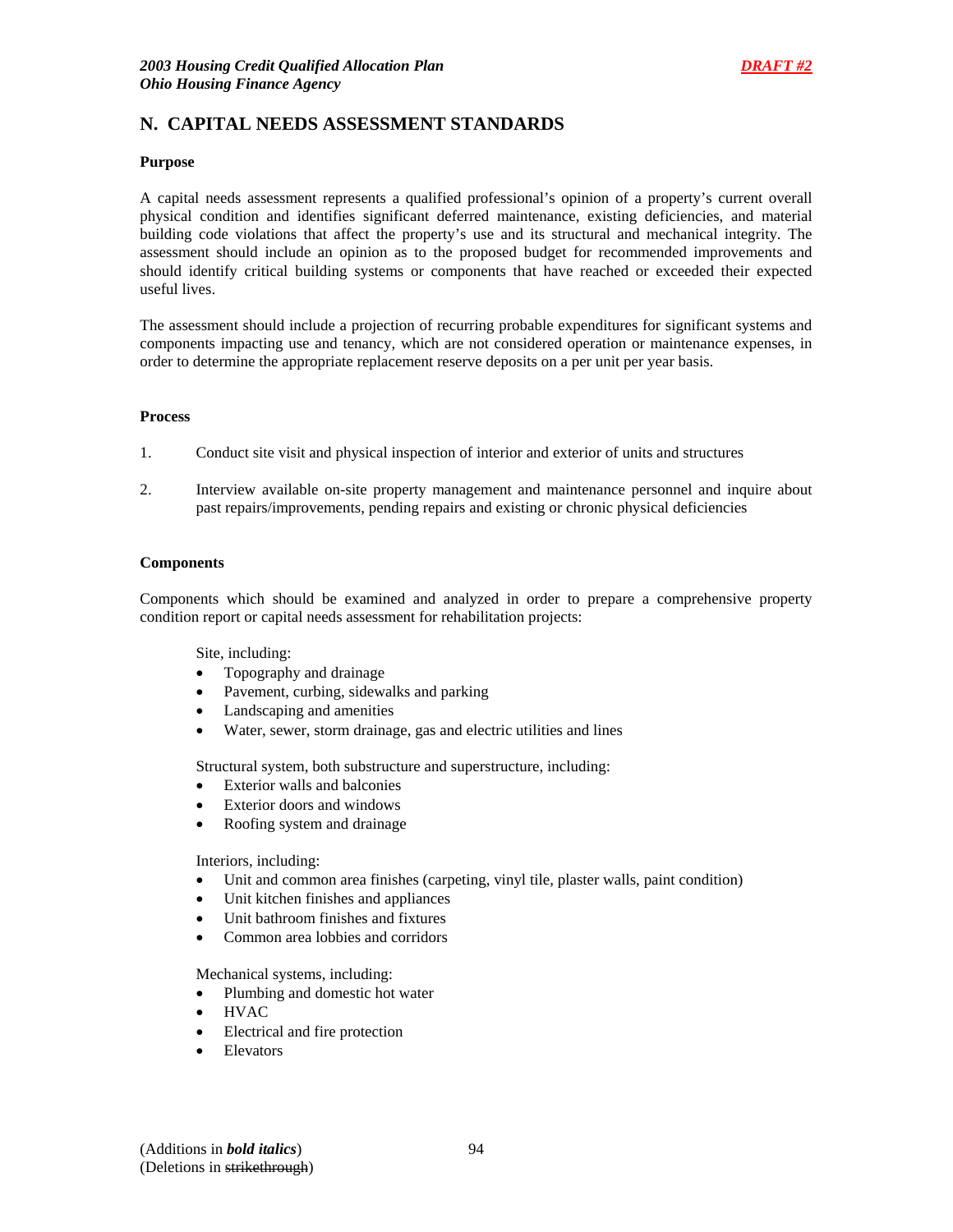# **O. GUIDE TO FEDERAL ACCESSIBILITY REQUIREMENTS**

The following is a checklist of design and construction requirements of the Fair Housing Act. This checklist represents many, but not all, of the requirements to the Act. This checklist is not intended to be exhaustive, rather, it is a helpful guide in determining if the major requirements of the Act have been met in designing and constructing a particular multifamily development. Projects may also be required to meet additional requirements included in Section 504 of the Rehabilitation Act of 1973, the Americans With Disabilities Act as well as any state and local Civil Rights legislation along with any required related codes and laws.

#### General Requirements

- Affected projects are developments with buildings containing four (4) or more units that were designed and constructed for first occupancy on or after March 13, 1991.
- If it is an elevator building, all units are "covered units."
	- All units in buildings with elevators must have features required by the Act.
- If it is a non-elevator building, all ground-floor units are "covered units."
	- All ground-floor units in buildings without elevators must have features required by the Act.

**NOTE:** There in a narrow exception which provides that a non-elevator building in a development need not meet all of the Act's requirements if it is impractical to have an accessible entrance to the non-elevator building because of hilly terrain or other unusual characteristics of the site.

## *FEATURES REQUIRED BY THE FAIR HOUSING ACT*

#### 1. ACCESSIBLE BUILDING ENTRANCE ON AN ACCESSIBLE ROUTE

- The accessible route is a continuous, unobstructed path (no stairs) through the development that connects all buildings containing covered units and all other amenities.
- The accessible route also connects to parking lots, public streets, public sidewalks, and to public transportation stops.
- All slopes are no steeper than 8.33%.
- All slopes between 5% and 8.33% have handrails.
- Covered units have at least one entrance on an accessible route.
- There are sufficient curb cuts for a person using a wheelchair to reach every building in the development.

#### 2. COMMON AND PUBLIC USE AREAS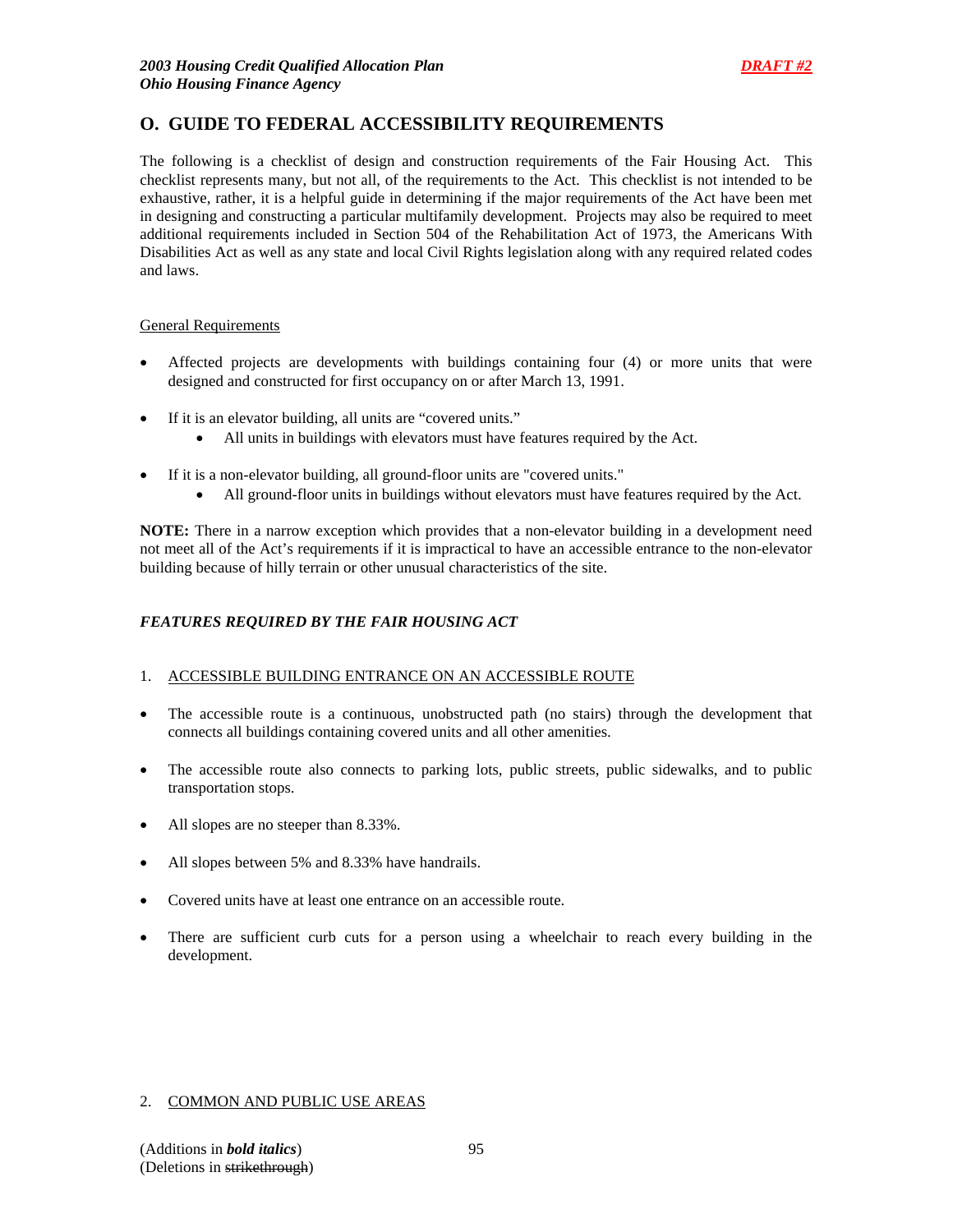- At least two percent (2%) of all parking spaces are designated as handicapped parking.
- At least one (1) parking space at each common and public use amenity is designated as handicapped parking.
- All handicapped parking spaces are properly marked.
- All handicapped parking spaces are at least 96 inches wide with a 60-inch wide access aisle that can be shared between two spaces.
- The accessible aisle connects to a curb ramp and the accessible route.
- The rental or sales office is readily accessible and usable by persons with disabilities.
- All mailboxes, swimming pools, tennis courts, clubhouses, rest rooms, showers, laundry facilities, trash facilities, drinking fountains, public telephones, and other common and public use amenities offered by the development are readily accessible and usable by persons with disabilities.

#### 3. USABLE DOORS

- All doors into and through covered units and common use facilities provide a clear opening of at least 32 inches nominal width.
- All doors leading into common use facilities have lover door handles that do not require grasping and twisting.
- Thresholds at doors to common use facilities are no greater than one-half  $(1/2)$  inch.
- All primary entrance doors to covered units have lever door handles that do not require grasping and twisting.
- Thresholds at primary entrance doors to covered units are no greater than three-quarter  $(3/4)$  inches and beveled.

#### 4. ACCESSIBLE ROUTE INTO AND THROUGH THE COVERED UNIT

• All routes through the covered units are no less than 36 inches wide.

#### 5. ACCESSIBLE ENVIORMENTAL CONTROLS

• All light switches, electrical outlets, thermostats, and other environmental controls must be no less than 15 inches and no greater than 48 inches from the floor.

#### 6. REINFORCED BATHROOM WALLS FOR GRAB BARS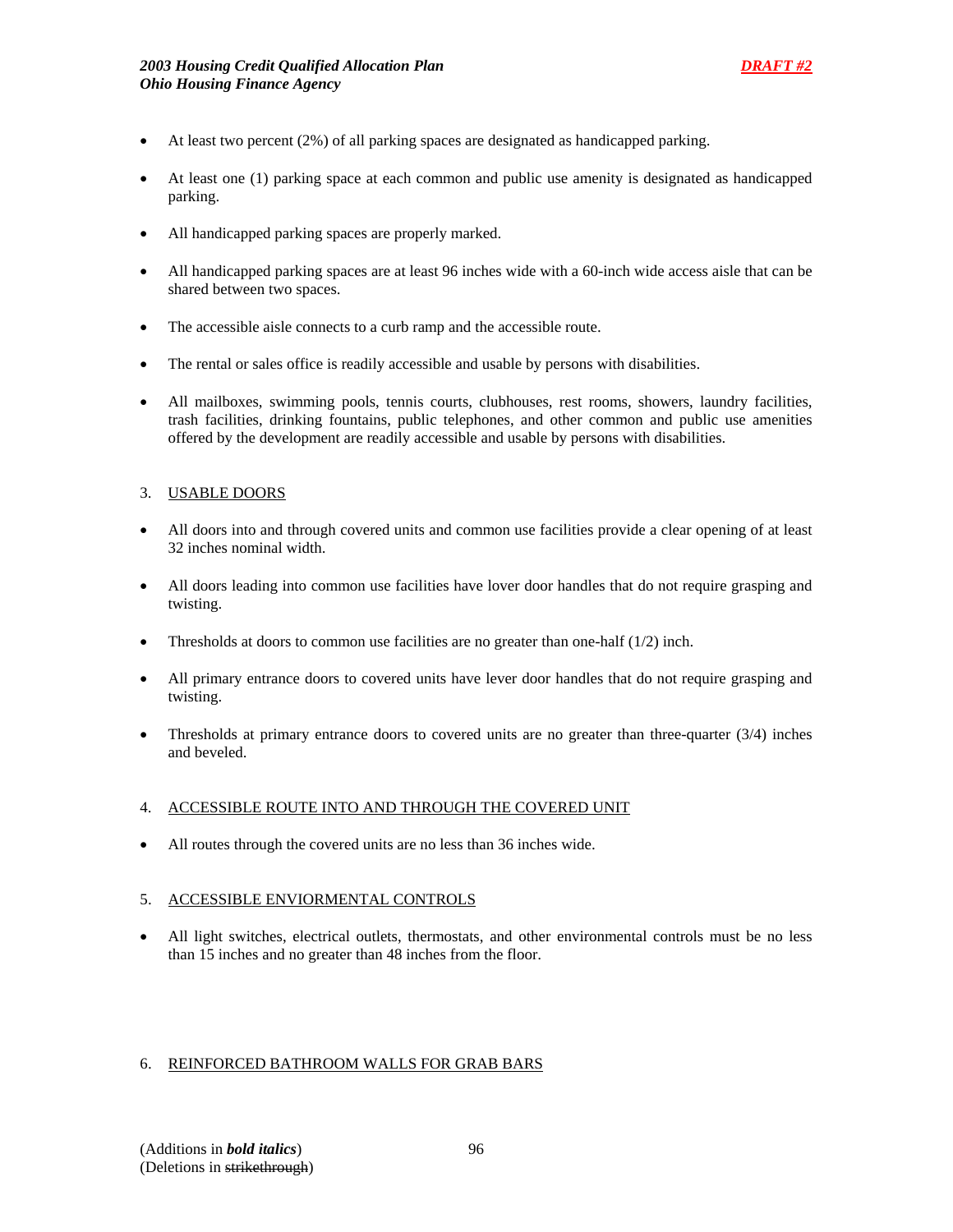## *2003 Housing Credit Qualified Allocation Plan DRAFT #2 Ohio Housing Finance Agency*

• Reinforcements are built into the bathroom walls surrounding toilets, showers, and bathtubs for the later installation of grab bars.

# 7. USABLE KITCHENS AND BATHROOMS

- At least 30" x 48" of clear floor space at each kitchen fixture and appliance.
- At least 40 inches between opposing cabinets and appliances.
- At least a 60-inch diameter turning circle in U-shaped kitchens unless the cooktop or sink at end of Ushaped kitchen has removable cabinets beneath for knee space.
- In bathroom, at least 30" x 48" of clear floor space outside swing of bathroom door.
- Sufficient clear floor space in front of and around sink, toilet, and bathtub for use by persons using wheelchairs.

## *For additional information, please visit the following web sites:*

| $\bullet$ | Accessible Home Page        | http://www.homemods.org                  |
|-----------|-----------------------------|------------------------------------------|
| $\bullet$ | Access Board                | http://www.access-board.gov              |
| $\bullet$ | ADA                         | http://www.usdoj.gov/crt/ada/adahom1.htm |
| $\bullet$ | Center for Universal Design | http://www.ncsu.edu/ncsu/design/cud      |
|           | • HUD information           | http://www.hud.goc/fhe/fheacss.html      |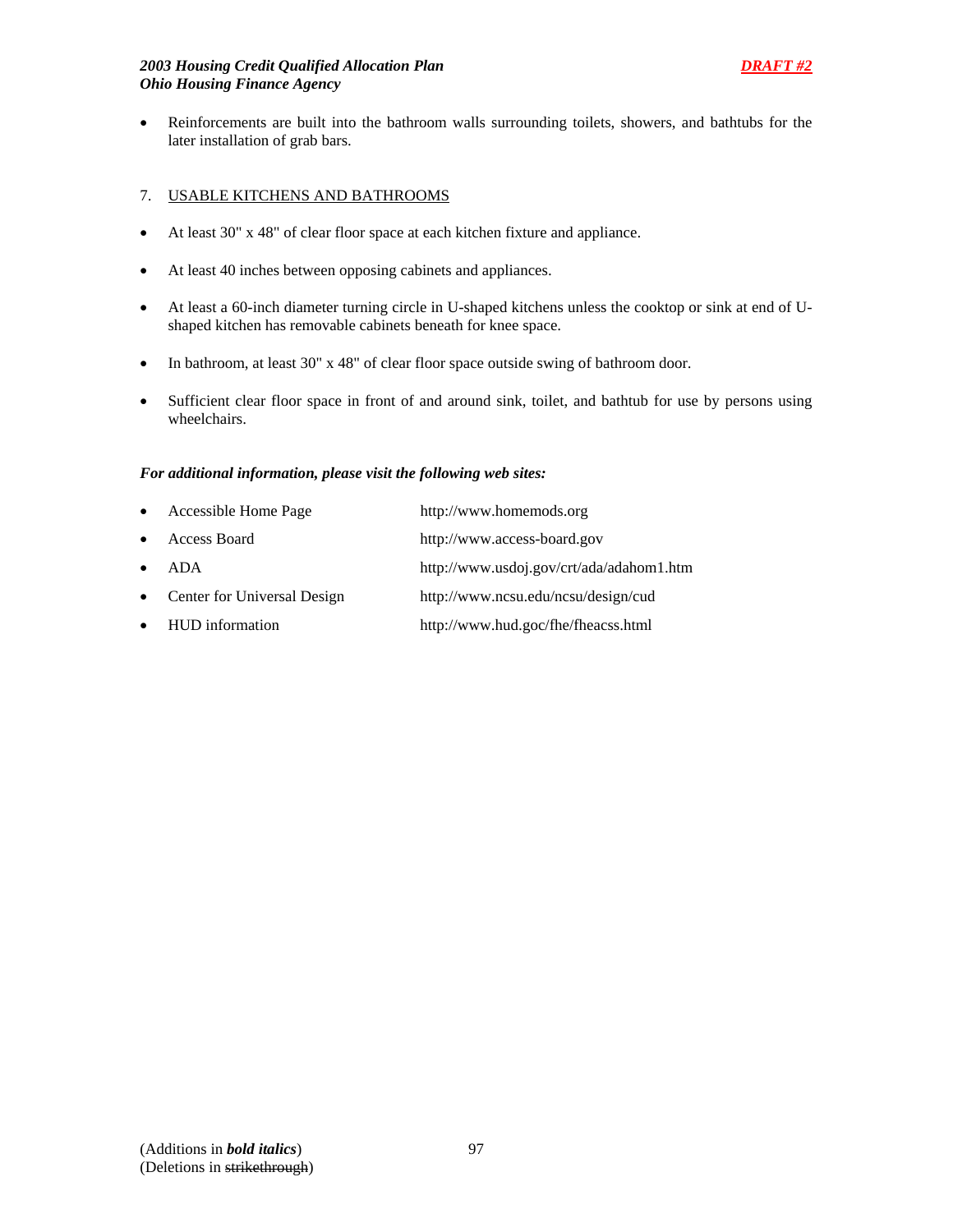## **P. LISTING OF AREA AGENCIES ON AGING & COMMUNITY ACTION AGENCIES**

### *Area Agencies on Aging*

District 1 (Cincinnati Area) Butler, Clermont, Clinton, Hamilton, Warren Council on Aging of Southwestern Ohio, Inc.

Area Agency on Aging, PSA 2 Montgomery, Preble, Shelby

Area Agency on Aging, PSA 3 Van Wert

District 4 (Toledo Area) Defiance, Erie, Fulton, Henry, Lucas, Ottawa, Area Office on Aging of Northwestern Ohio, Inc. Paulding, Sandusky, Williams, Wood

Ohio District 5 Area Agency on Aging, Inc. Richland, Seneca, Wyandot

Central Ohio Area Agency on Aging Madison, Pickaway, Union

Area Agency on Aging District 7, Inc. Lawrence, Pike, Ross, Scioto, Vinton

District 8 (Marietta Area) Athens, Hocking, Meigs, Monroe, Morgan, Noble, Area Agency on Aging Buckeye Hills-Hocking Perry, Washington Valley Regional Development District

Western Reserve Area Agency on Aging

District 10B (Akron Area) Portage, Stark, Summit, Wayne Area Agency on Aging, PSA 10B

District XI Area Agency on Aging

### **Name** Counties Served

District 2 (Dayton Area) Champaign, Clark, Darke, Greene, Logan, Miami,

District 3 (Lima Area) Allen, Auglaize, Hancock, Hardin, Mercer, Putnam,

District 5 (Mansfield Area) Ashland, Crawford, Huron, Knox, Marion, Morrow,

District 6 (Columbus Area) Delaware, Fairfield, Fayette, Franklin, Licking,

District 7 (Rio Grande Area) Adams, Brown, Gallia, Highland, Jackson,

District 9 (Cambridge Area) Belmont, Carroll, Coshocton, Guernsey, Harrison, Area Agency on Aging Region 9 Holmes, Jefferson, Muskingum, Tuscarawas

District 10A (Cleveland Area) Cuyahoga, Geauga, Lake, Lorain, Medina

District 11 (Youngstown Area) Ashtabula, Columbiana, Mahoning, Trumbull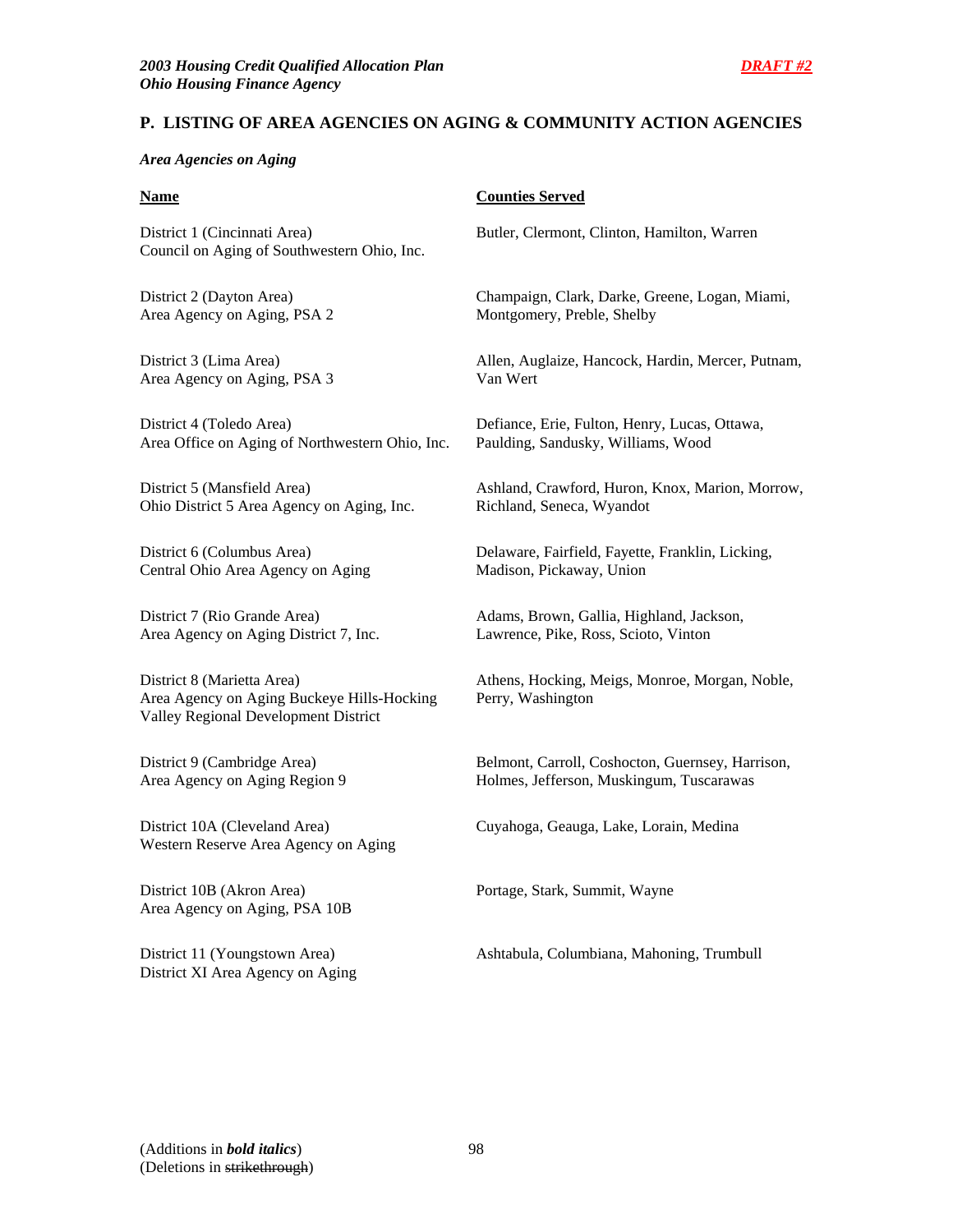# *Community Action Agencies*

|    | <b>Name</b>                                                                   | <b>Counties Served</b>                         |
|----|-------------------------------------------------------------------------------|------------------------------------------------|
| 1. | Adams-Brown Counties Economic Opportunities, Inc.                             | Adams, Brown                                   |
| 2. | Lima/Allen Council on Community Affairs                                       | Allen                                          |
| 3. | Kno-Ho-Co Community Action Commission                                         | Ashland, Coshocton, Holmes,<br>Knox            |
| 4. | Ashtabula County Community Action Agency                                      | Ashtabula                                      |
| 5. | Tri-County (Hocking-Athens-Perry)<br><b>Community Action Agency</b>           | Athens, Hocking, Perry                         |
| 6. | <b>SOURCES Community Network Services</b>                                     | Auglaize, Mercer                               |
| 7. | Community Action Commission of Belmont County                                 | Belmont                                        |
| 8. | Supports to Encourage Low-Income Families (SELF)                              | <b>Butler</b>                                  |
| 9. | Har-Ca-Tus Tri-County Community Action Organization                           | Carroll, Harrison, Tuscarawas                  |
|    | 10. Tri-County Community Action Agency of<br>Champaign-Logan-Shelby Counties  | Champaign, Logan, Shelby                       |
|    | 11. Opportunities Industrialization Center of Clark County                    | Clark                                          |
|    | 12. Clermont County Community Services                                        | Clermont                                       |
|    | 13. Clinton County Community Action Program                                   | Clinton                                        |
|    | 14. Community Action Agency of Columbiana County                              | Columbiana                                     |
|    | 15. Ohio Heartland (Marion-Crawford)<br><b>Community Action Commission</b>    | Crawford, Marion                               |
|    | 16. Council for Economic Opportunities in Greater Cleveland<br>(CEOGC)        | Cuyahoga                                       |
|    | 17. Supportive Council of Preventive Effort (SCOPE)                           | Darke, Greene, Montgomery,<br>Preble, Warren   |
|    | 18. Northwestern Ohio Community Action Commission, Inc.                       | Defiance, Fulton, Henry, Paulding,<br>Williams |
|    | 19. Community Action Organization of<br>Delaware/Madison/Union Counties, Inc. | Delaware, Madison, Union                       |
|    | 20. Erie-Huron Counties Community Action Commission                           | Erie, Huron                                    |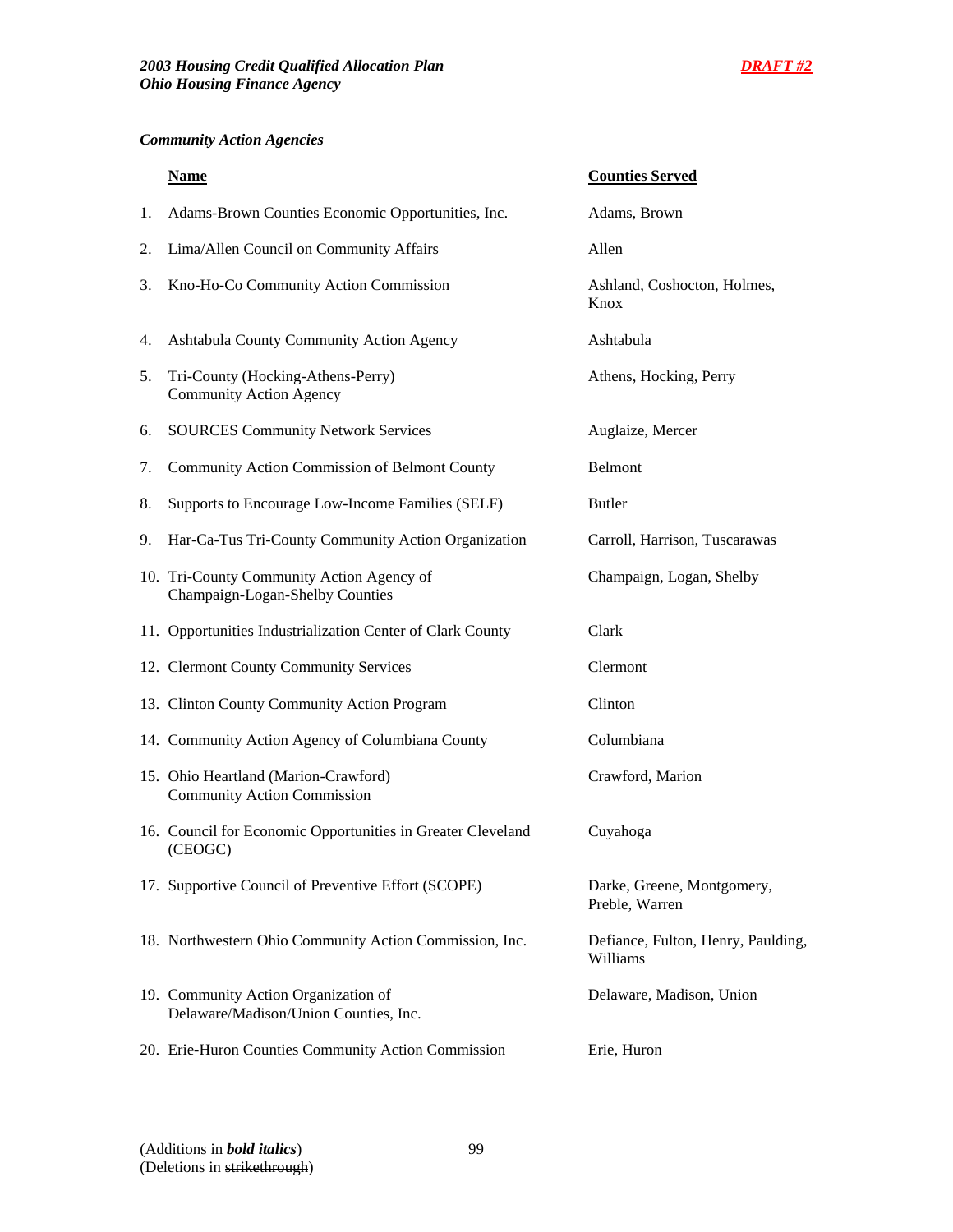# *Community Action Agencies* (continued)

| <b>Name</b>                                                                     | <b>Counties Served</b>              |
|---------------------------------------------------------------------------------|-------------------------------------|
| 21. Community Action Program Commission of the<br>Lancaster-Fairfield Area      | Fairfield                           |
| 22. Community Action Commission of Fayette County                               | Fayette                             |
| 23. Columbus Metropolitan Area Community Action<br>Organization (CMACAO)        | Franklin                            |
| 24. Community Action Program Committee of<br>Meigs & Gallia Counties, Inc.      | Gallia, Meigs                       |
| 25. Geauga Community Action, Inc.                                               | Geauga                              |
| 26. G-M-N Tri-County Community Action Committee                                 | Guernsey, Monroe, Noble             |
| 27. Cincinnati/Hamilton County Community Action Agency                          | Hamilton                            |
| 28. HHWP Community Action Commission                                            | Hancock, Hardin, Putnam,<br>Wyandot |
| 29. Highland County Community Action Organization                               | Highland                            |
| 30. Jackson-Vinton Community Action, Inc.                                       | Jackson, Vinton                     |
| 31. Jefferson County Community Action Council                                   | Jefferson                           |
| 32. Lifeline for the Empowerment and Development of<br>Consumers, Inc.          | Lake                                |
| 33. Ironton-Lawrence County Area Community Action<br>Organization               | Lawrence                            |
| 34. Licking County Economic Action Development Study<br>(LEADS)                 | Licking                             |
| 35. Lorain County Community Action Agency, Inc.                                 | Lorain                              |
| 36. Economic Opportunity Planning Association of<br>Greater Toledo, Inc. (EOPA) | Lucas                               |
| 37. Youngstown Area Community Action Council                                    | Mahoning                            |
| 38. Wayne-Medina Community Action Agency                                        | Medina, Wayne                       |
| 39. Miami County Community Action Council                                       | Miami                               |
| 40. Community Action Program Corporation of<br>Washington-Morgan Counties, Inc. | Morgan, Washington                  |